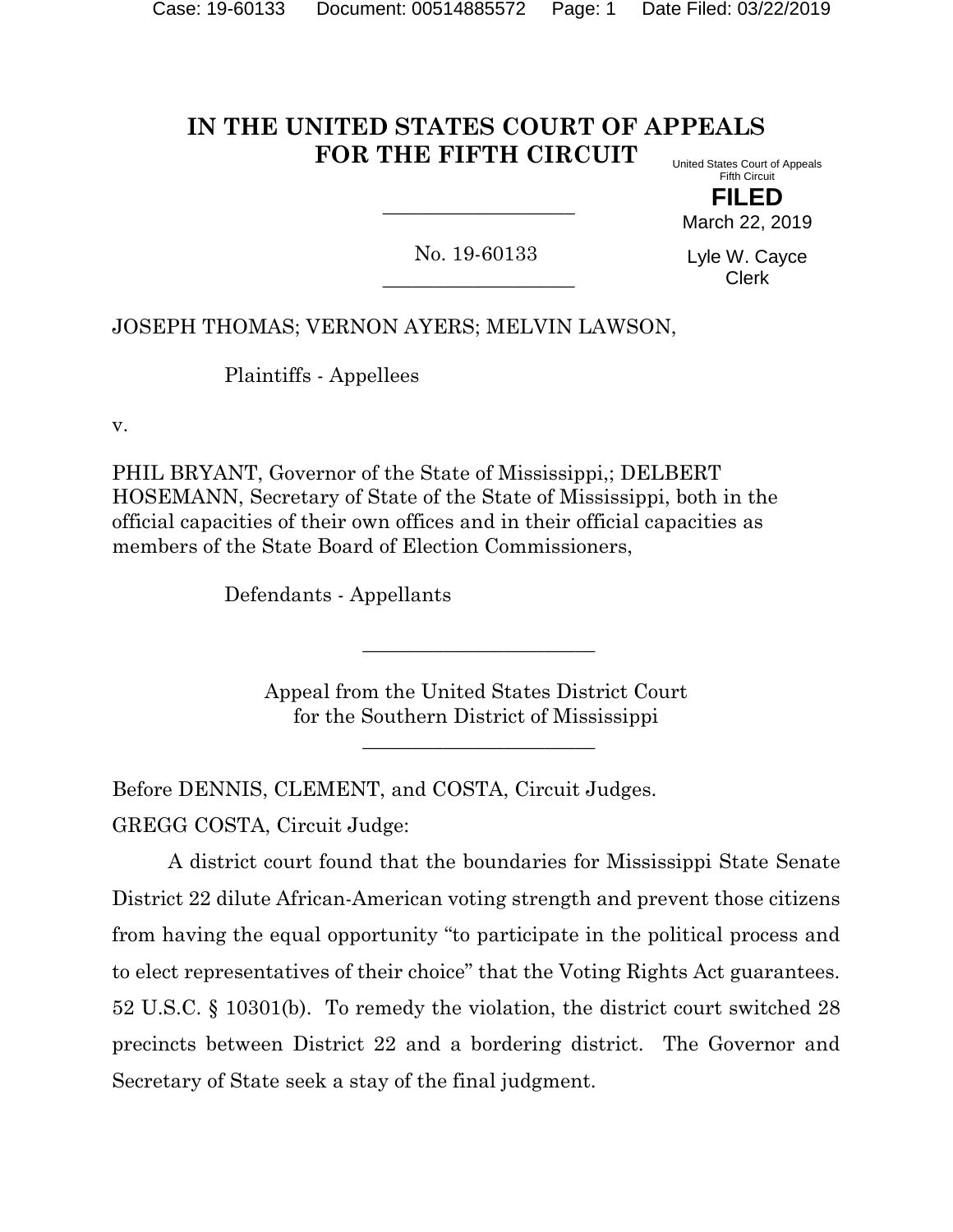I.

Most of District 22 lies in the heart of the Mississippi Delta. Those unfamiliar with the state's geography might think that the Mississippi Delta is in the southern portion of the state that is closer to the mouth of the Mississippi River. But the "Delta" refers not to the outlet of that mighty river into the Gulf of Mexico, but to the alluvial plain between the Mississippi River and the Yazoo River. John M. Barry, RISING TIDE: THE GREAT MISSISSIPPI FLOOD OF 1927 AND HOW IT CHANGED AMERICA 96 (1997). It is located in the northwest section of Mississippi and looks like an "elongated diamond." *Id*. The district court recited this colorful description of its boundaries: "The Mississippi Delta begins in the lobby of the Peabody Hotel [in Memphis] and ends on Catfish Row in Vicksburg." David L. Cohn, GOD SHAKES CREATION (1935).

The sediment that the Mississippi River deposited in this region over the millennia made Delta soil some of the richest in the world. Barry, *supra,* at 97. And that soil made the Delta one of the leading cotton-producing areas in the world. One historian compared the influence the Delta once held over global cotton prices to the modern influence of Saudi Arabia over oil prices. Sven Beckert, EMPIRE OF COTTON: A GLOBAL HISTORY 113 (2014).

But before agriculture could prosper in the Delta its forests of hardwood trees had to be cleared. Slaves were forced to begin that process, and emancipated slaves finished it in the latter part of the nineteenth century. Since that time, African-Americans have been a majority in the Delta. In the early twentieth century, they made up almost 90% of the region's population. Barry, *supra*, at 125 (noting that in 1908 the Delta had "a black population of at least 171,209" and "a white population of 24,137"). The Great Migration to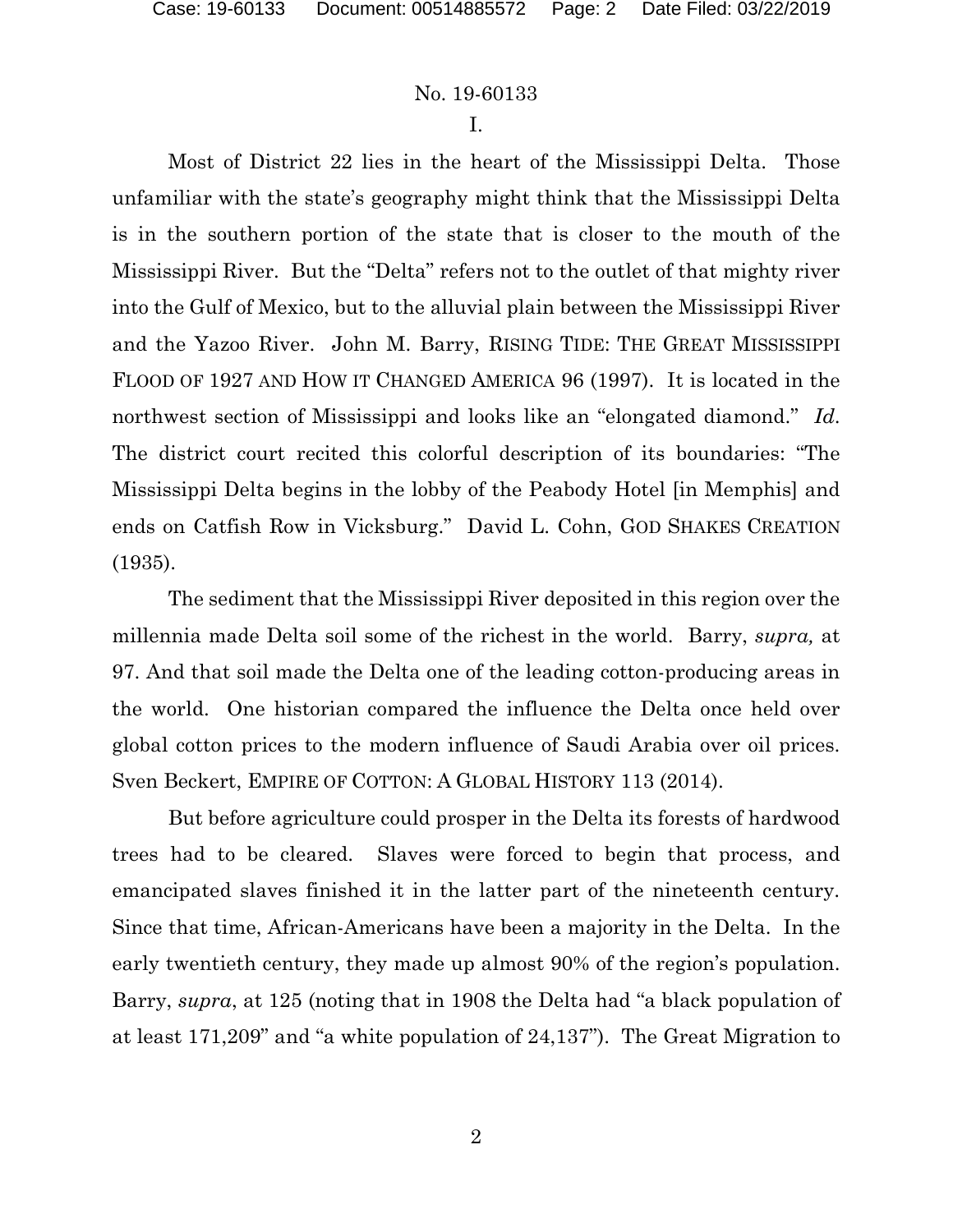#### No. 19-60133

the north reduced the African-American percentage, but they remain a sizeable majority in the region.

Of course, for most of their time laboring in the Delta, African-Americans could not vote. The Voting Rights Act changed that. It has resulted in numerous African-Americans being elected to office in the Delta. Indeed, the State of Mississippi has more African-American elected officials than any other state. U.S. Census Bureau, STATISTICAL ABSTRACT OF THE UNITED STATES: 2011, 258 (130th ed.).

But in places like the state legislature, African-Americans have still not achieved political power in Mississippi that comes close to their share of the population. This case involves a claim that one state senate district contributed to that underrepresentation by diluting the voting strength of African-Americans that Delta demographics and geography should otherwise support and contributed to that underrepresentation.

District 22 includes all or part of five Delta counties: Bolivar, Humphreys, Sharkey, Washington, and Yazoo. It also includes parts of one non-Delta county: Madison. The addition of the white-majority Madison County precincts in the last redistricting reduced the African-American percentage in District 22. Overall the district still has an African-American majority, but just barely at  $50.7\%$ .<sup>[1](#page-2-0)</sup> Without the non-Delta precincts from Madison County, that percentage would be much higher.

<span id="page-2-0"></span><sup>1</sup> Plaintiff Thomas told the Department of Justice that the 50.7% figure includes the population of the Yazoo City federal prison, the majority of whose inmates he says are African-American. He contended that without including that prison, African-Americans would not be a majority in the district. It is questionable whether disenfranchised people should be included in the BVAP (black voting age population) calculation for purposes of the Voting Rights Act. The focus is usually on those eligible to vote, thus the typical requirement in our circuit that the percentage focus on those of voting age who are citizens. *See Reyes v. City of Farmers Branch, Tex.*, 586 F.3d 1019, 1023 (5th Cir. 2009) (noting that only citizens are included in population calculations).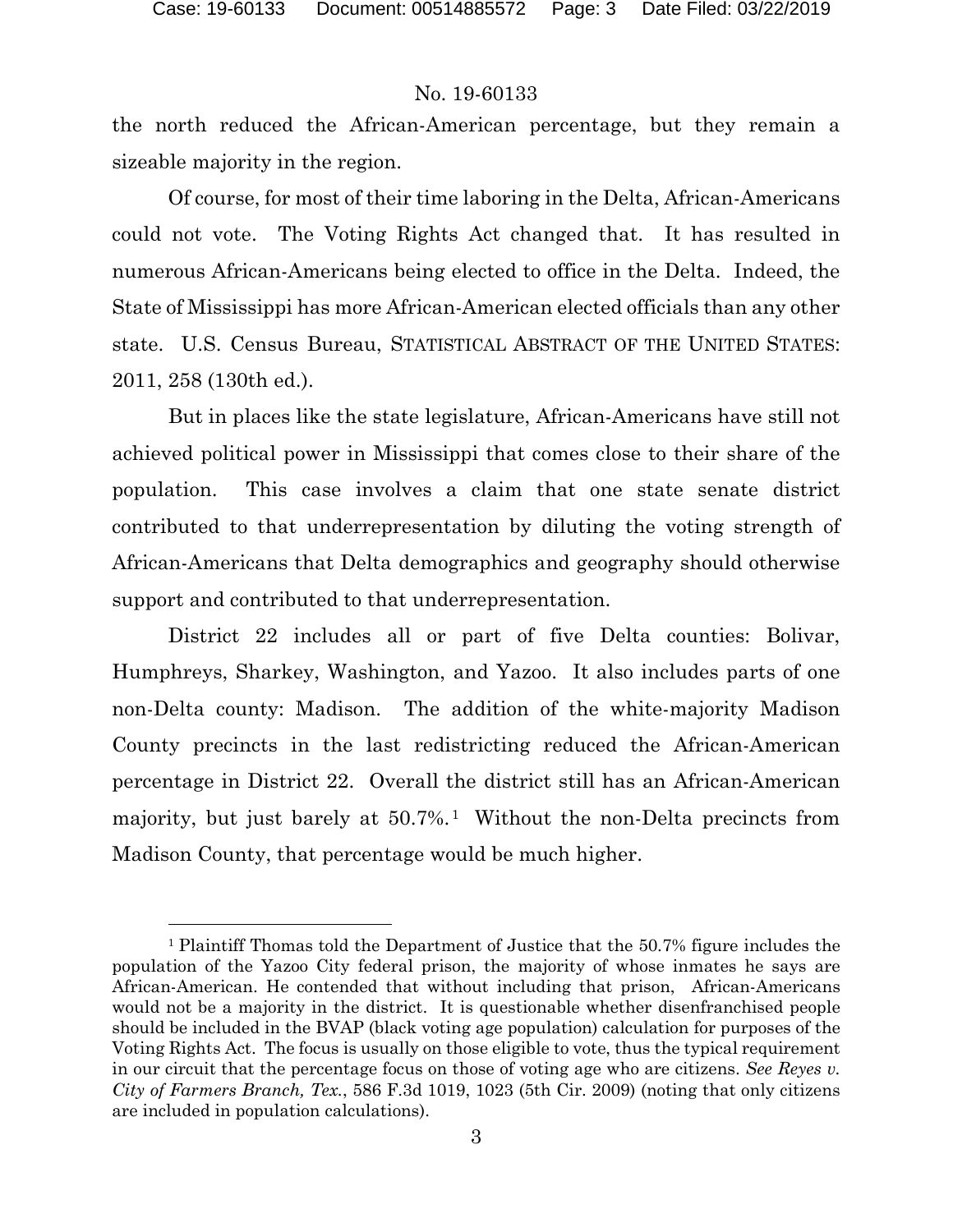The candidate preferred by the black majority did not prevail in the 2015 election. The losing candidate those voters did prefer (Joseph Thomas), along with two voters (Vernon Ayers and Melvin Lawson), brought this lawsuit in 2018 alleging that the district violated of Section 2 of the Voting Rights Act.

Last month, the district court held a bench trial and agreed. It concluded that the threshold *Gingles* factors for establishing vote dilution existed. The African-American population is "sufficiently large and geographically compact" to constitute a majority with electoral power in the district; that racial group is politically cohesive; but the white population voted as a bloc to prevent African-Americans from electing their chosen candidate. *LULAC v. Perry*, 548 U.S. 399, 425 (2006). The bloc voting by both racial groups was stark: in 10 elections within district 22, the candidate favored by African-Americans received between 82% and 93% of their vote but only between 8% and 19% of the white vote.

The district court then followed the statutory directive to consider the "totality of circumstances" in determining whether African-Americans "have less opportunity than other members of the electorate to participate in the political process and to elect representatives of their choice." 52 U.S.C. § 10301(b); *LULAC*, 548 U.S. at 425–26. It credited Plaintiffs' expert's analysis of voter participation as more rigorous and concluded that African-American turnout was depressed in off-year elections—that is, odd-year elections without federal races—which is when Mississippi elects its legislature. The district court also highlighted the persistent representation gap in the Mississippi Senate, as well as substantial socioeconomic differences between black voters and white voters in the district.

After finding a Voting Rights Act violation, the court initially declined to order a remedy so "the Mississippi Legislature [could] consider[] whether to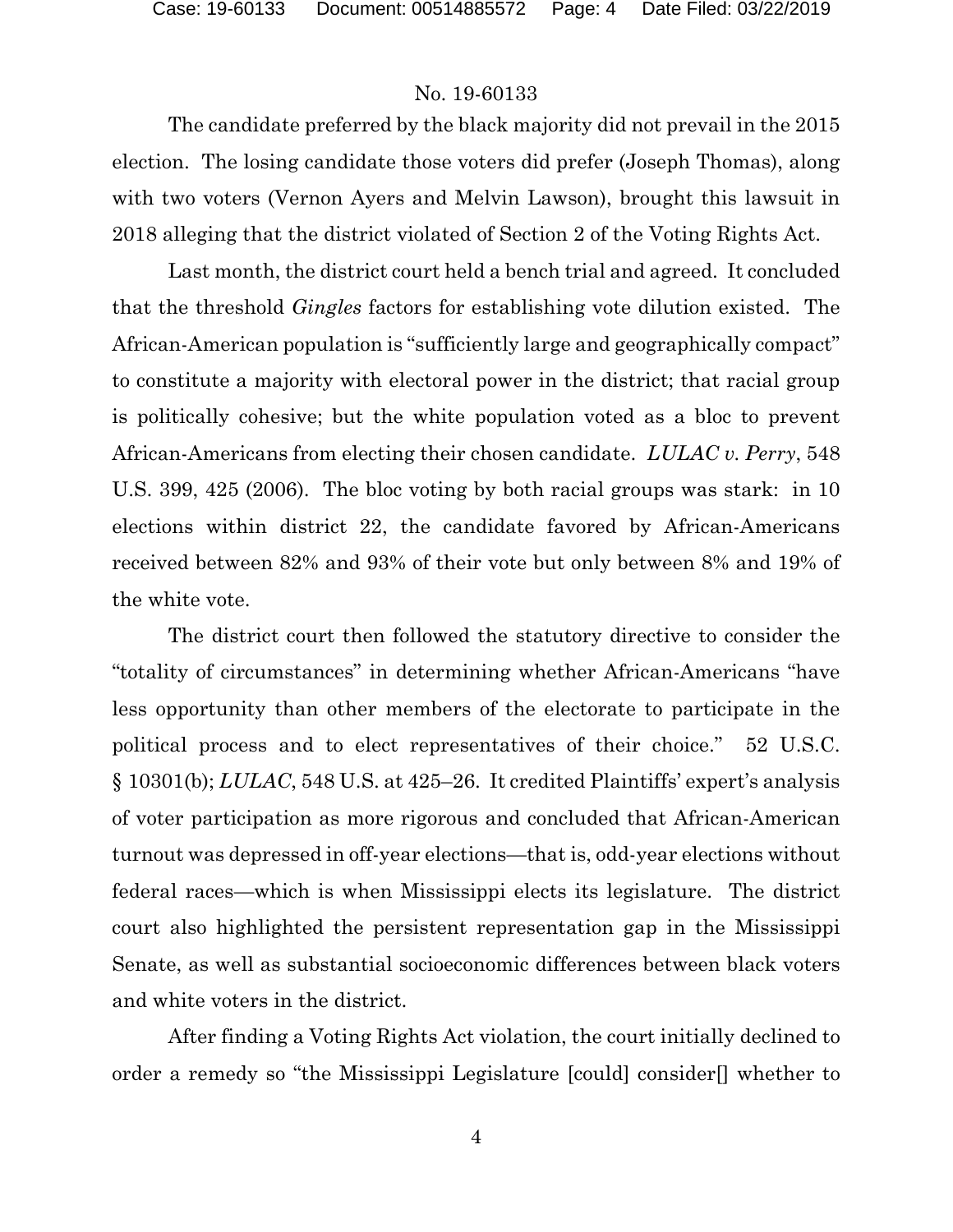### No. 19-60133

redraw the District and extend the candidate qualification deadline." Although the primary and general elections were months away, the deadline for candidate filing was March 1.

 A flurry of procedural moves followed at warp speed. Three days after the court made its trial findings, the Governor and Secretary of State (Defendants)[2](#page-4-0) filed a motion a motion to stay with the district court and also filed an appeal, arguing that the ruling was an appealable interlocutory injunction. Less than a week later, they asked this court to stay the district court's ruling. That same day, Plaintiffs asked the court to extend the qualification deadline in District 22 and bordering District 23 (the other district affected by the proposed remedy) by two weeks. Later that day, the district court ordered Defendants to update it on any progress, if any, in legislative redrawing of District 22.

The next day, Defendants filed a brief opposing Plaintiffs' motion to extend the qualification deadline, in which they stated that they had contacted the leadership of the legislative chambers. The Senate leaders had said that "should the stay motions pending before [the district court] and the Fifth Circuit be denied, the Senate desire[d] the opportunity to enact a new redistricting plan redrawing Senate District 22." Late that same day, the district court ruled that, because the legislature was unwilling to act, the first map drawn by one of Plaintiffs' experts would be adopted as the boundaries of Districts 22 and 23. The court also moved the qualification deadline to March

<span id="page-4-0"></span><sup>2</sup> The third defendant, Attorney General Jim Hood, did not join these motions or this appeal.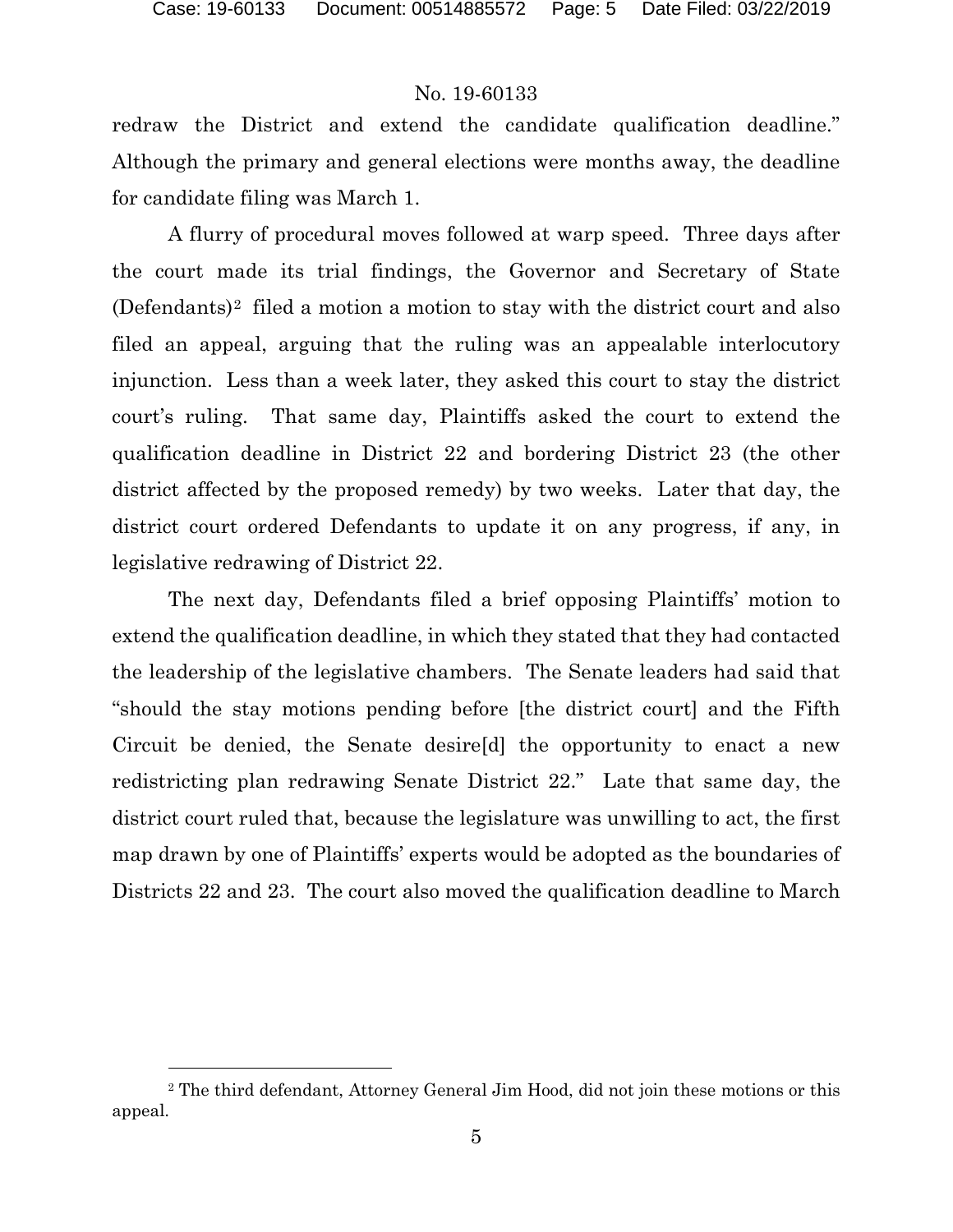### No. 19-60133

15 for the two affected senate districts. The court also declined to enter a stay and entered final judgment.

The final judgment caused our court to dismiss the appeal of the preliminary ruling. *Thomas v. Bryant*, 2019 WL 994034 (5th Cir. Feb. 28, 2019). But by that time the Defendants had already appealed from the final judgment, and not long after that they sought a stay pending the new appeal, which is the motion before this panel.<sup>[3](#page-5-0)</sup>

This is the effect of the final judgment: It switches some precincts between Districts 22 and 23. It extends the candidate filing deadline to March 15. In terms of other upcoming deadlines, the primary election is August 6, with a June 22 deadline to send ballots to troops overseas. The general election is November 5.

#### II.

The stay Defendants seek is an extraordinary remedy. *Nken v. Holder*, 556 U.S. 418, 437 (2009) (Kennedy, J., concurring). It is also an equitable one committed to this court's discretion. *Id*. at 433; *Ruiz v. Estelle*, 666 F.2d 854, 856 & n.4 (5th Cir. 1982). Four factors guide the exercise of our discretion: 1) whether the applicant has made a strong showing of likelihood to succeed on the merits; 2) whether the movant will be irreparably harmed absent a stay; 3) whether issuance of a stay will substantially injure other interested parties; and 4) where the public interest lies. *Nken*, 556 U.S. at 434. The first two factors are usually the most important. *Id*.; *ODonnell v. Goodhart*, 900 F.3d 220, 223 (5th Cir. 2018).

In this case, the likelihood of success ends up being dispositive. That is because Defendants can establish irreparable harm. A court order preventing

<span id="page-5-0"></span><sup>&</sup>lt;sup>3</sup> Before seeking the stay pending appeal for the second time in our court after entry of final judgment, Defendants also sought a stay in the district court for the second time. The district court denied that motion.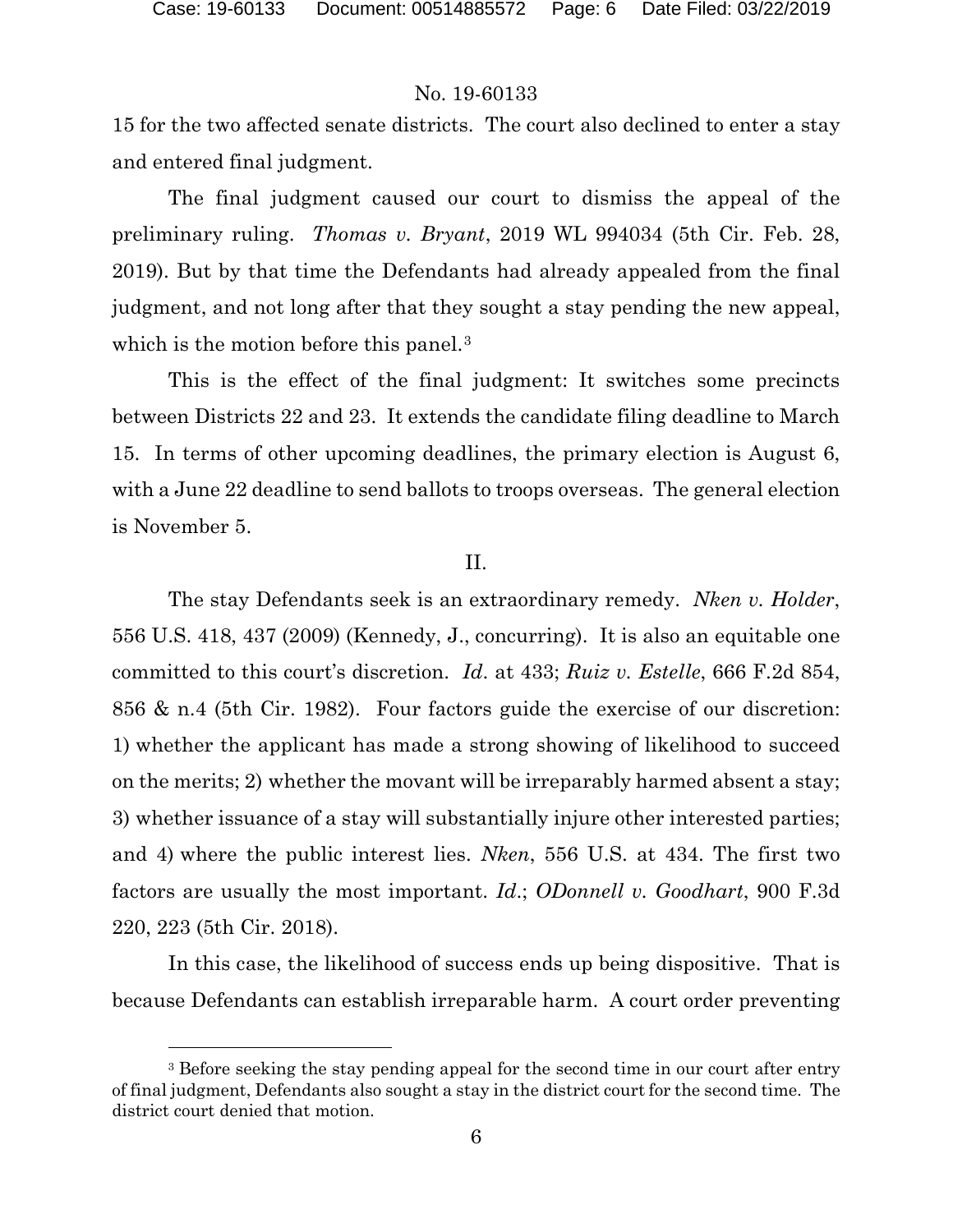enforcement of a state law, including the drawing of legislative lines, constitutes that harm. *Abbott v. Perez*, 138 S. Ct. 2305, 2324 n.17 (2018). And that injury may be irreparable in light of the meaningful possibility (but not certainty) that a full appeal cannot be decided in time to provide Defendants relief before this year's senate elections. But Plaintiffs face the same risk that the appellate ruling will prove futile should this court grant a stay. And the injury they seek to prevent—holding an election under an unlawful plan with discriminatory effects—is also, it should go without saying, a serious one. *Veasey v. Abbott*, 830 F.3d 216, 270 (5th Cir. 2016) (en banc) ("It would be untenable to permit a law with a discriminatory effect to remain in operation for that election."); *cf. Reynolds v. Sims*, 377 U.S. 533, 585 (1964) ("[I]t would be the unusual case in which a court would be justified in not taking appropriate action to insure that no further elections are conducted under the invalid plan."). So Defendants' entitlement to a stay turns on whether they have a strong likelihood of success.

#### III.

We will first address Defendants' attempt to make that showing with a jurisdictional argument. They contend that a three-judge court should have decided this case. The statute says that a "district court of three judges shall be convened when otherwise required by Act of Congress, or when an action is filed challenging the constitutionality of the apportionment of congressional districts or the apportionment of any statewide legislative body." 28 U.S.C. § 2284(a). The Voting Rights Act does not require three-judge courts for Section 2 cases (notably it does for Section 5 cases, 52 U.S.C. § 10304(a)), so Defendants focus on the latter part of the statute. They contend that "constitutionality" modifies only challenges to apportionment of congressional districts, not challenges to apportionment of state legislatures. On their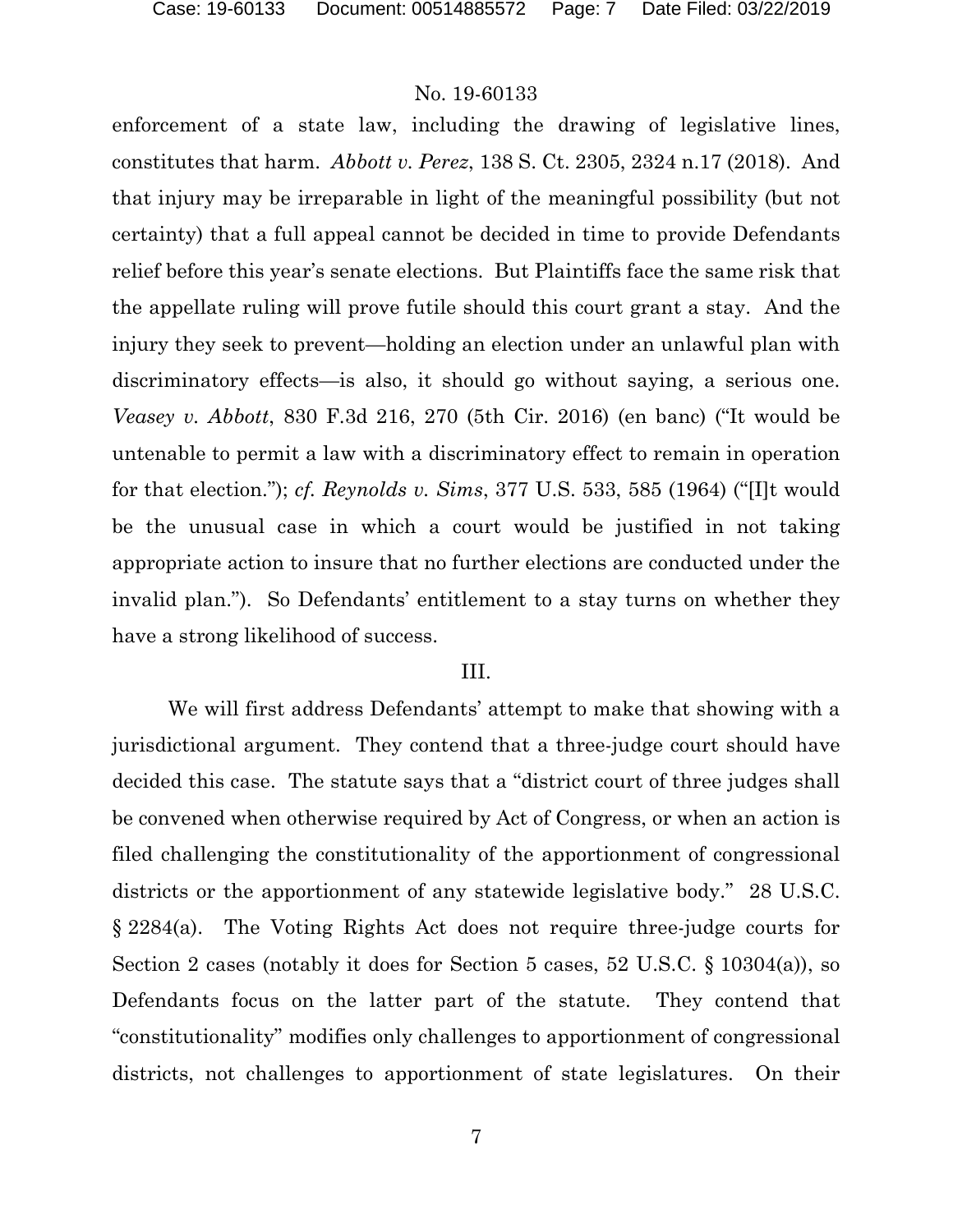reading, any challenge to state legislative redistricting—including the statutory Voting Rights Act one asserted here—requires a three-judge panel.

Defendants requested a three-judge panel late in the litigation, a week before trial. Failing to request such a panel in their answer may have forfeited the issue unless it is a jurisdictional requirement. The three-judge statute has conflicting language on whether it is one. It begins by saying "a district court of three judges shall be convened" for specified cases. 28 U.S.C. § 2284(a). That mandatory language sounds jurisdictional. So does the statute's prohibition on a single judge taking certain actions, including granting injunctive relief. *Id.* § 2284(b)(3). But the statute also says that the procedure for convening a three-judge court kicks in "[u]pon the filing of a request for three judges." *Id*. § 2284(b)(1). That does not sound jurisdictional. If the requirement is jurisdictional, then the single district judge first assigned the case would seemingly have an obligation to convene a three-judge panel even if a party does not ask for it.

Recognizing these conflicting statutory signals, the leading federal procedure treatise is ambivalent about whether Section 2284 is jurisdictional. *See* 17A Charles Alan Wright et al., FED. PRAC. & PROC. § 4235, at 206–08 (3d ed. 2007). But apparently the courts that have considered the question including ours in a nonbinding decision—have treated Section 2284 as jurisdictional. *See Kalson v. Patterson*, 542 F.3d 281, 287 (2nd Cir. 2008); *Armour v. Ohio,* 925 F.2d 987, 989 (6th Cir. 1991) (en banc); *LULAC of Texas v. Texas*, 318 F. App'x 261, 264 (5th Cir. 2009). That consensus in the caselaw means that forfeiture is an obstacle Defendants will likely be able to overcome on appeal.

Defendants' delay in raising this issue does, however, say something about its merits. At the outset of this lawsuit, it was not obvious to Defendants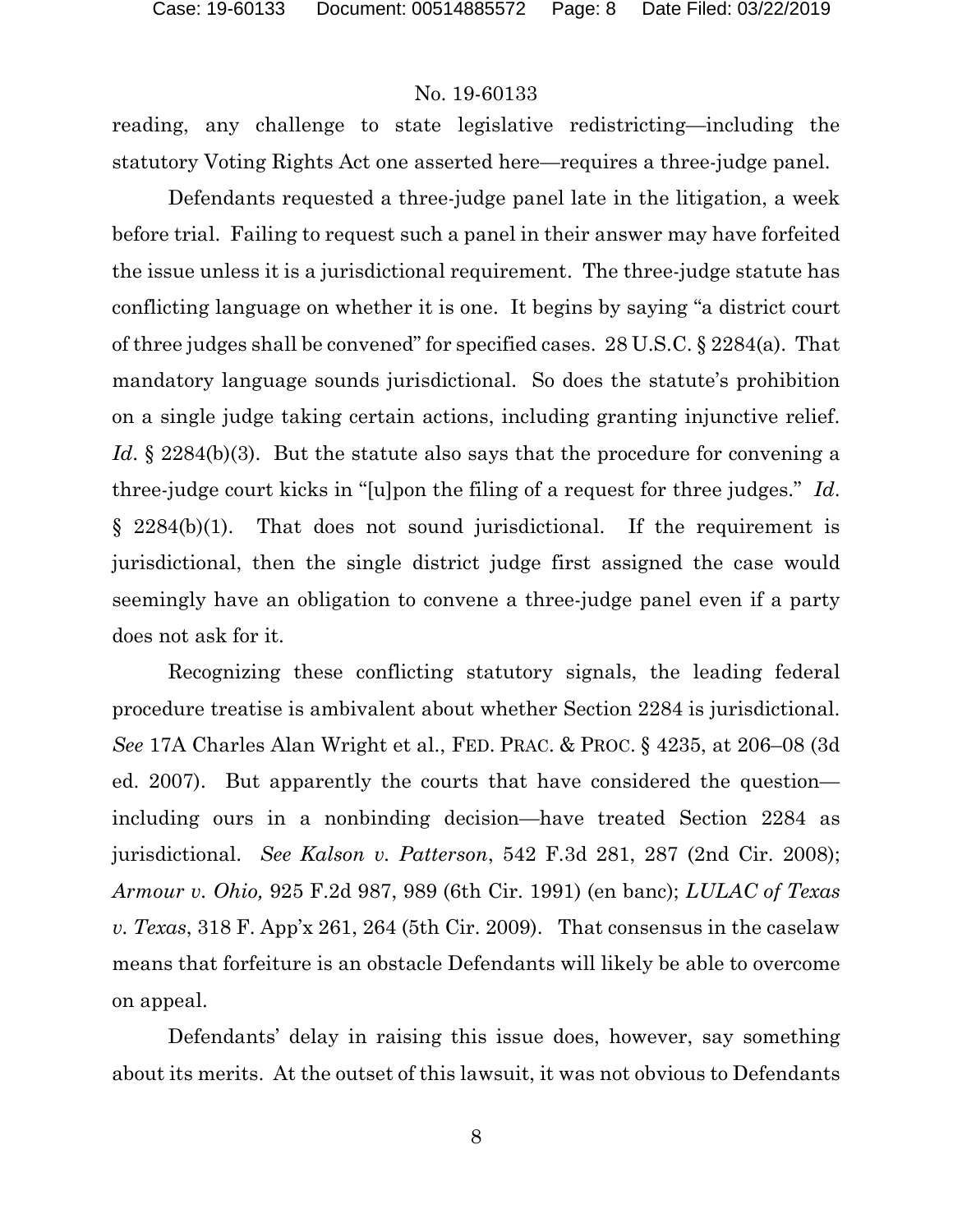### No. 19-60133

(or Plaintiffs or the district judge for that matter) that its exclusively statutory claims required a three-judge court. Indeed, no reported case has ever used a three-judge panel for a case challenging district lines only under Section 2 of the Voting Rights Act. *See Rural W. Tenn. African-American Affairs Council v. Sundquist*, 209 F.3d 835, 838 (6th Cir. 2000) (noting case reassigned to single judge after dismissal of constitutional and Section 5 claims); *Chestnut v. Merrill*, 2019 WL 338909 (N.D. Ala. 2019) (rejecting argument that a single judge could not hear Section 2 challenge); *Bone Shirt v. Hazeltine*, 336 F. Supp. 2d 976, 980 (D. S.D. 2004) (same as *Rural West*); *Old Person v. Brown*, 182 F. Supp. 2d 1002, 1003 (D. Mont. 2002) (single judge hearing Section 2 challenge); *see also Armour*, 925 F.2d at 989 (stating the jurisdictional test for Section 2284 as whether "there exists a non-frivolous *constitutional* challenge to the apportionment of a statewide legislative body" (emphasis added)).<sup>4</sup> That no court has adopted Defendants' reading of the three-judge statute in the more than four decades it has been on the books alone seems enough to prevent them from showing a strong likelihood of succeeding on this issue. To be sure, only the *Chestnut* opinion from earlier this year addressed an argument like the one Defendants make. But that is again telling: Before this year, it apparently had never dawned on a judge or party in a Section 2-only state redistricting case

<span id="page-8-0"></span><sup>4</sup> Though uncited by Defendants or their amicus, the dissent finds *Page v. Bartels,* 248 F.3d 175 (3d Cir. 2001), "most significant[]." Dissenting Op. at 15. But unlike the cases cited above, *Page* does not involve a situation in which plaintiffs only brought Section 2 claims. Instead, it involved both constitutional and statutory claims. Yet a single district court judge attempted to spin off the statutory claims and deny an injunction based on them. *Id.* at 187. The Third Circuit said that when plaintiffs bring both claims, both must be sent to a threejudge panel. *Id.* at 191. That is consistent with the common practice when both constitutional and statutory challenges to reapportionment are brought—the constitutional hook for threejudge jurisdiction sweeps in the statutory claims. While the dissent tries to find support for its position in some of *Page*'s discussion of legislative history and policy, notably the Third Circuit does not adopt the textual argument the dissent and amicus push.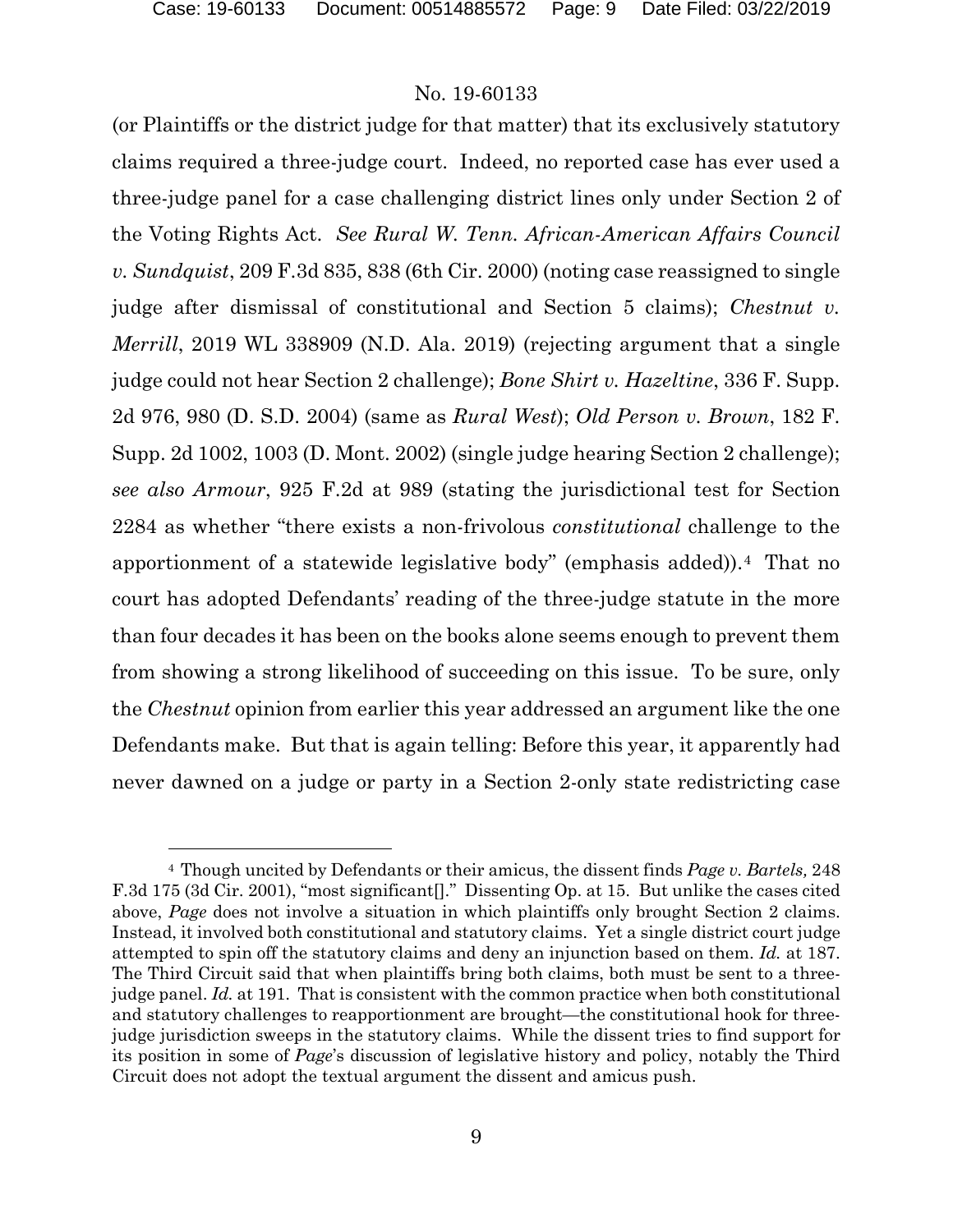### No. 19-60133

that a three-judge panel might be required. And that is because the most straightforward reading of the three-judge statute is that it applies only when the "constitutionality" of apportionment is being challenged.

So why does the dissent, adopting the argument of an amicus, think the three-judge statute applies to what is only a statutory challenge when no court has ever taken that view? One word—the "the" that precedes "apportionment of any statewide legislative body." 28 U.S.C. § 2284(a). Inclusion of that article means, in their view, that "constitutionality" applies only to what immediately follows it: challenges to the "apportionment of congressional districts." If "constitutionality" does not also modify the "apportionment of any statewide legislative body," *id.*, then any challenges to those districts, including statutory ones, require a three-judge panel.

The textual argument is a dispute about application of the "series modifier" canon of construction. It normally means that a modifier ("constitutionality" in Section 2284) applies to an entire series of parallel terms. *See* Scalia & Garner, READING LAW: THE INTERPRETATION OF LEGAL TEXTS 147 (2012). The district court concluded that principle supports reading the statute as applying to constitutional challenges to apportionment of both congressional and state legislative seats. But an amicus supporting the defendants argues the "the" coming before "apportionment of any statewide legislative body" breaks the series modifier. The amicus notes that a "determiner" word, such as the "the" in Section 2284(a), is an indication that a modifier should not reach the second element.[5](#page-9-0) *See id.* at 148–49.

<span id="page-9-0"></span><sup>5</sup> Defendants make a different textual argument in support of their position that this case belongs with a three-judge court. They focus not just on the "the," but on "the apportionment" that precedes "of any statewide legislative body." They contend it is superfluous if it does not break off the "constitutionality" modifier. But it may be "appropriate to tolerate a degree of surplusage." *United States v. Atl. Research Corp.*, 551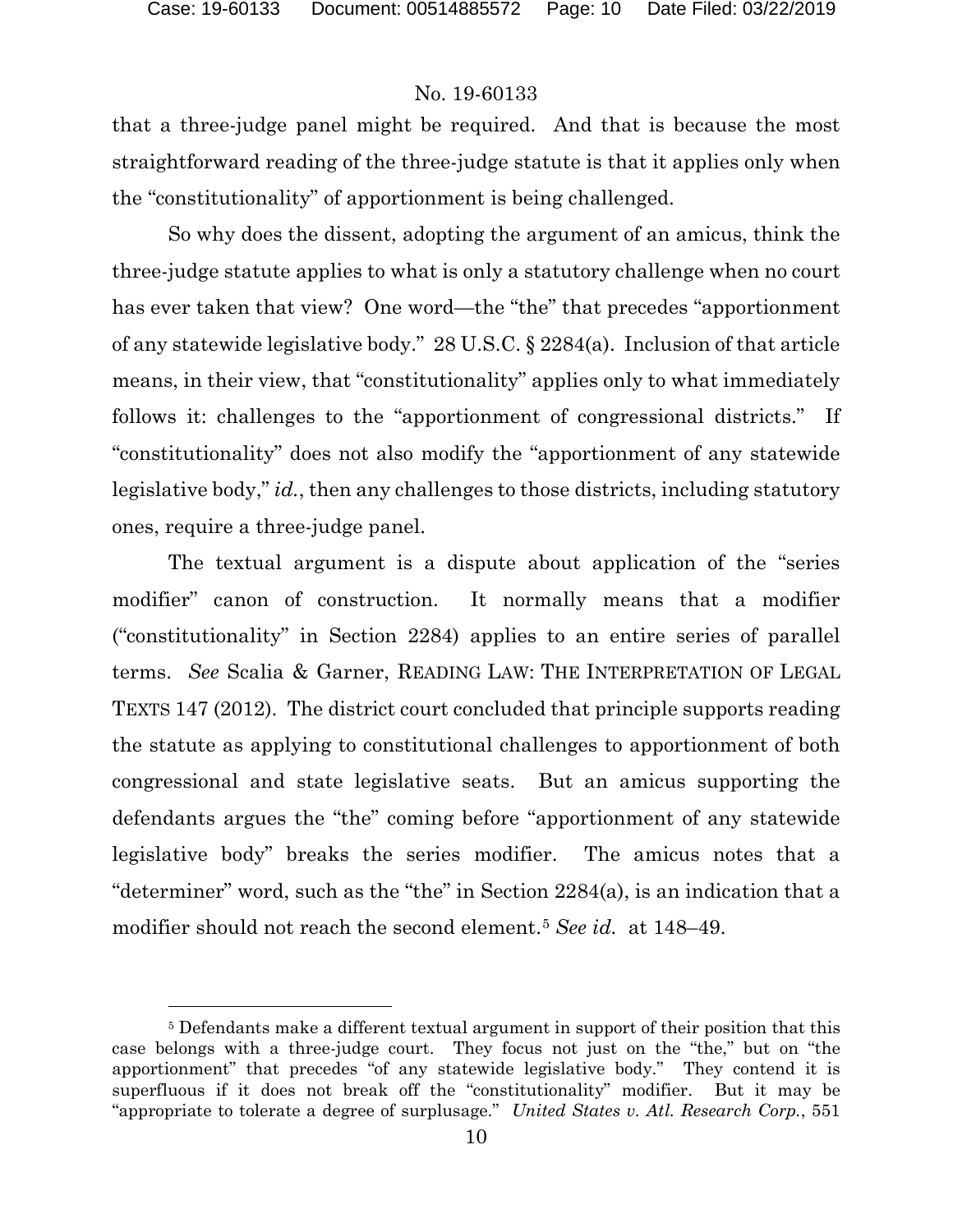But inferring that "the" was meant to cut off the "constitutionality" modifier ignores what may be the most important teaching about the series modifier canon from the Scalia and Garner book on statutory interpretation: "Perhaps more than most of the other canons, this one is highly sensitive to context." *Id.* at 150. That context supports the natural reading that courts have long given it: that "constitutionality" modifies both "the apportionment of congressional districts" and "the apportionment of any statewide legislative body." That Congress wanted the two phrases to sound the same—"the apportionment of congressional districts" and "the apportionment of any statewide legislative body" are word-for-word identical, with the exception of the type of district that they reference—is consistent with how ordinary people speak and write. *See Lockhart v. United States*, 136 S. Ct. 958, 970 (2016) (Kagan, J., dissenting). To illustrate this, consider what a reader would think after seeing the following in the newspaper: "The NCAA is investigating the recruiting practices of the football program and the basketball program." As with the three-judge statute, the final "the" may not be necessary. But would it make the reader think the investigation into the basketball program is not limited to recruiting violations, but also might include point shaving or ticket scalping violations? Of course not. The dissent's textual argument about the three-judge statute is just as detached from common usage.

What is more, giving so much significance to "the" runs counter to another point Justice Scalia made about statutory interpretation: that Congress "does not . . . hide elephants in mouseholes." *Whitman v. Am. Trucking Ass'n*, 531 U.S. 457, 468 (2001). The historical development of the three-judge statute—that is, statutory history as opposed to the more

U.S. 128, 137 (2007). Indeed, one could make the case that even the first "the," the one before "apportionment of congressional districts," is unnecessary.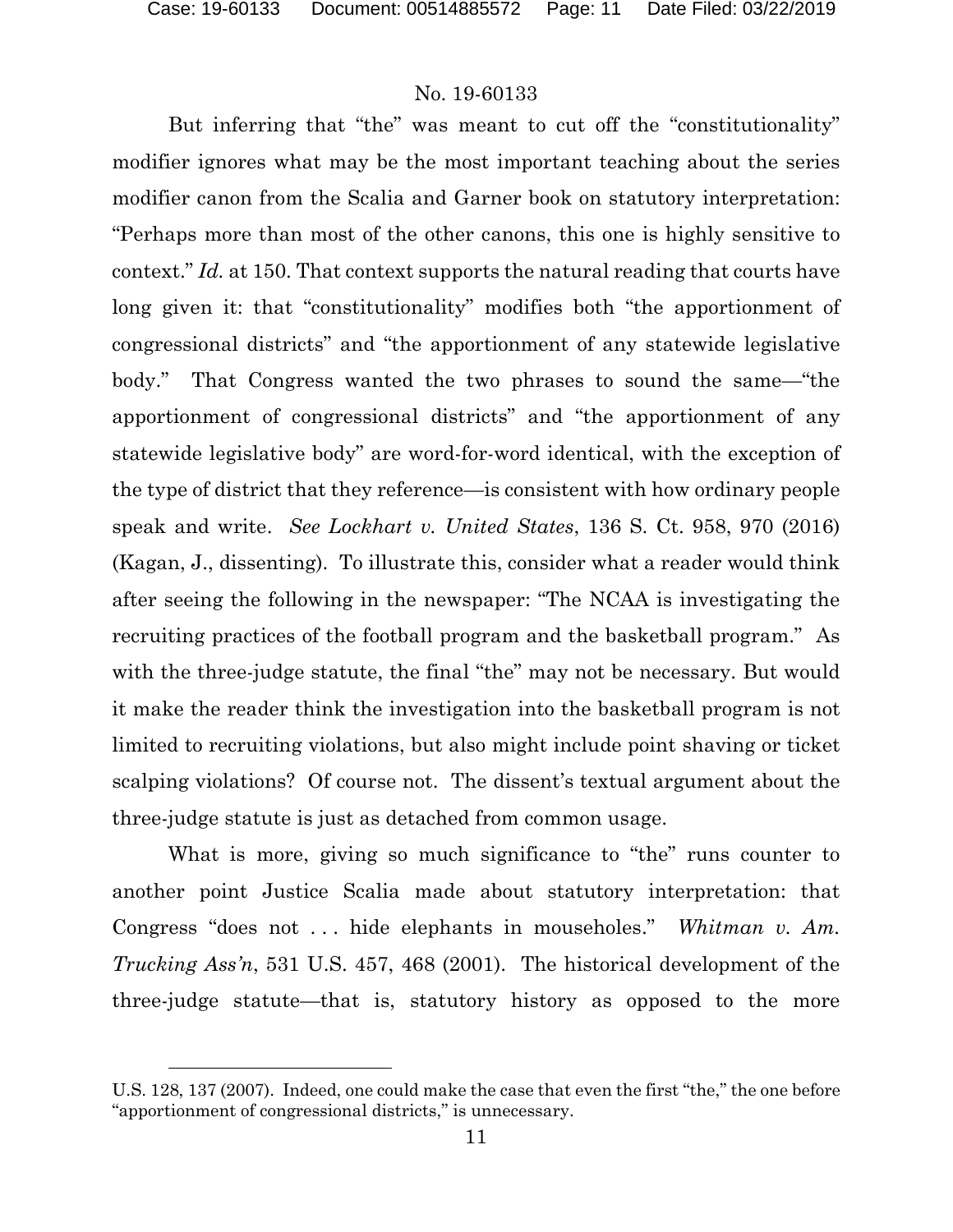controversial legislative history Defendants rely on—shows why it would have been so significant and anomalous to require three-judge panels for statutory claims. The statute was first enacted in the aftermath of *Ex parte Young* to require three judges to hear what Congress thought would be an increasing number of suits challenging state laws "upon the ground of the unconstitutionality of such statute." 28 U.S.C. § 2281 (1970); *see generally* David P. Currie, *The Three-Judge District Court in Constitutional Litigation*, 32 U. CHI. L. REV. 1, 5–8 (1964). When courts later struck down many New Deal reforms, one of the only aspects of President Roosevelt's court-packing plan to become law was a measure also requiring three-judge panels for suits seeking to enjoin "any Act of Congress for repugnance to the Constitution of the United States." 28 U.S.C. § 2282 (1970); *see* Wright, FED. PRAC. & PROC. § 4234, at 194–95. Both laws' focus on only constitutional challenges made sense as striking down democratically enacted laws is "the gravest and most delicate duty" courts are "called on to perform." *Nw. Austin Mun. Util. Dist. No. One v. Holder*, 557 U.S. 193, 204 (2009) (referring to striking down an Act of Congress (quoting *Blodgett v. Holden*, 275 U.S. 142, 147–48 (1927) (Holmes, J., concurring))). The idea of requiring three judges for this "class of cases of special importance" was to "assure more weight and greater deliberation by not leaving the fate of such litigation to a single judge." *Phillips v. United States*, 312 U.S. 246, 249–50 (1941) (first quotation from *Ex parte Collins*, 277 U.S. 565, 567 (1928)). But in the mid-1970s, Congress decided to scrap just about all of the three-judge regime because it was burdening the Supreme Court and lower courts and had resulted in procedural complexities. *See*  Wright, FED. PRAC. & PROC. § 4234, at 195–98; *Kalson*, 542 F.3d at 287 (noting that the 1976 Act "vastly reduced the category of cases for which a three-judge court is mandated"). It nonetheless decided to retain the procedure for a small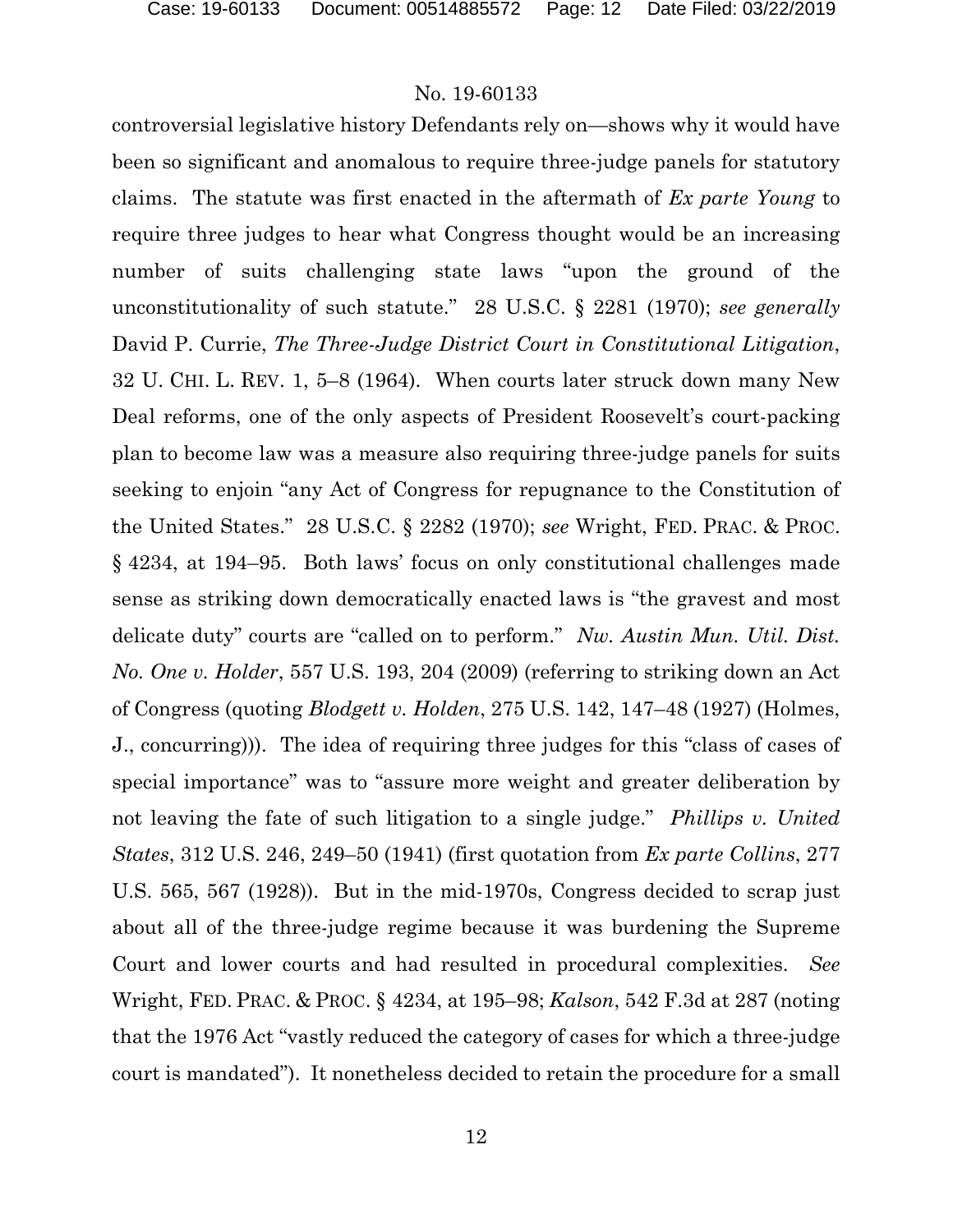set of important cases: constitutional challenges to redistricting for congressional and state legislative seats, then-recent phenomena in the aftermath of the revolutionary one person, one vote line of cases. *See, e.g., Reynolds v. Sims*, 377 U.S. 533 (1964). If Congress had intended to expand the statute it was otherwise contracting by applying it for the first time to statutory challenges there were certainly better ways to do it than by stealthily inserting an extra "the."

Reading the statute in the way Defendants suggest does not make sense for another reason: Why would Congress require three judges to hear statutory claims challenging state legislative redistricting but not congressional redistricting? The dissent posits, without citing any authority, that perhaps federalism concerns would explain such a difference. But there are also strong federalism concerns with how a state chooses to divvy up its citizens into congressional districts. In fact, contemporary critics of the initial judicial foray into review of legislative apportionment viewed courts' redrawing of congressional district as even more intrusive on traditional state prerogatives than judicial redrawing of state legislative districts. That is because of the view that Article I, Section II of the Constitution grants "States . . . plenary power to select their allotted Representatives in accordance with any method of popular election they please, subject only to the supervisory power of Congress." *Wesberry v. Sanders*, 376 U.S. 1, 23 (1964) (Harlan, J., dissenting).

The other problem with the dissent's theory—that Congress in 1976 had a special concern with statutory challenges to the drawing of state legislative districts—is that it fails to grapple with the rarity of Section 2 challenges to redistricting at that time. It was then not even clear that Section 2 provided a private right of action. *City of Mobile v. Bolden*, 446 U.S. 55, 60 & n.8 (1980) (assuming without deciding such a suit could exist). A few years later the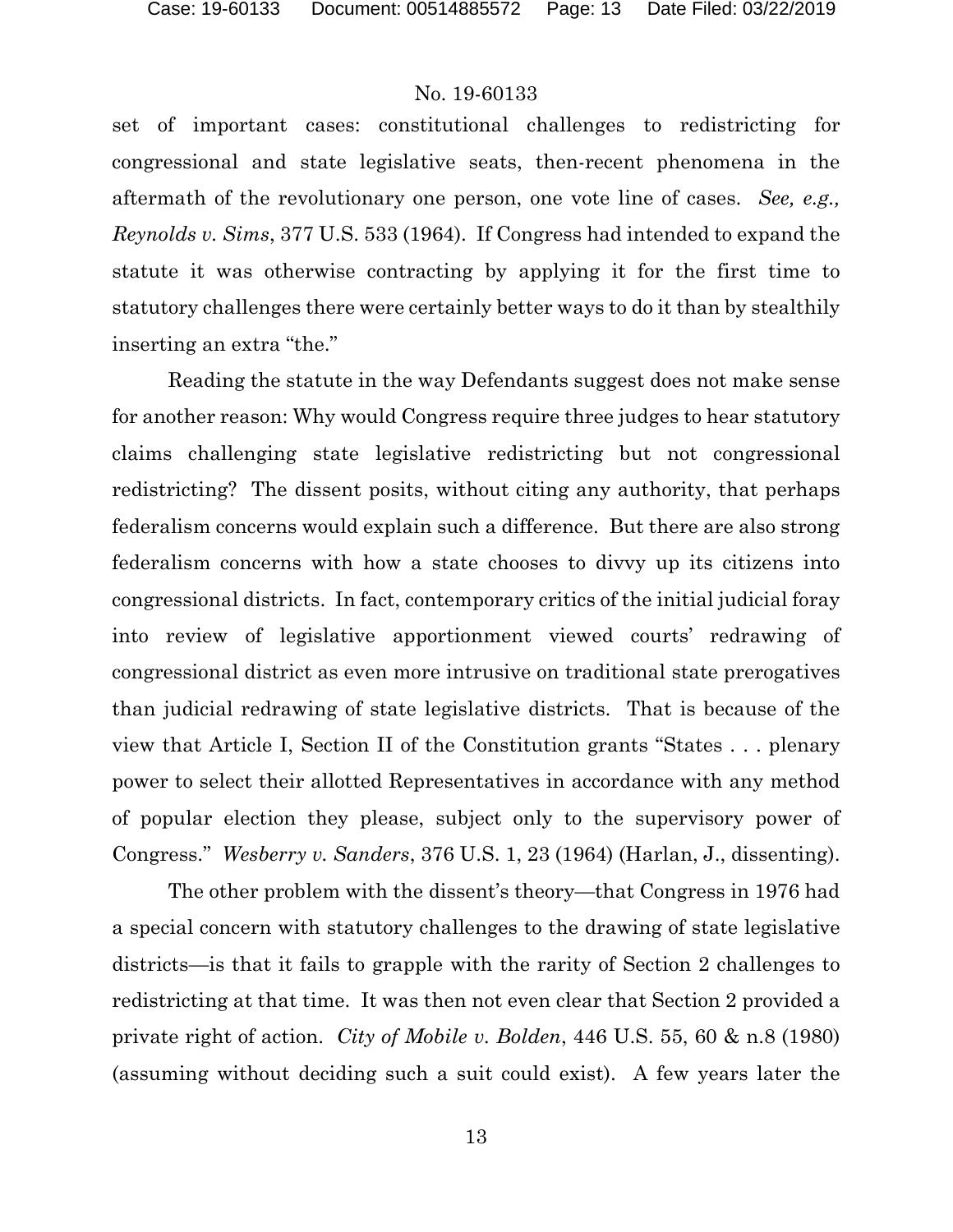Supreme Court held Section 2 did not prohibit discriminatory effects which meant it provided no guarantee beyond what the Constitution already did. *See id*. And the typical pre-1982 Section 2 claim that courts did consider was a challenge to at-large electoral systems, not the line drawing of single member districts. *See, e.g., id*. In other words, there was no practice of statutory challenges to state legislative apportionment that Congress needed to address in 1976.

To sum up, the dissent would give this much weight to the "the" that comes before "reapportionment of any statewide legislative body": Insertion of that article would require three-judge panels for exclusively statutory claims followed by direct appeal to the Supreme Court, 28 U.S.C. § 1253—when the three-judge regime Congress was contracting in 1976 never did. It would require those three-judge panels only for statutory challenges to apportionment of state legislative seats, not congressional ones. And it would do all this to address statutory challenges to apportionment of state legislatures when those claims hardly existed in 1976. An elephant indeed.

The dissent contends that there might have been clearer ways to emphasize that the statute is limited to constitutional challenges. Dissenting Op. at 12. But if Congress intended to include statutory-only challenges within the reach of the general three-judge statute for the first time, there were many easy ways to make that clear. This brings up a final point on the jurisdictional question. To the extent there is ambiguity, the longstanding principle that "congressional enactments providing for the convening of three-judge courts must be strictly construed" comes into play. *Allen v. State Bd. of Elections*, 393 U.S. 544, 561 (1969); *Phillips*, 312 U.S. at 250 (noting the three-judge statue should be read narrowly because of its impact on the Supreme Court docket and the burdens of convening three-judge courts).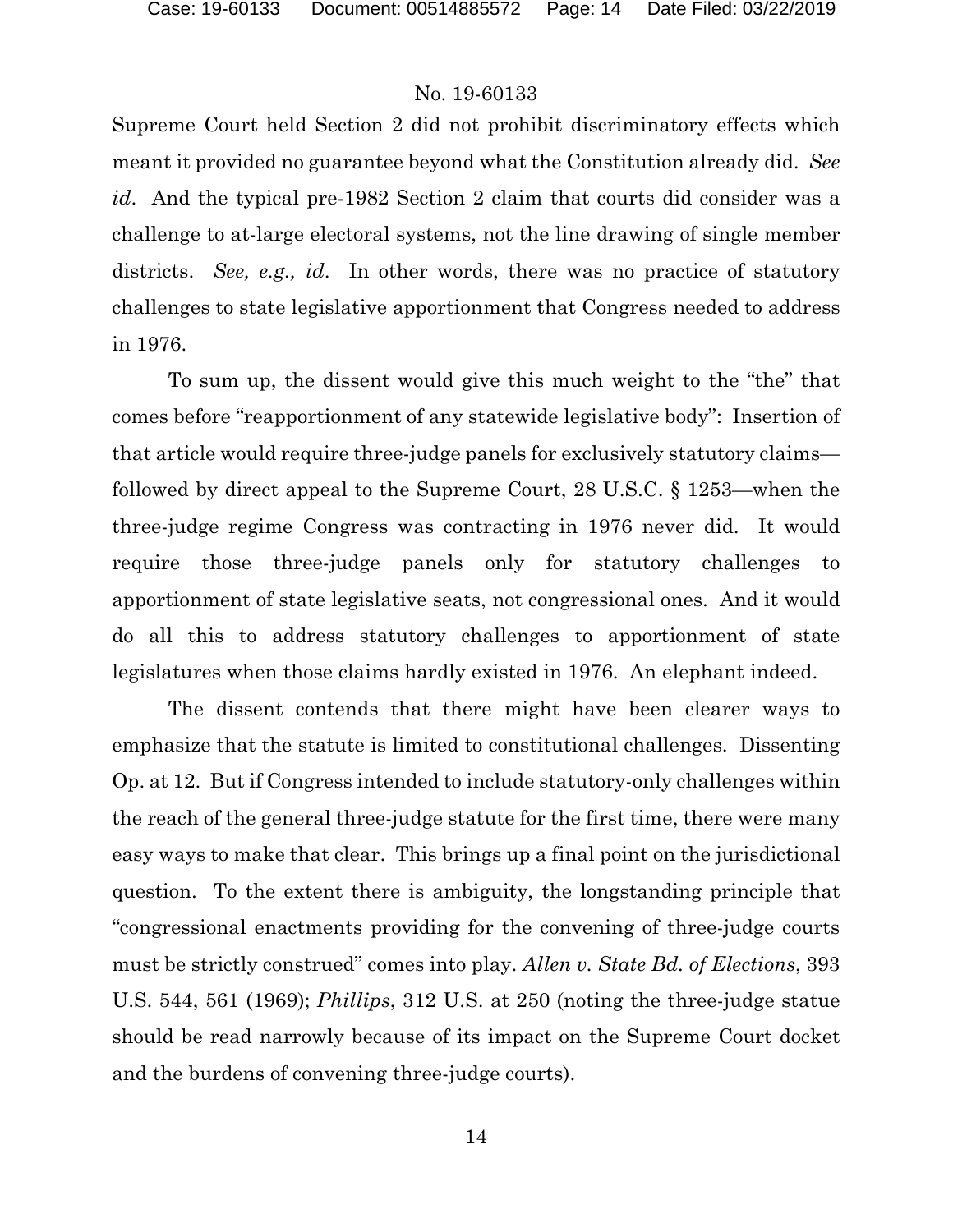That rule of construction, the text of the three-judge statute, its lineage, and the caselaw applying it all favor the district court's view that three judges are not required for a claim raising only statutory challenges to state legislative redistricting. Defendants thus face a steep climb in convincing this court to be the first to ever read the statute as applying to a case challenging a district's lines only under Section Two of the Voting Rights Act.

### IV.

### A.

Defendants also seek a stay on the ground that we are likely to reverse the district court's ruling that District 22 dilutes the voting power of African-Americans. The standard of review poses an obstacle to undoing the factual findings that led the court to conclude that the district violates Section 2. An appellate court "will not set aside" Section 2 factual findings "unless [it is] left with the definite and firm conviction that a mistake has been committed." *Magnolia Bar Ass'n, Inc. v. Lee*, 994 F.2d 1143, 1147 (5th Cir. 1993) (quotation omitted); *see NAACP v. Fordice*, 252 F.3d 361, 365 (5th Cir. 2001) (noting that clear error review applies).

In an attempt to avoid the clear-error standard, Defendants frame their primary challenge to liability as a legal one. They contend that a court cannot find vote dilution of a racial group that makes up a majority of the challenged district (recall that here that is just barely the case for District 22). This per se rule they advocate—a bar on vote dilution claims whenever the racial group crosses the 50% threshold—is at odds with the reason we give such deference to factual findings in Section 2 cases: the question of vote dilution is "peculiarly dependent upon the facts of each case," *Thornburg v. Gingles*, 478 U.S. 30, 79 (1986) (quoting *Nevett v. Sides*, 571 F.2d 209, 224 (5th Cir. 1978)), and "requires an 'intensely local appraisal' of the challenged district," *LULAC*, 548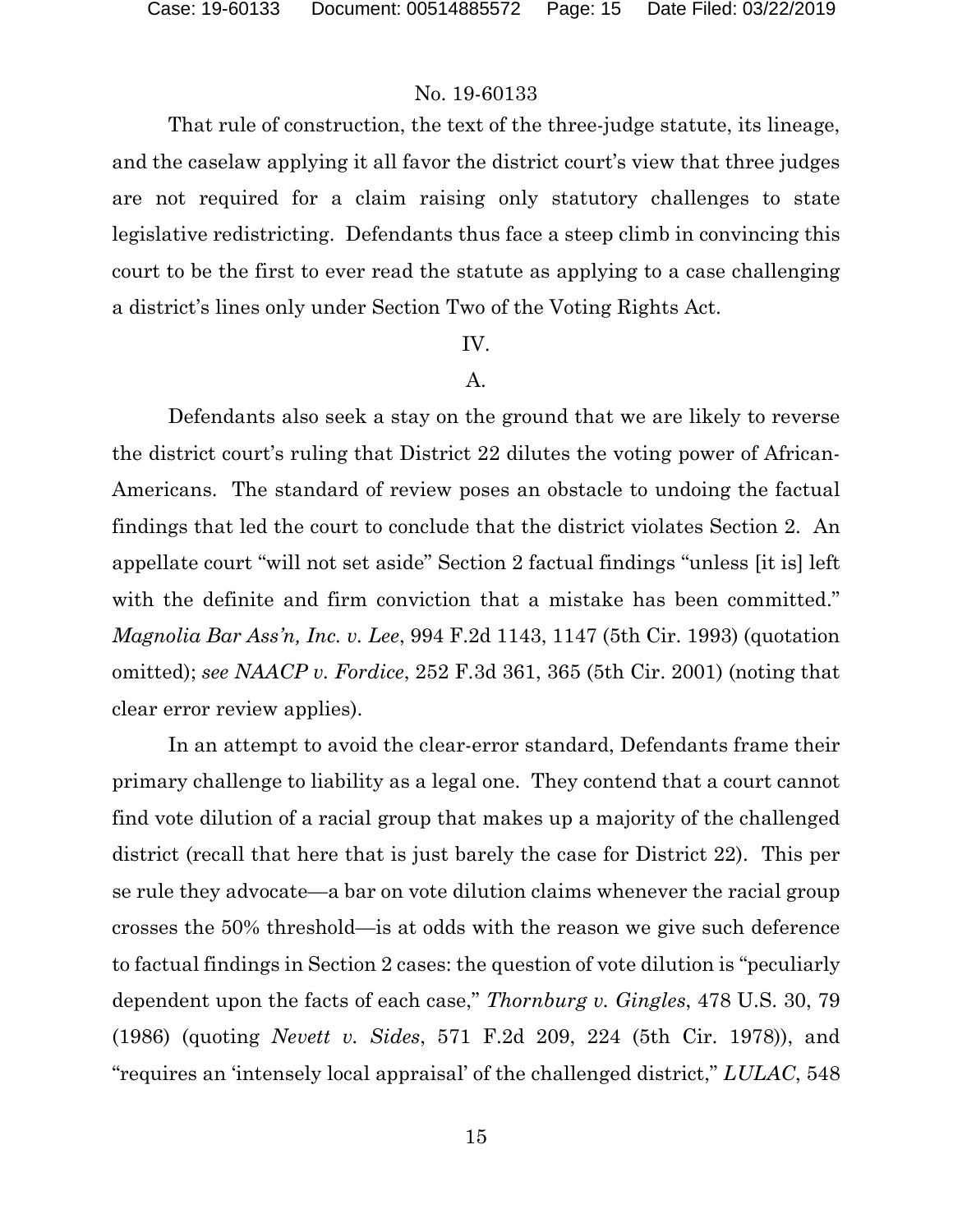U.S. at 437 (quoting *Gingles*, 478 U.S. at 79). The numerous local factors courts consider—including the strength of bloc voting, demographics, and voter turnout—may mean that a minority group has the equal electoral opportunity the Voting Rights Act guarantees when its members make up only 40% of a district, but not when they make up 51%. Applying Defendants' absolute bar on Section 2 scrutiny of 50%-plus districts to this case shows how it would arbitrarily override the numerous local considerations that Congress and the Supreme Court have said courts need to consider in this important area. If there were a few hundred fewer African-Americans out of the nearly 44,000 voting-age citizens in District 22, Defendants would allow courts to engage in the regular multifaceted vote dilution inquiry. But, to Defendants, just over 300 additional African-Americans makes the difference between that ordinary inquiry and removing Section 2's protections for tens of thousands of Mississippi voters.

Given the statutory mandate to focus on the "totality of circumstances" in Section 2 cases, 52 U.S.C. § 10301(b), it is not surprising that numerous courts have found dilution of the voting power of a racial group in districts where they make up a majority of the voting population. Most importantly, our court has long rejected the argument Defendants advance. In an early vote dilution case—also out of the Mississippi Delta—we explained that the "mere existence of a black population majority does not preclude a finding of dilution." *Moore v. Leflore Cty. Bd. of Election Comm'rs*, 502 F.2d 621, 624 (5th Cir. 1974). We echoed that more recently, stating that "a protected class that is also a registered voter majority is not foreclosed, as a matter of law, from raising a vote dilution claim." *Salas v. Sw. Tex. Jr. Coll. Dist.*, 964 F.2d 1542, 1550 (5th Cir. 1992). We have even gone so far so to describe the authority on this point as "unimpeachable." *Monroe v. City of Woodville*, 881 F.2d 1327, 1333 (5th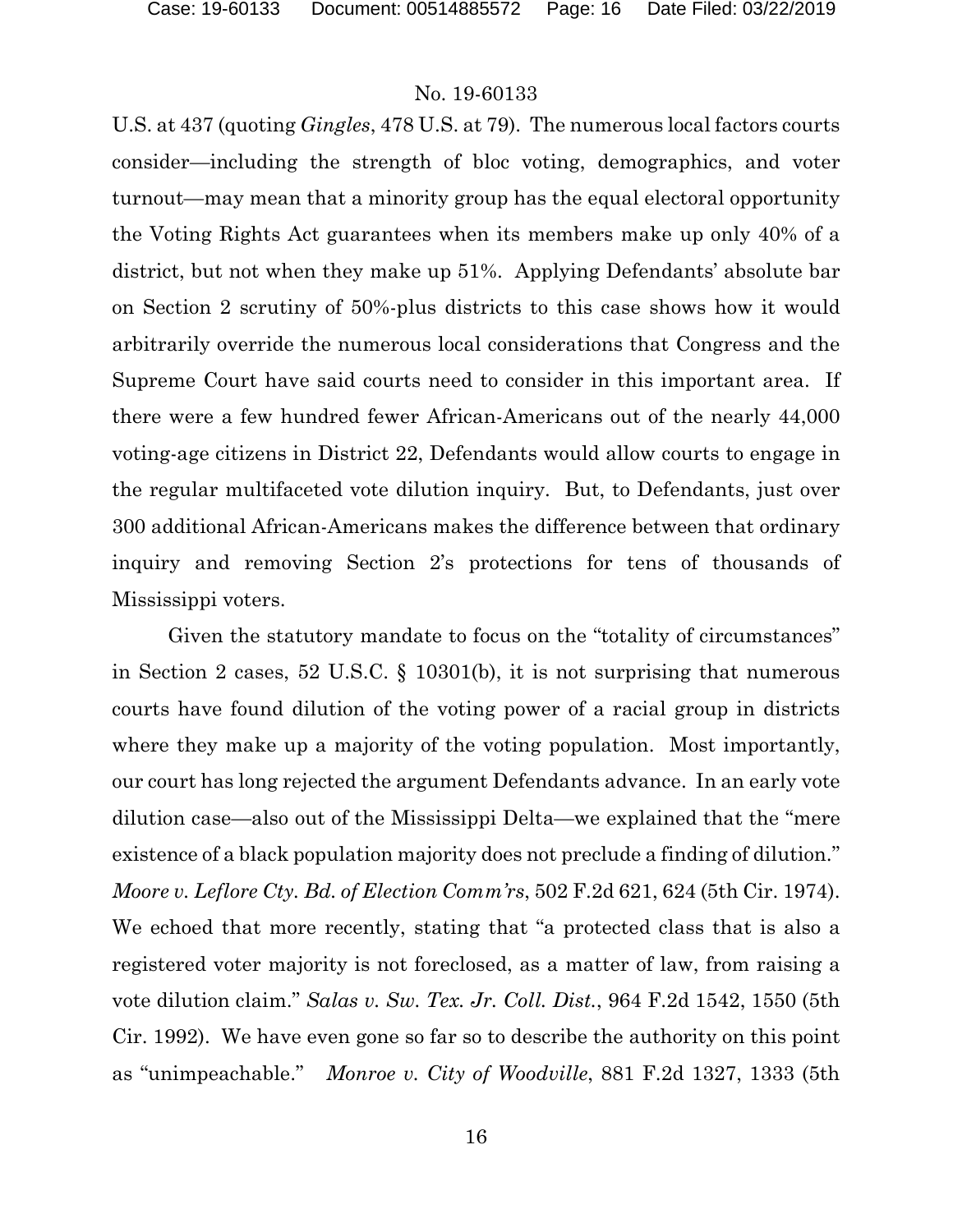### No. 19-60133

Cir. 1989) (describing the caselaw from our circuit that "has rejected any per se rule that a racial minority that is a majority in a political subdivision cannot experience vote dilution"). We are not alone. Many courts of appeals, including one last year, have rejected the argument that a "racial minority cannot prevail on a Section 2 claim when it constitutes a bare numerical majority within the district." *Mo. St. Conf. of the NAACP v. Ferguson-Florissant Sch. Dist.*, 894 F.3d 924, 933 (8th Cir. 2018) (collecting cases from the Second, Fifth, Eleventh, and D.C. Circuits).

Defendants try to distinguish these cases and others by arguing that they addressed at-large elections rather than single-member districts. But nothing in these cases turned on that feature. And one court of appeals case directly confronting the question rejected a bar on vote dilution claims for groups that make up more than 50% of the challenged single-member district. *Kingman Park Civic Ass'n v. Williams*, 348 F.3d 1033, 1041 (D.C. Cir. 2003) (agreeing with *Salas* and *Moore* in a single-member district vote dilution case). So did a recent three-judge panel in this circuit. *See Perez v. Abbott*, 253 F. Supp. 3d 864, 879–90 (W.D. Tex. 2017) (rejecting Defendants' position when finding vote dilution in a congressional district with a Hispanic voting-age population of 58.5%).

Against all this authority of both old and recent vintage, all Defendants can point to is Justice Kennedy's opinion in *Bartlett v. Strickland*, 556 U.S. 1  $(2009)$  (opinion of Kennedy, J.).<sup>[6](#page-16-0)</sup> Here is the statement they contend supports a categorical rule that there can be no Voting Rights Act violation when a racial group exceeds 50% of the district's population: "Where an election district could

<span id="page-16-0"></span><sup>6</sup> The defendants also cite *Jeffers v. Beebe*, 895 F. Supp. 2d 920, 932 (E.D. Ark. 2012), as an example of a court employing their 50%+ bar on Section 2 claims. Even if they read that case correctly, that holding is no longer good law in its circuit. *See Mo. St. Conf. of the NAACP*, 894 F.3d at 933.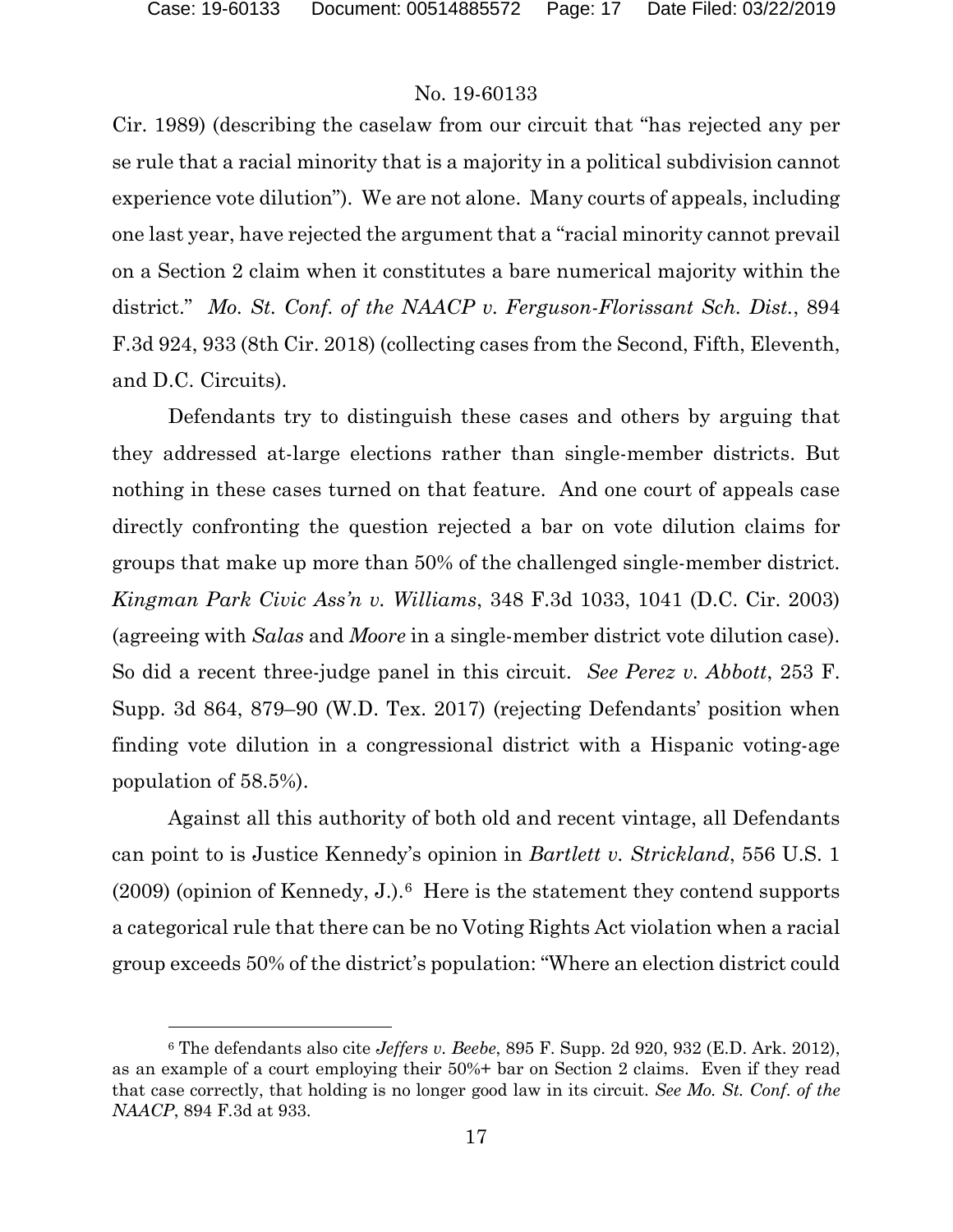### No. 19-60133

be drawn in which minority voters form a majority but such a district is not drawn," a Section 2 claim is possible. This is an "objective, numerical test." *Id*. at 18. Assuming this opinion is the controlling one under *Marks*[7](#page-17-0) (Justice Kennedy wrote for only three judges), it is addressing a different question. He was rejecting the concept of crossover districts and instead would require that a vote-dilution plaintiff show that a district could be drawn in which the racial group is a majority. *Id.* at 15-20. In fact, that is the first showing *Gingles*  requires. *LULAC*, 548 U.S. at 425 (noting the first "condition[] for establishing a § 2 violation" is that "the racial group is sufficiently large and geographically compact to constitute a majority in a single-member district" (cleaned up)). From that requirement it does not follow that vote dilution cannot occur when the protected group already makes up a majority in the contested district. It is thus not surprising that no court has read *Bartlett* to override the widely accepted view that the voting strength of a protected group can still be diluted when that group is a majority of a challenged district. Indeed, if any opinion from Justice Kennedy addresses the question before us, it is his recognition in *LULAC* that "it may be possible for a citizen voting-age majority to lack real electoral opportunity." *Id*. at 428.

Recognizing this robust caselaw rejecting Defendants' per se rule (including in single-member cases), the dissent relies on an argument the Defendants have never made: that there needed to be a finding of cracking or packing minority voters. We typically will not consider arguments not advanced by a party. *State Indus. Prods. Corp. v. Beta Tech Inc.*, 575 F.3d 450, 456 (5th Cir. 2009). That principle makes even more sense in the stay context.

<span id="page-17-0"></span><sup>7</sup> *See Marks v. United States*, 430 U.S. 188, 193 (1977) ("When a fragmented Court decides a case and no single rationale explaining the result enjoys the assent of five Justices, the holding of the Court may be viewed as that position taken by those Members who concurred in the judgments on the narrowest grounds." (quotation omitted)).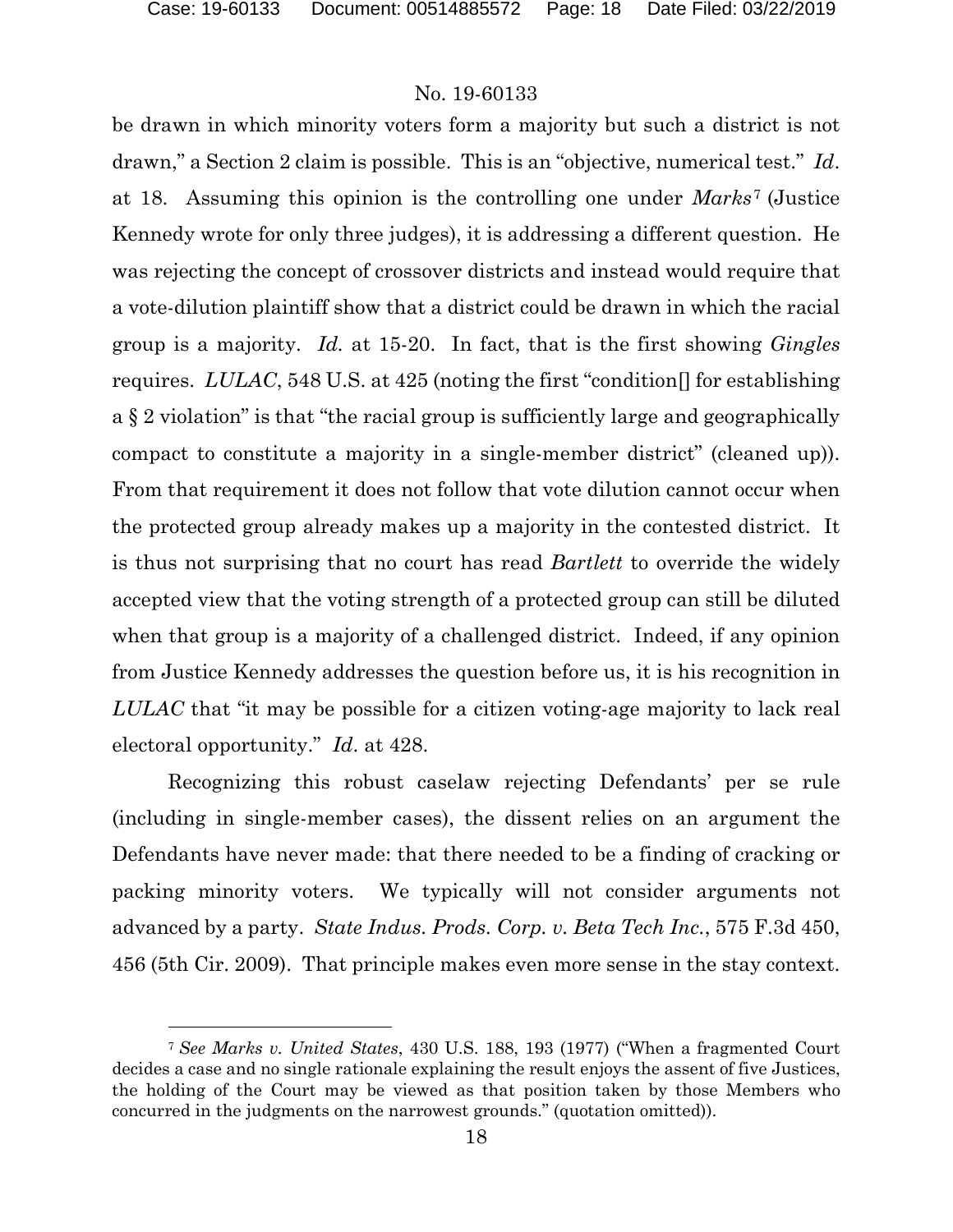If a "party is not entitled to a stay as a matter of right" even based on objections it raised before the district court and in requesting a stay, *Campaign for Southern Equality v. Bryant*, 773 F.3d 55 (5th Cir. 2014), it should not be entitled to that extraordinary remedy based on arguments the district court never had the chance to consider.

Even if we could grant a stay based on a challenge to the judgment Defendants do not raise, the dissent's position misses the marks on the merits. It argues that vote dilution can occur in a 50%-plus district only if the dilution is the result of cracking or packing minority voters. The terms cracking (dividing minority voters among various districts to weaken their strength) and packing (concentrating minority voters in one or a small number of districts where they make up an excessive majority and thus reduce that group's influence in other districts) describe gerrymandering techniques. *Gill v. Whitford*, 138 S. Ct. 1916, 1924 (2018) (describing the practice in challenge alleging partisan gerrymander); *Shaw v. Reno*, 509 U.S. 630, 670 (1993) (White, J., dissenting) (same in challenge alleging racial gerrymander). They explain why vote dilution is occurring. *Gill*, 138 S. Ct. at 1931*.* The terms can thus be used to describe types of Section 2 vote dilution claims. *See, e.g.*, *Voinovich v. Quilter*, 507 U.S. 146, 153 (1993). But the "cracking" or "packing" description does not result in a different Section 2 test or finding. Whether the theory for dilution is cracking or packing or something else, Section 2 claims are evaluated by first looking at the three *Gingles* factors to determine whether demographics, geography, and voting behavior would allow the creation of a district in which the minority group has electoral power. *LULAC*, 548 U.S. at 425. If the plaintiffs satisfy that threshold, then a court considers the "totality of the circumstances" to determine if "members of a racial group have less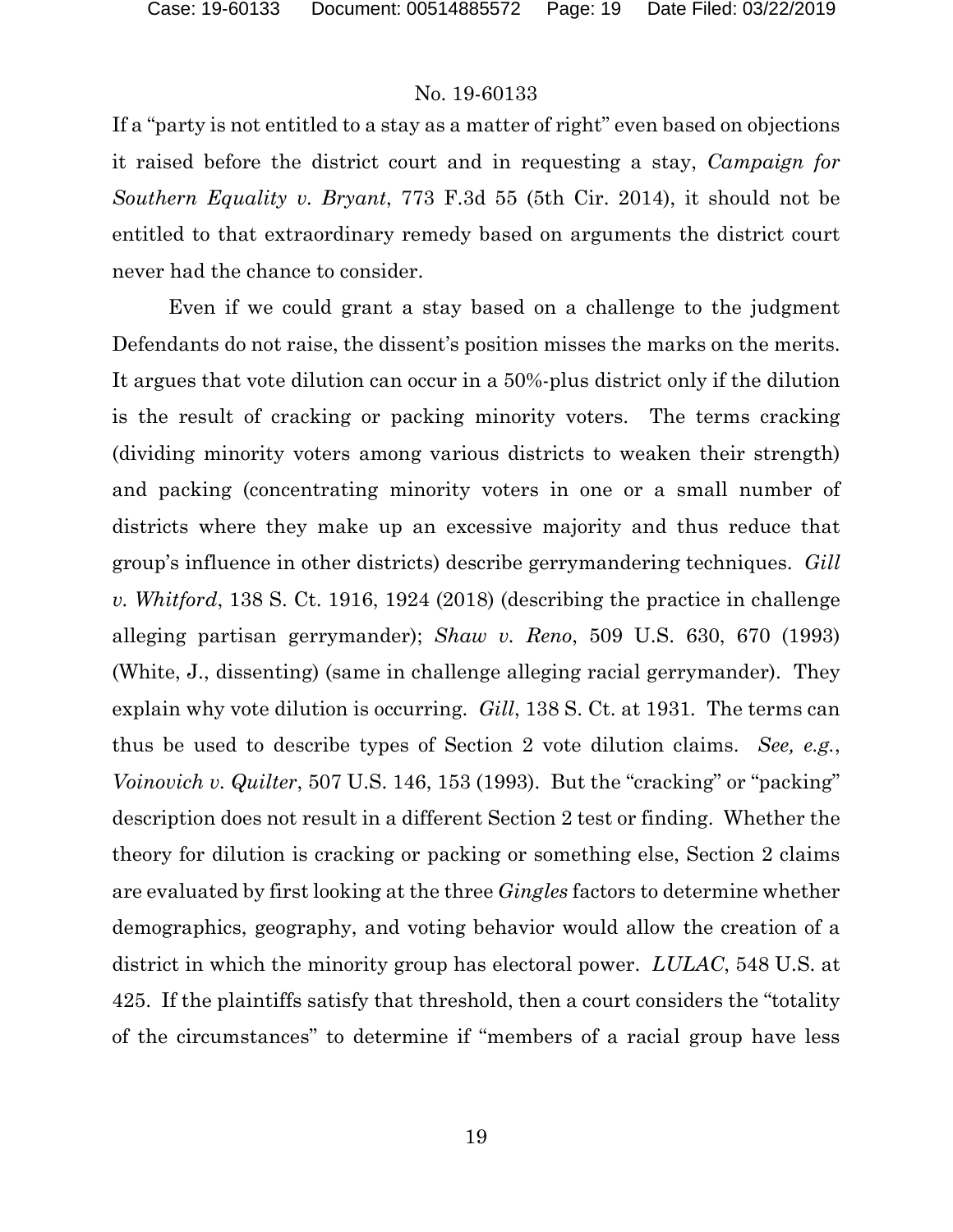### No. 19-60133

opportunity than do other members of the electorate." *Id*. at 425–26. The district court faithfully followed this path.<sup>[8](#page-19-0)</sup>

Although cracking and packing are not official parts of the Section 2 analysis, as a matter of arithmetic vote dilution will often exist because of cracking or packing. Put another way, minority voting strength is often weaker than demographics would allow because those voters have been crammed into one district with a very high minority percentage and thus diluted in other districts (packing) or spread among various districts when they could have formed an electoral majority in at least one (cracking). Indeed, the district court's findings demonstrate cracking occurred here.[9](#page-19-1) District 22 has a BVAP of 50.77% and District 23 has a BVAP of 42.00% when, as the remedy adopted by the district court demonstrates, African-Americans could easily form sufficient electoral strength to elect their representative of choice in at least one of these two districts.

The district court correctly focused on the Section 2 factors as prescribed by the Supreme Court and the Voting Rights Act. Part of the reason it found that the <51% majority of African-American voters in the district did not result in an ability to elect a representative of that group's choosing was because of turnout in off-year elections. So the "50%-plus" issue is largely an attempt to package Defendants' challenge to the factual finding in a more favorable standard of review. But as with any other factual finding, the clearly

<span id="page-19-0"></span><sup>8</sup> It is thus not true that the district court thought that "simply because a district *can*  be drawn in a way that will guarantee a minority an election win, the Voting Rights Act *compels* that such a district be drawn." Dissenting Op. at 7–8. The district court considered all of the statutorily prescribed factors in finding vote dilution. The dissent is also wrong in saying that the district court thought a 62% African-American district was required. *See id*. That is just the demographics of the remedy it adopted that changed only 28 precincts. To say that the court thought that percentage was a requirement is to say that any time a district court remedies a Section 2 violation it is creating a new minimum.

<span id="page-19-1"></span><sup>9</sup> There was no need to use the cracking label because Defendants never made the argument the dissent advances.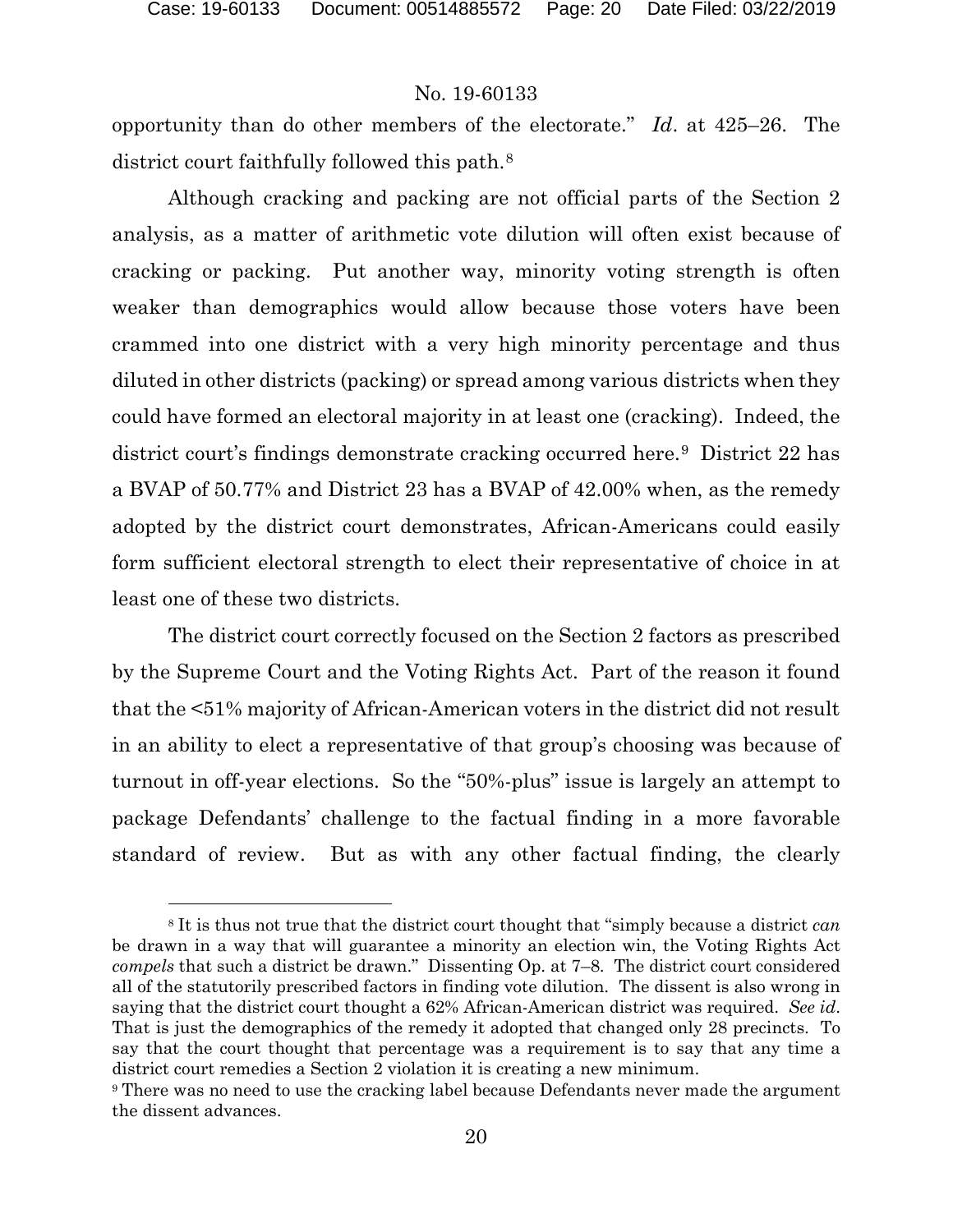erroneous standard means it is unlikely to be disturbed on appeal. That is particularly true when the factfinder gives a sound reason for crediting one side's evidence over the other's. The district court did that in explaining why it relied on Plaintiffs' expert for turnout data rather than Census Bureau figures. The Census Bureau's election data is for even-year elections, while Mississippi conducts odd-year state senate elections.

Defendants have not shown a high likelihood of overturning the finding of vote dilution because their legal argument is at odds with "unimpeachable authority" from our court and their factual challenges must overcome deferential standards of review.

#### B.

Defendants also argue that the district court erred by not dismissing the lawsuit on laches grounds, focusing entirely on Thomas's delay in bringing this lawsuit. Even if he were the only plaintiff, the standard of review would again pose a substantial obstacle for Defendants to overcome on appeal. A district court's equitable ruling on laches is reviewed for abuse of discretion, and the factual findings of delay, inexcusability, and prejudice that underlie it are reviewed for clear error. *See Retractable Tech., Inc. v. Becton Dickinson & Co.*, 842 F.3d 883, 898 (5th Cir. 2016).

More problematic than that for Defendants, Thomas is not the only person who brought this suit. The stay motion makes no argument for why laches should bar the lawsuit as to Plaintiffs Ayers and Lawson. As with all affirmative defenses, the party asserting a laches defense bears the burden of proving it. *See City of El Paso, Tex. v. El Paso Entm't, Inc.*, 382 F. App'x 361, 366 (5th Cir. 2010). Defendants did not even attempt to meet this burden for Ayers and Lawson. Nor is there, despite the dissent's attempt to salvage a laches defense, an exception for the "main plaintiff," whatever that means. *Cf.*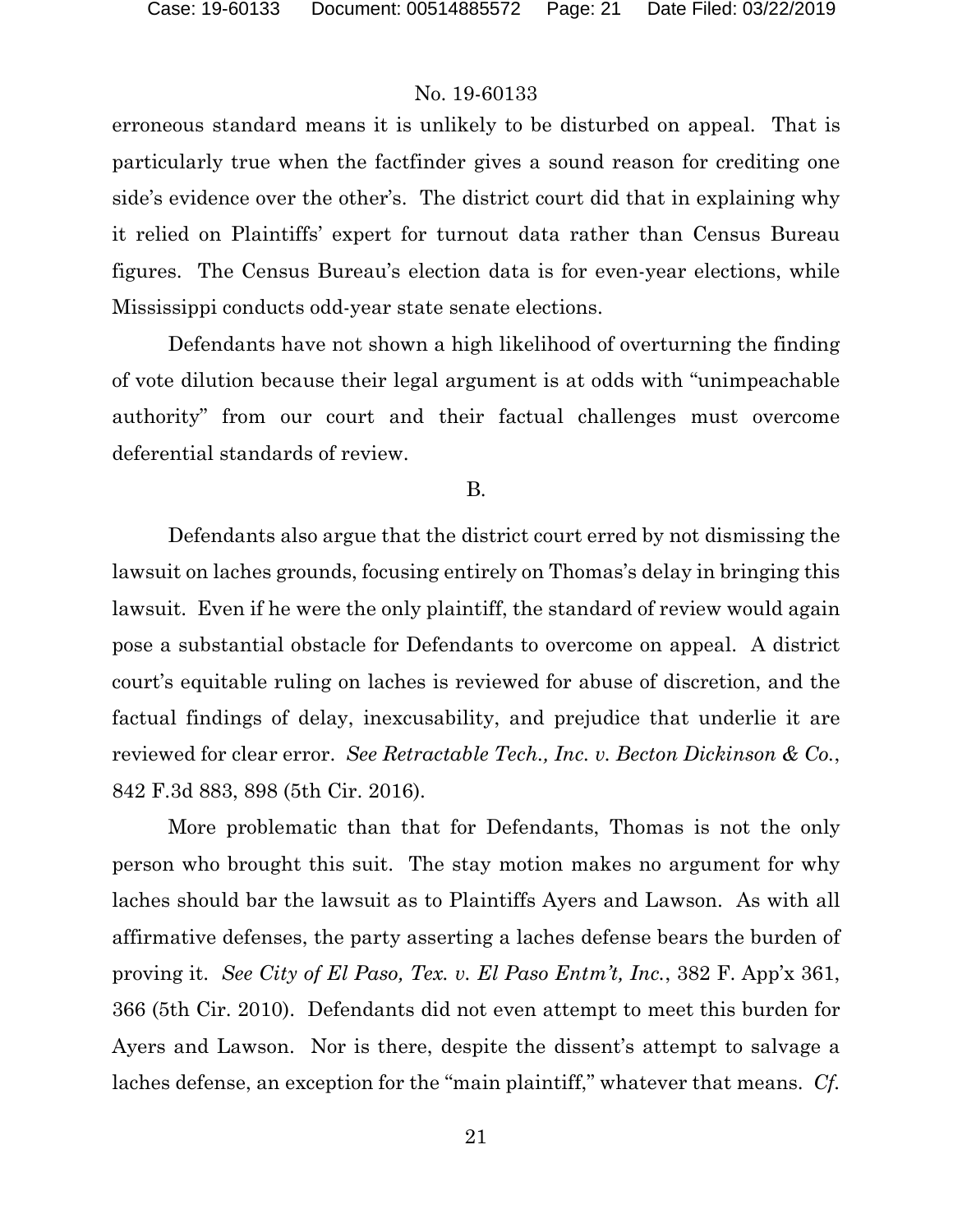*Massachusetts v. EPA*, 549 U.S. 497, 518 (2007) (observing that only one petitioner needed to have standing to bring suit).The Voting Rights Act protects the rights of voters, not politicians. As to voters Ayers and Lawson, Defendants point to nothing showing that a laches defense is likely to succeed on appeal.

### V.

### A.

The final ground on which Defendants seek a stay is the remedy the district court ordered. The standard of review again poses a challenge: the district court's remedy is reviewed for abuse of discretion. *Rodriguez v. Bexar Cnty., Tex.*, 385 F.3d 853, 870 (5th Cir. 2004).

But "*whenever practicable* . . . a reasonable opportunity [should be afforded] the legislature to meet constitutional requirements by adopting a substituted measure rather than for the federal court to devise and order into effect its own plan." *Veasey*, 830 F.3d at 270 (quoting *Wise v. Lipscomb*, 437 U.S. 535, 540 (1978) (opinion of White, J.)) (emphasis original). As recounted above, the district court first honored this principle in noting it would allow time for a legislative fix before it would redraw the district. When the court was informed that the legislature would not act until it saw the outcome of the stay requests, the district court went ahead and redrew the lines given concerns about the candidate qualifying deadline. It noted, however, that the legislature always has the ability to redraw districts. Plaintiffs also point this out in their response to the stay motion.

The legislature's desire to wait to see the outcome of the stay ruling is understandable. It would have been inefficient for it to remedy a violation only to have this court grant a stay of the district court's entire judgment on the ground that Defendants were likely to overturn the finding of vote dilution.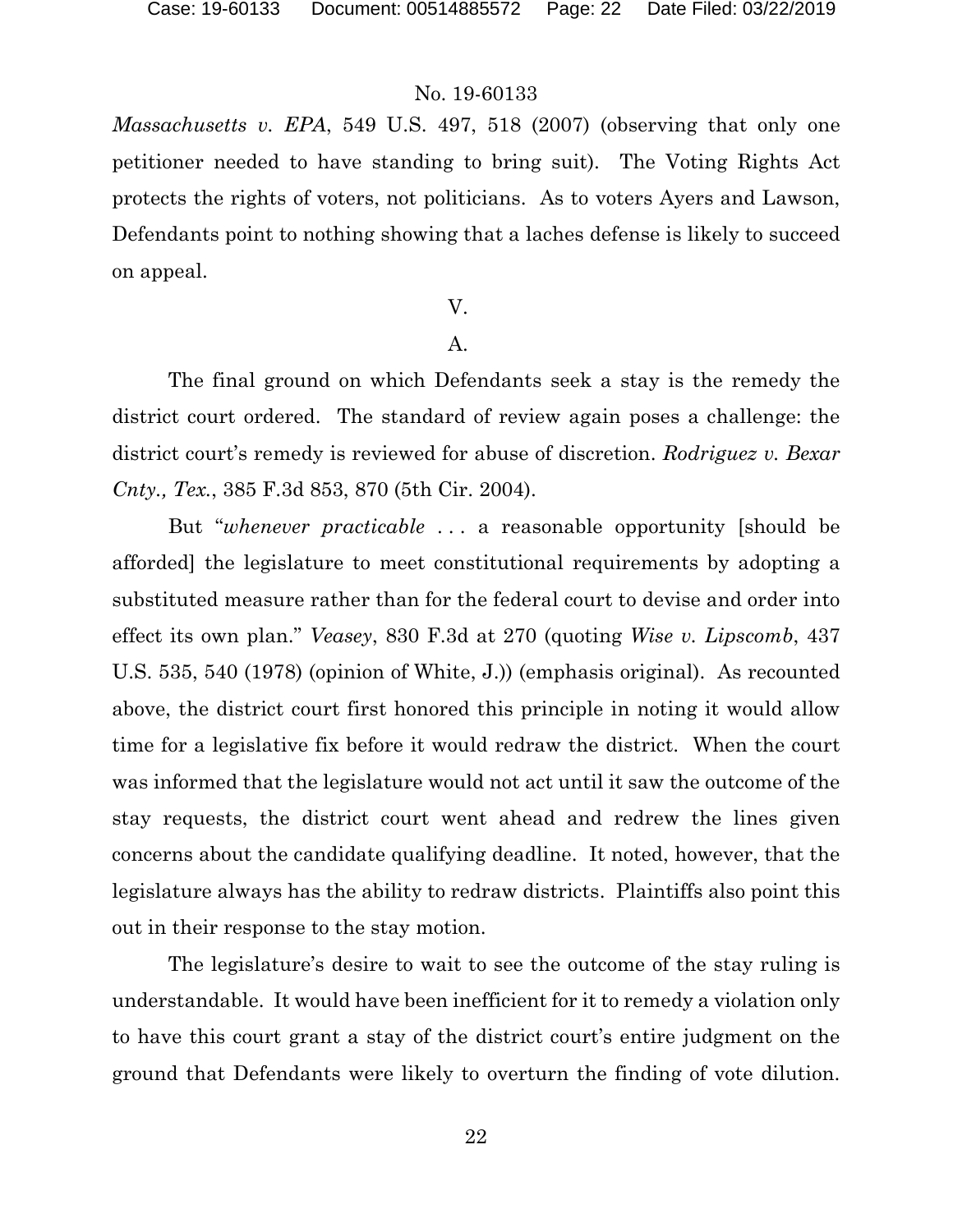But now that we have concluded to the contrary, the legislature should have the initial opportunity to draw new lines for District 22 that comply with the Voting Rights Act. The only reason not to give it that first shot at crafting a remedy is the candidate filing deadline, but the Secretary of State is requesting the legislative fix and has not indicated that a further extension of that deadline for the affected districts is problematic. And while the legislature is always able to redraw lines, the remedial preference is for it to have the first chance to remedy a Section 2 violation, not for it to act only after the court draws a new district, which would result in three different districts in a short time period. *United States v. Brown*, 561 F.3d 420, 435 (5th Cir. 2009).

We thus issued an order on March 15 granting a temporary stay to allow the legislature until April 3 to remedy the Section 2 violation. The order also extended the candidate filing deadline for any affected districts until April 12.

#### B.

Defendants otherwise are not likely to surmount the abuse of discretion standard in challenging the court's remedy. If the legislature does not act and the judicial remedy goes into effect, it must still respect the legislature's policy objectives as much as possible. *See Perry v. Perez*, 565 U.S. 38, 393 (2012). The remedy is a narrowly-tailored one that does that. While redistricting cases often result in redrawing the entire state or at least several districts, this remedy moves just 28 precincts, less than 2% of the precincts in the state. The remedy affects only 2 of Mississippi's 52 Senate districts. The court found that the new lines met traditional redistricting criteria: compactness, contiguity, preservation of political subdivisions like counties and cities, and avoiding pairing incumbents. It adopted the proposed map of an expert it found credible who also determined that the new map honored traditional criteria of compactness and contiguity. In fact, the new district is *more* consistent with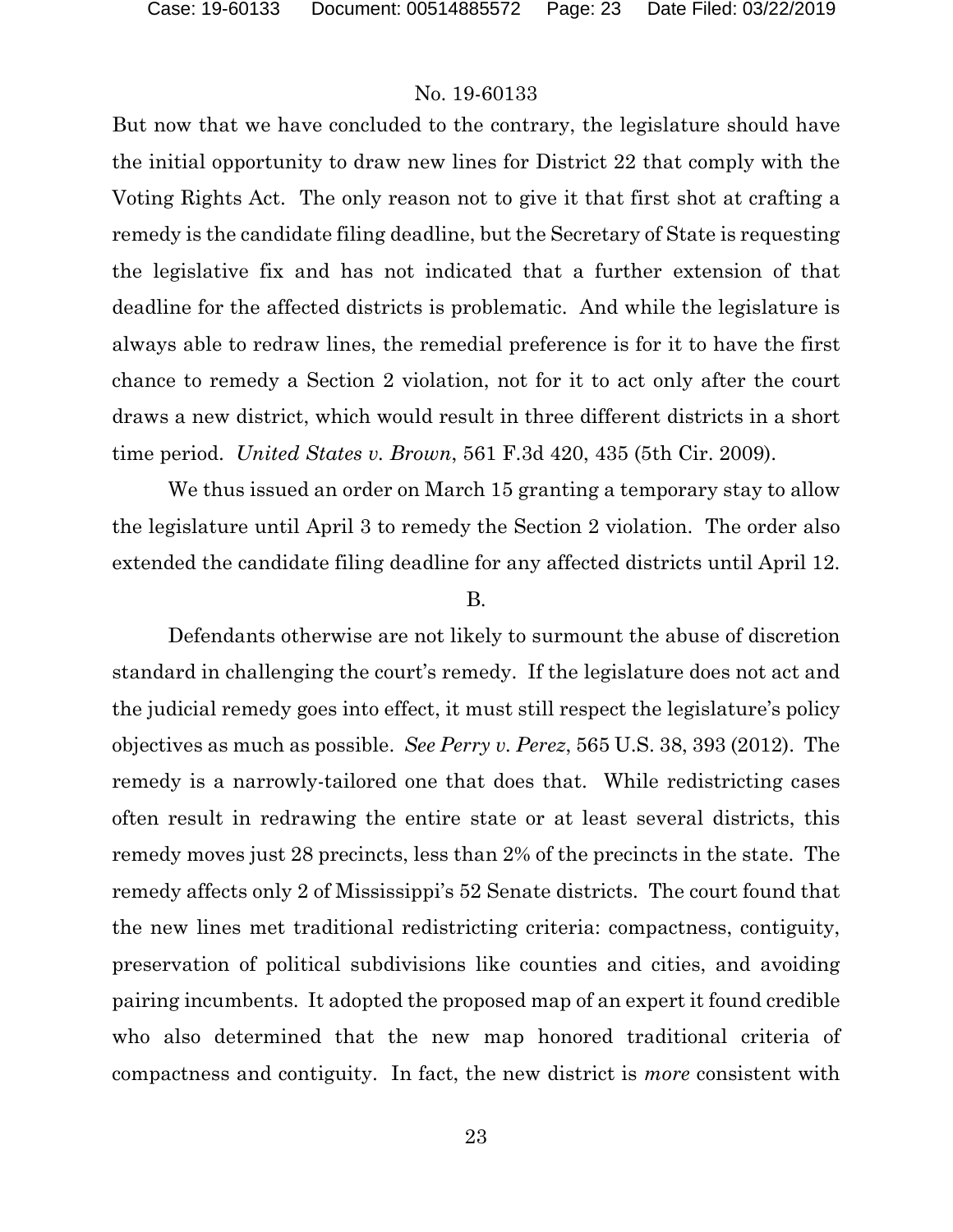traditional geographic divisions in one important respect: it removes the suburban Madison county precincts and thus limits the district to counties in the rural and agricultural Delta.

The slightly altered districts are, if anything, also more compact than they were before. The following map of the new and old districts show the limited impact of the court's remedy. The orange and pink highlighting shows the new districts; the blue lines show the old ones.

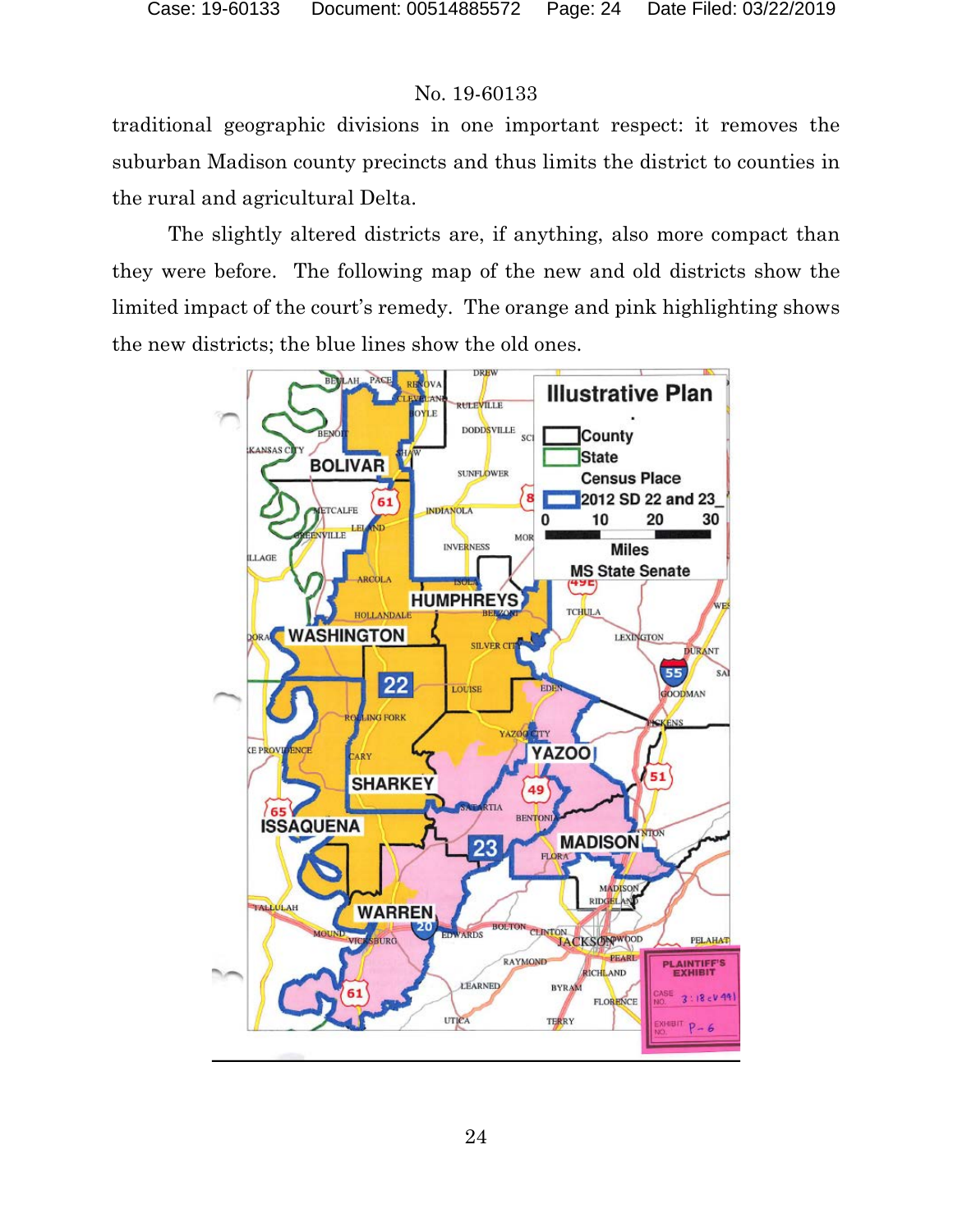Defendants' main critique is that the new lines split Vicksburg between the districts. But some splitting of counties or cities is inevitable given equal population requirements. A look at the statewide senate districts reveals this. The lines the legislature drew split at least eight cities with populations between 23,000 and 27,000 residents (Vicksburg had a population of 26,407 when the 2012 maps were drawn) into different senate districts, including Clinton, whose 25,216 citizens are split among 5 districts. Having to split Vicksburg thus does not lack fidelity to the legislature's redistricting policy which often results in the same situation. Defendants have not demonstrated a high likelihood of showing that that district court's narrow redraw was an abuse of discretion.

### C.

The dissent also contends that the district court's remedy interferes with ongoing election preparation, though the Defendants—including the Secretary of State—do not cite this as a reason for a stay. In a recent case denying a stay in a voting rights case, we did not consider this issue when government officials did not argue that the district court's plan would substantially disturb the election process. *Patino v. City of Pasadena*, 677 F. App'x 950, 951–52 (5th Cir. 2017).

The election is even further away in this case than it was in *Patino*. *Id*. (denying stay sought during the candidate registration period with election three months away); *see also Patino v. City of Pasadena*, 229 F. Supp. 3d 582, 585 (S.D. Tex. 2017) (providing the relevant dates). Primary voting is more than four months away; the general election is more than seven months away. That distance to the election means the potential for voter confusion that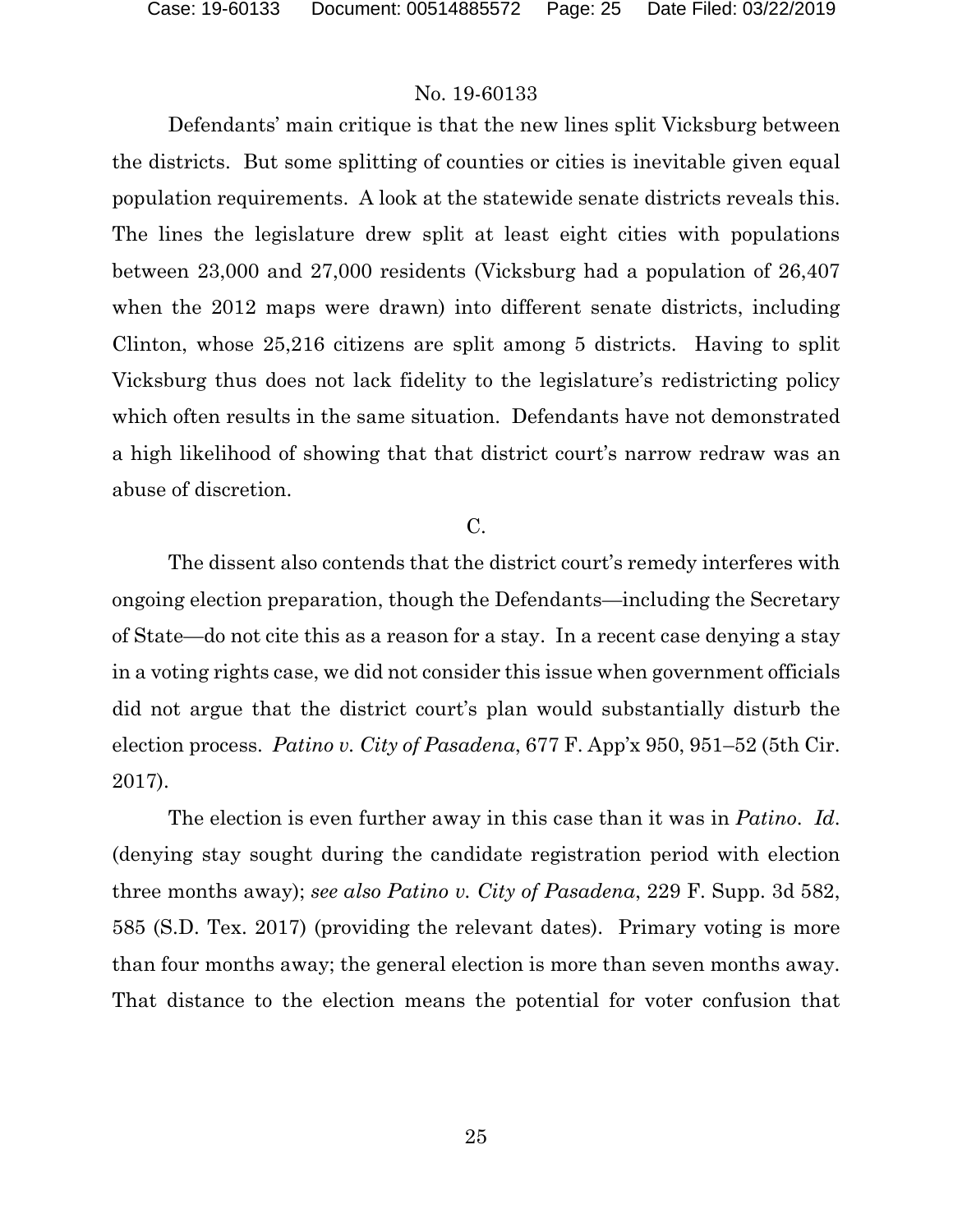### No. 19-60133

animates this concern, *Purcell v. Gonzalez*, 549 U.S. 1, 4 (2006), is absent.[10](#page-25-0) Mississippi voters in the 28 affected precincts will go to the same voting location they always have, face the same voting requirements, and have months to research the candidates in advance of the election. Indeed, the effect of redrawing some of the lines for just two state senate districts with elections months away pales in comparison to the impact of statewide redistricting that has been implemented in a similar timeframe. *See, e.g., Covington v. North Carolina*, 2018 WL 604732 (M.D. N.C. 2018); *Common Cause v. Rucho*, 284 F. Supp. 3d 780 (M.D. N.C. 2018); *Larios v. Cox*, 305 F. Supp. 2d 1335 (N.D. Ga. 2004).

With no risk of voter confusion, and no outcry from state officials that implementing the district court's remedy substantially disturbs its election process, this is not a basis for a stay.

### D.

One final comment is necessary to set the record straight in response to the dissent's attack on the remedy. It irresponsibly insinuates that the district judge—whom it takes the unusual step of repeatedly naming—drew new lines with the aim of eliminating partisan opposition to Plaintiff Thomas. That is not true. Importantly, the incumbent state senator in District 22 had decided not to run for reelection before the district court ruled in this case. The dissent's conjecture also ignores that primary candidates file with the political party (not the state), with the parties notifying state officials of the candidates

<span id="page-25-0"></span><sup>10</sup> As most of the cases cited by the dissent show, the voter confusion concern is typically greatest when a court alters election *procedures* (as opposed to districts) with an election quickly approaching. *See Veasey v. Perry*, 769 F.3d 890, 892 (5th Cir. 2014) (staying district court injunction striking down voter ID laws); *Purcell*, 549 U.S. at 1 (same); *North Carolina v. League of Women Voters of N.C.*, 135 S. Ct. 6 (2014) (staying district court order that changed voter ID requirements, voting hours, voting locations, and voter registration); *Husted v. Ohio State Conference of NAACP*, 135 S. Ct. 42 (2014) (staying district court order that changed voting hours).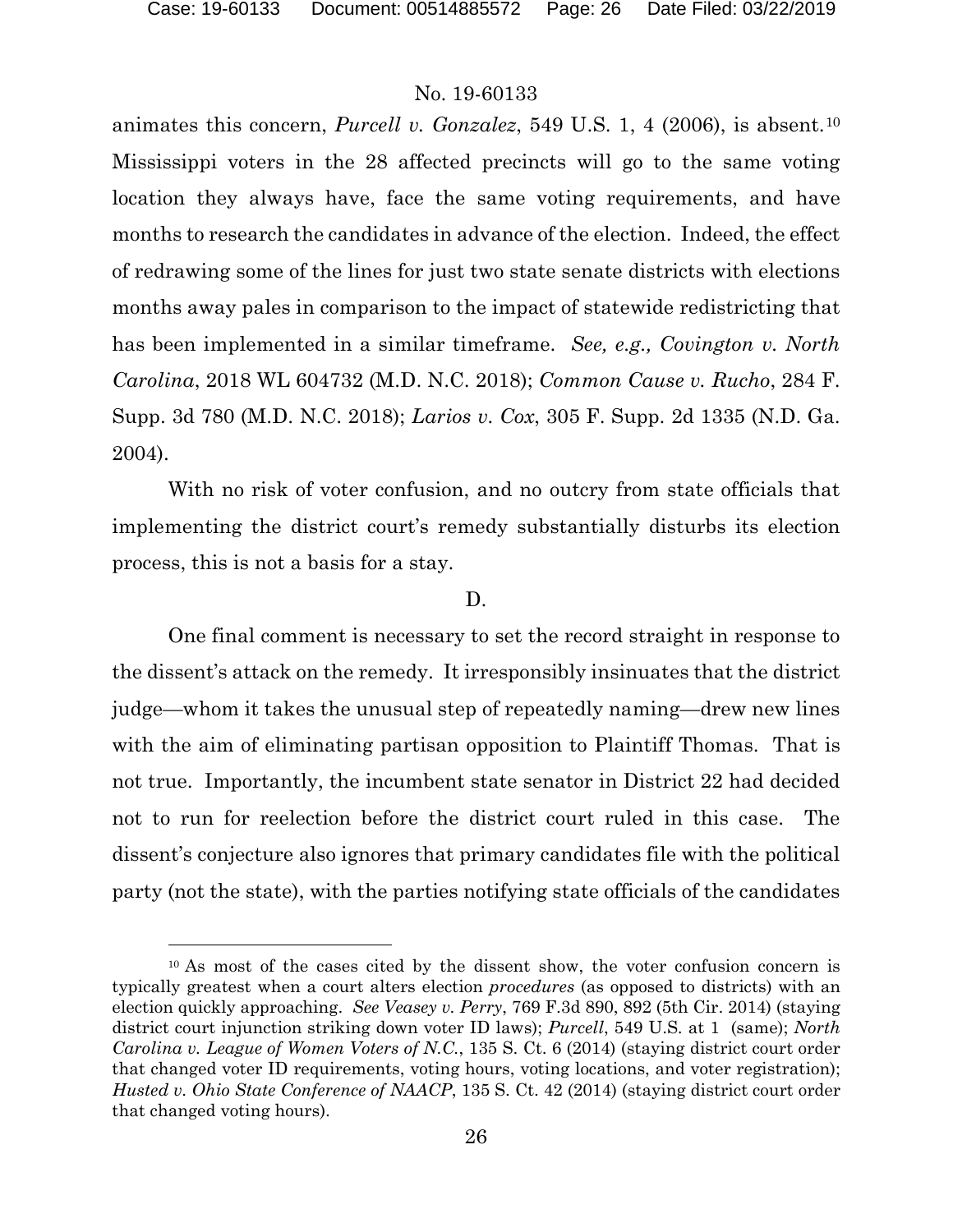only after the filing deadline. That had not yet occurred when the court issued final judgment.

In light of these circumstances, there is no basis for believing that the Plaintiffs' expert who drew the proposed remedy back in mid-January, or the district court that later adopted it, knew who the new candidates would be. No one brought the names or residences of the candidates to the court's attention prior to its remedy ruling. And the district court issued its remedy before the initial candidate qualifying deadline, so there may have been additional candidates. Not until after the court issued its remedy, in a motion for stay, did Defendants bring to the court's attention the fact that two candidates would no longer reside in District 22. On learning this, the district court lamented that it was not told prior to its ruling. As for the competition in the new district, we do not know who has filed nor who will file prior to the new qualifying deadline.

\* \* \*

Per the order issued last week, the motion for stay is GRANTED IN PART and DENIED IN PART. A majority of the panel concludes Defendants have satisfied the stay factors only based on the need to give the legislature and Governor an opportunity to remedy the Section 2 violation. A stay is entered for that purpose until April 3, 2019. The candidate filing deadline for any districts whose lines are redrawn (whether by the legislature, or if it does not act, per the district court's remedy) is extended to April 12, 2019. The district court has jurisdiction to consider any challenges to the adequacy of a legislative remedy.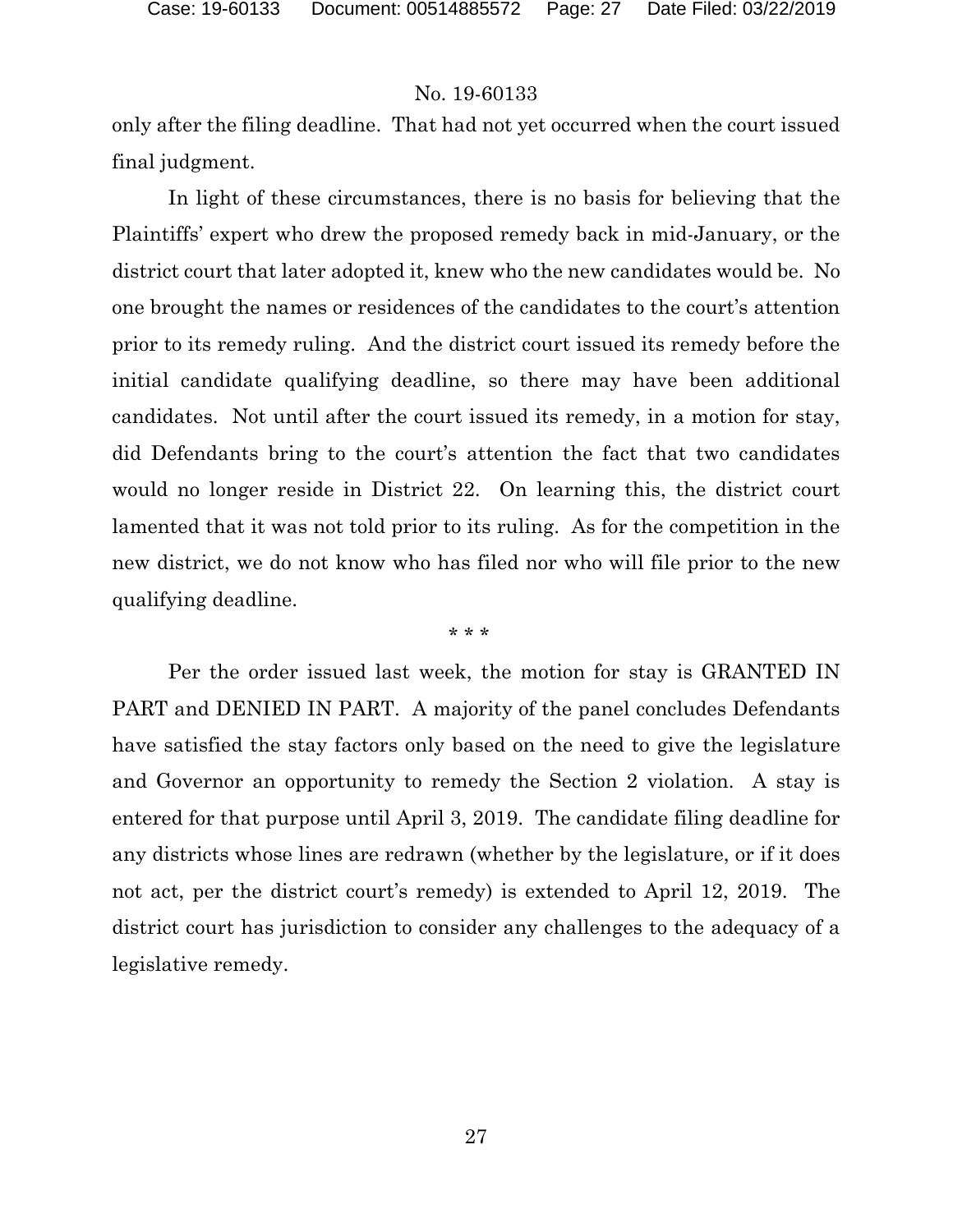EDITH BROWN CLEMENT, Circuit Judge, dissenting in part.

Joseph Thomas is a black Democrat and resident of Yazoo County, Mississippi. A one-time State Senator who lost in 2007 and sat out the 2011 election cycle, he is trying hard to get his seat back. Thomas ran in the 2015 State Senate election in District 22 and lost to the Republican incumbent by a thin margin. Three years later, Thomas and two voters sued the Mississippi Governor, Secretary of State, and Attorney General, accusing them of gerrymandering District 22 in violation of Section 2 of the Voting Rights Act. The plaintiffs argued that black voters in District 22 are politically cohesive, but that white bloc voting prevents them from electing their candidate of choice. Although black voters already comprised a majority of the voting age population in District 22 at 51%, the plaintiffs argued that this majority was too narrow for them to elect a candidate. They say they need at least a 62% majority to do that. The district court agreed that 62% was necessary. And because achieving that percentage was possible by shifting black voters from a neighboring district into District 22, Judge Reeves ordered it done. But he also managed to move something important out of District 22 in the process. Namely, the two Republican challengers to Thomas for the 2019 election.

I feel confident that the district court's decision will ultimately be reversed. At least, it should be. Laches may well bar the challenge. There is a jurisdictional issue. The theory of liability is unheard-of. The evidence is suspect. And the remedy (as even the majority acknowledges) is faulty. A likelihood of success on any one of these cascading objections is enough to entitle the defendants to a stay of the district court's redistricting plan. After all, as the majority explains, the stakes are high here. When the majority says there is a "meaningful possibility" that a full appeal could come too late, that is quite the understatement. It is like saying there is a "meaningful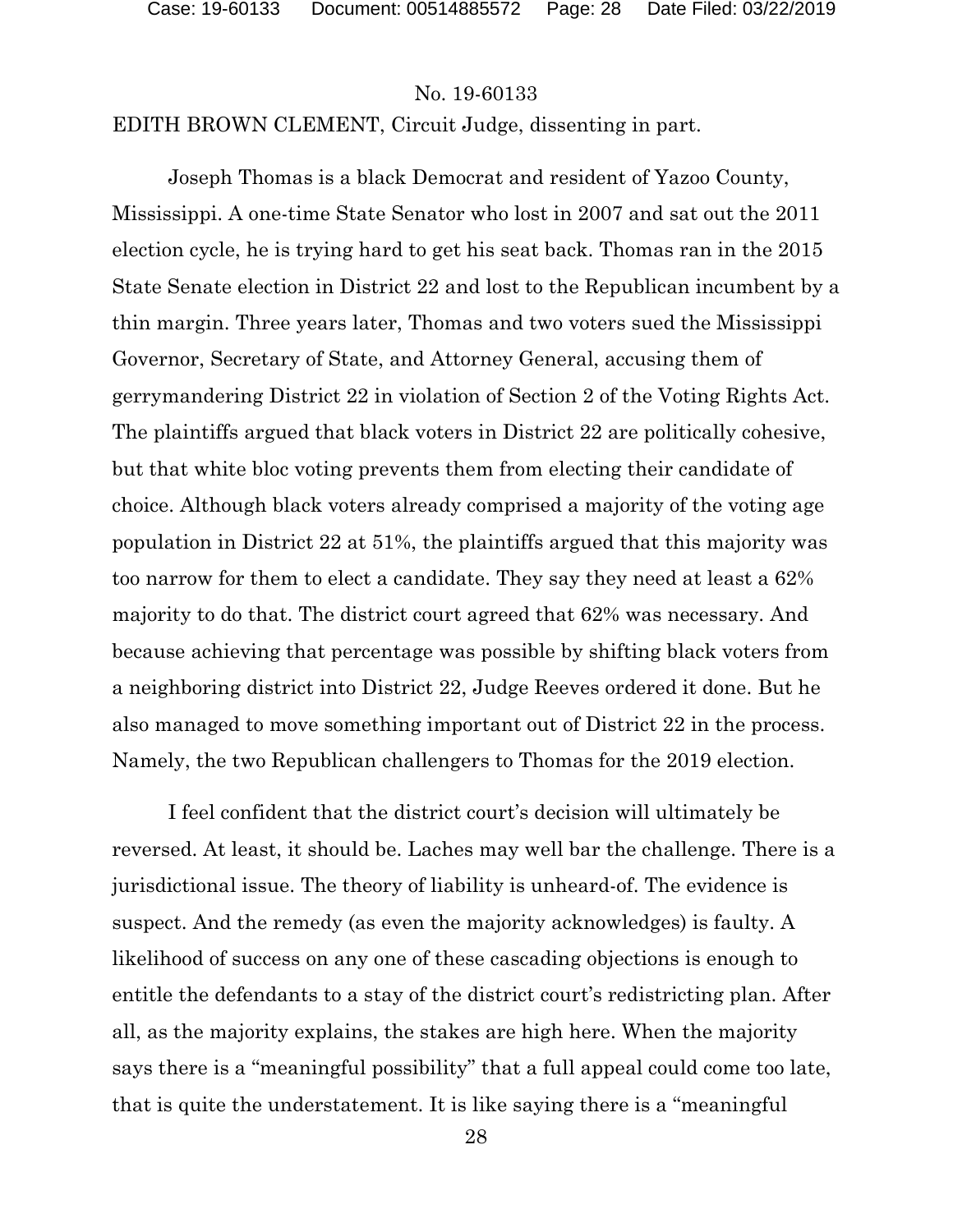possibility" that a Republican could win an election in the new District 22. Possible in theory, perhaps, but contrary to common understanding and experience.

I dissent from the panel's refusal to grant the stay in its entirety. Unless we act now, the November election in Senate District 22 is all but decided. True, predictable election results are not uncommon. What is uncommon, however, is for a federal district judge to be the one to decide them.

## **I. The Remedy Problem**

I begin where the district court ended, because even the majority has trouble defending that. Even if Judge Reeves was permitted to decide this case by himself and even if he was correct that District 22 violates Section 2, it remains obvious that his remedy should be stayed and, ultimately, reversed. It is not even a close call.

"Federal-court review of districting legislation represents a serious intrusion on the most vital of local functions." *Miller v. Johnson*, 515 U.S. 900, 915 (1995). It is well settled that "reapportionment is primarily the duty and responsibility of the State." *Id.* Appropriately, therefore, our case law is clear that "*whenever practicable*, . . . a reasonable opportunity [should be afforded] for the legislature to meet constitutional requirements by adopting a substitute measure rather than for the federal court to devise and order into effect its own plan." *Veasey v. Abbott*, 830 F.3d 216, 270 (5th Cir. 2016) (en banc) (quotation omitted).

That standard undoubtedly leaves room for a district court to act before the legislature when necessary. Given that the original candidate qualifying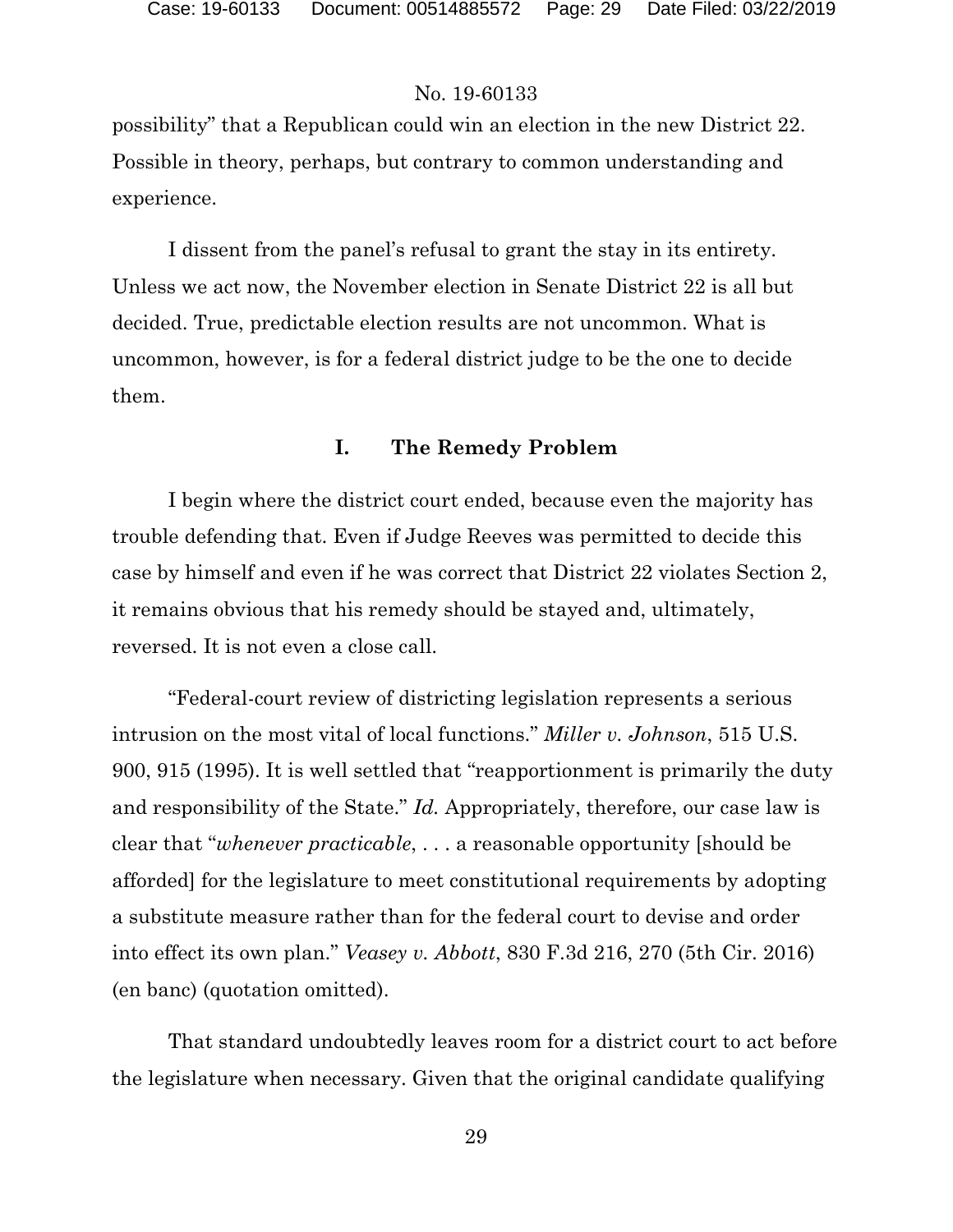deadline has come and gone, that the ballots must be sent to overseas troops by the end of June, and that the primary is scheduled for early August, I can appreciate that we are operating on an abbreviated timetable. But that is all the more reason to preserve the status quo. Federal courts rarely have the right to issue orders the effect of which is to dramatically interfere with ongoing election preparation. *See Veasey v. Perry*, 769 F.3d 890, 892 (5th Cir. 2014) ("The Supreme Court has repeatedly instructed courts to carefully consider the importance of preserving the status quo on the eve of an election."). "[U]nder certain circumstances, such as where an impending election is imminent and a State's election machinery is already in progress, equitable considerations might justify a court in withholding the granting of immediately effective relief in a legislative apportionment case, even though the existing apportionment scheme was found invalid." *Reynolds v. Sims*, 377 U.S. 533, 585 (1964).

When issues are hotly contested or when the district court's reasoning or remedy are flawed, when time to act is short, and when elections hang in the balance, it is almost always better to wait than to interfere. Our court has stayed district court orders in such situations in the past. *See, e.g.*, *Veasey*, 769 F.3d 890. And when we or other appellate courts have been unwilling to do so, the Supreme Court has stepped in to preserve the status quo. *See, e.g.*, *North Carolina v. League of Women Voters of N.C.*, 135 S. Ct. 6 (2014) (overturning Fourth Circuit injunction which barred implementation of the state's voting reform laws); *Husted v. Ohio State Conference of NAACP*, 135 S. Ct. 42 (2014) (staying district court's injunction); *Perry v. Perez*, 565 U.S. 1090 (2011) (same); *Purcell v. Gonzalez*, 549 U.S. 1, 4–5 (2006) (per curiam) (vacating Ninth Circuit injunction, and observing that "[c]ourt orders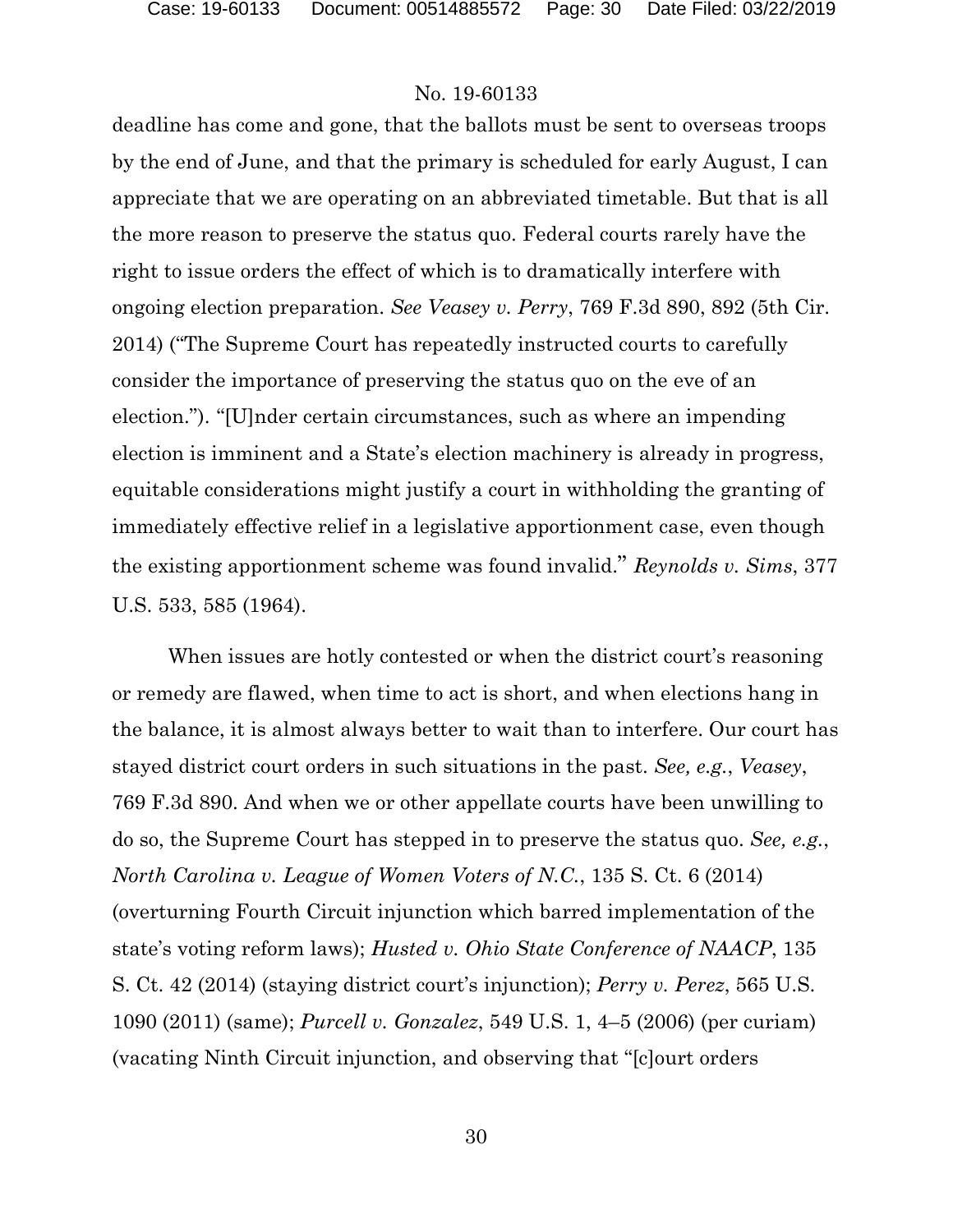affecting elections, especially conflicting orders, can themselves result in voter confusion and consequent incentive to remain away from the polls").

Curiously, the majority believes that because the Supreme Court has mostly done so in cases involving "election *procedures*," not redistricting, the Court's admonitions carry less weight here. But they have it backwards. Altering which candidates appear on a voter's ballot is a much greater imposition on him than changing the location of his poll or the form of ID he must have in his pocket. Indeed, I have not found a case in which a court altered district boundaries during or after a candidate qualification period. We should maintain the status quo here, or else expect the country's highest court to once again do it for us.

But even if Judge Reeves had little choice but to implement a remedy himself, I am deeply concerned with the remedy he chose and the way that he chose it. As the majority explains, Judge Reeves adopted the first of three plans submitted by the plaintiffs. He adopted it without making factual findings and without a hearing. In his single-page order adopting the plan, Judge Reeves did not explain why "Plan 1" was the narrowest remedy or clarify why he had rejected "Plan 2" and "Plan 3." The only time Judge Reeves discussed the details of the plans was in his liability opinion, where he devoted three pages to describing them.

The three plans are similar. All require moving several thousand individuals (27,000 for Plan 1) either into or out of District 22 from one or two adjacent districts. Plans 1 and 2 only affect only Districts 22 and 23, whereas Plan 3 also changes the boundary of District 13. All three plans split the city of Vicksburg in half, though only Plan 2 and Plan 3 offset that splitting by reuniting other cities that are currently split. Under Plan 1, the black voting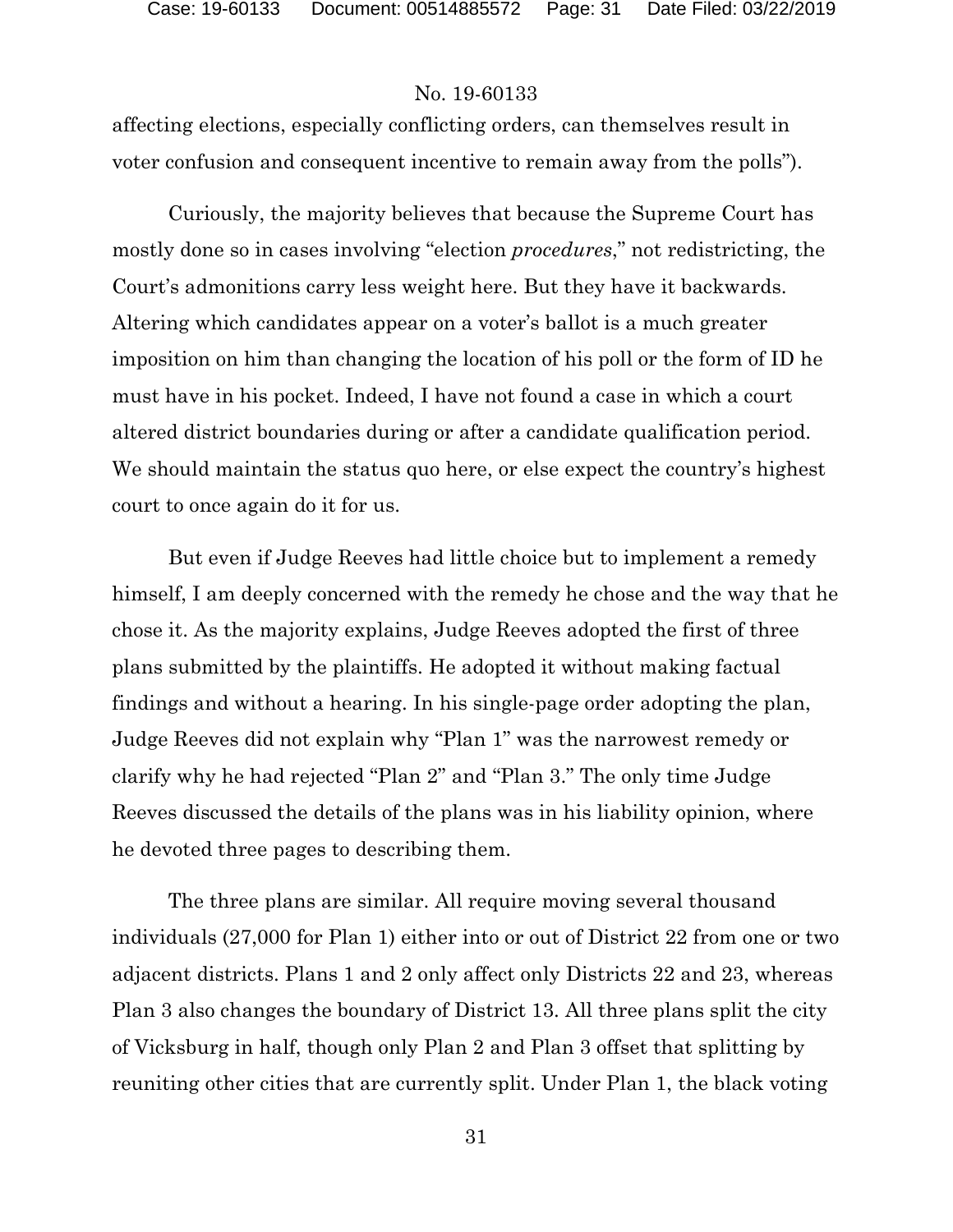l

### No. 19-60133

age population of District 22 would increase to 62%. Under Plan 2, the population would increase to 61%. And under Plan 3, it would increase to 66%. Apart from stating generically that none of the plans "dilute minority voting strength," Judge Reeves did not discuss the effect each of the plans would have on the black voting age population of District 23 or District 13. He simply noted that Plan 1 would decrease the black voting age population in neighboring District 23 from 42% to 31%.

Looking at the record, I have no idea why Judge Reeves preferred one plan over another. I do not understand why he selected the one plan in which the splitting of Vicksburg was not offset in some other way. I do not understand how Judge Reeves could endorse increasing the black voting age population of one district without discussing the effect that the change would have on the black voting age population of adjacent districts. And I do not understand why Judge Reeves did not hold a hearing before making his decision. The fact remains that his order—perhaps, inadvertently eliminated meaningful competition for Thomas in the upcoming election. The majority says that Judge Reeves's plan is "narrowly tailored." Agreed—it is "narrowly tailored" to win Thomas the election.<sup>[1](#page-31-0)</sup> In my view, our circuit's strong preference for the legislature to have the first say on redistricting, combined with the obvious defects in Judge Reeves's remedy, make it likely that his redistricting plan will ultimately be reversed.

<span id="page-31-0"></span><sup>&</sup>lt;sup>1</sup> The majority thinks this observation "irresponsible". But even though the slate of candidates had not and could not have been finalized at the time of the district court's order, it does not require a crystal ball to foresee the result of Judge Reeves's remedy. He eliminated the Republican base in District 22, essentially making the primary election dispositive. As far as we know, Thomas is the only previously-elected State Senator running in that primary and as far as we know, his only two Republican challengers are now in another district.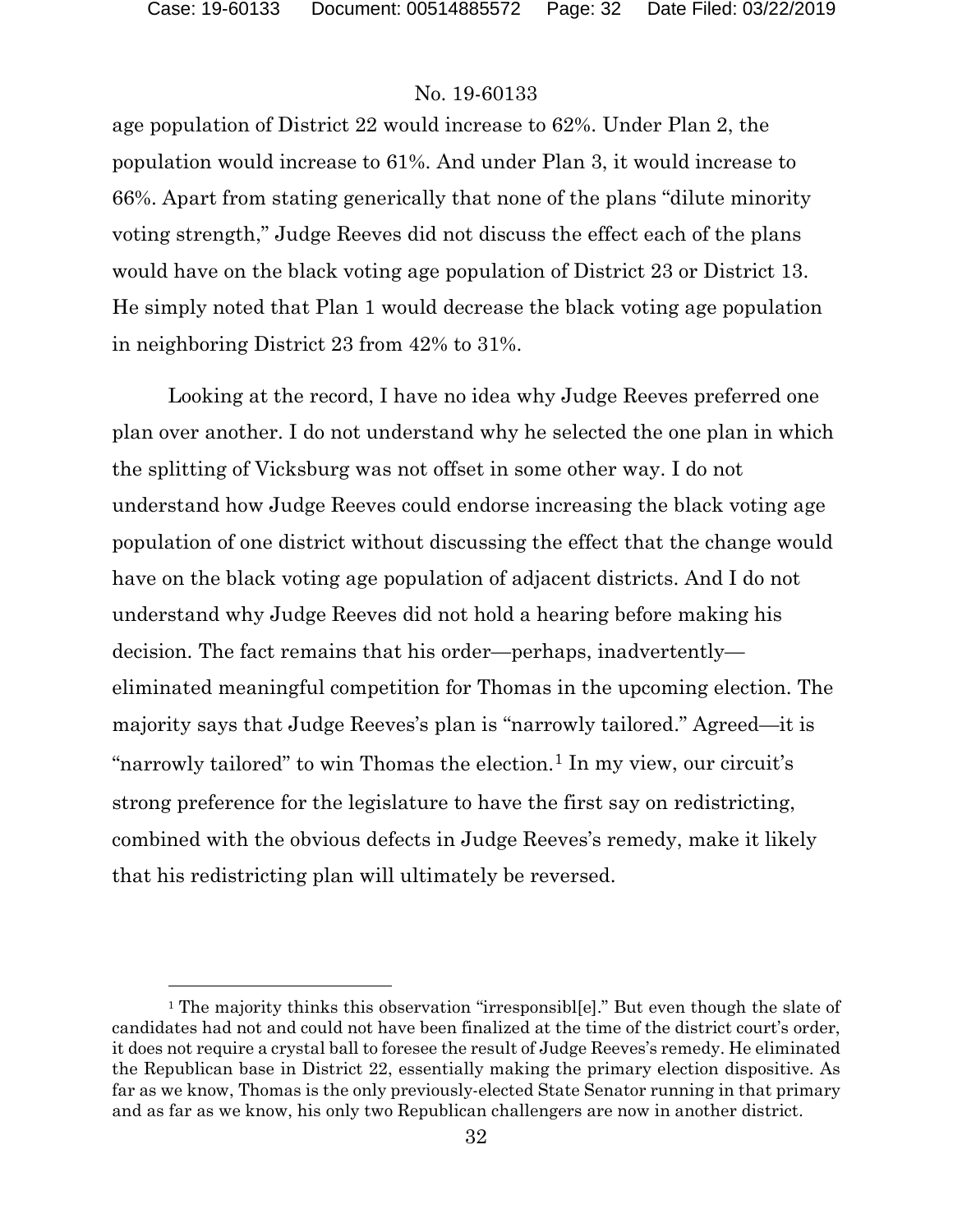### **II. The Merits Problem**

Another problem with the remedy is that there shouldn't be one. Indeed, I also think the district court erred in finding a Voting Rights Act violation. I agree with the majority that, at least as a matter of theory, it may be possible for a state to violate Section 2 of the Act even when a protected group forms a majority of the voting population. That option is left open by our precedent. *See Salas v. Southwest Texas Jr. College Dist.*, 964 F.2d 1542, 1550 (5th Cir. 1992); *Moore v. Leflore County Bd. of Election Com'rs*, 502 F.2d 621, 624 (5th Cir. 1974). But even accepting that possibility, there is a strong likelihood that Judge Reeves committed clear error by finding a Section 2 violation here. Where "the ultimate finding of dilution" is based on "a misreading of the governing law," there is reversible error. *Johnson v. De Grandy*, 512 U.S. 997, 1022 (1994).

As the Supreme Court has explained, "a plaintiff may allege a § 2 violation in a single-member district if the manipulation of districting lines fragments politically cohesive minority voters among several districts or packs them into one district or a small number of districts, and thereby dilutes the voting strength of members of the minority population." *Shaw v. Hunt*, 517 U.S. 899, 914 (1996). In other words, a state can violate Section 2 by "cracking" the minority vote into separate districts so that the minority is unable to elect its chosen representatives, or by "packing" the minority vote into supermajority-minority districts—thereby reducing the overall number of representatives that the minority receives. *See, e.g.*, *Pope v. Cty. of Albany*, 687 F.3d 565, 567 (2d Cir. 2012) (minority alleging that their population size and geographical distribution warranted five majority-minority districts, not four); *Kingman Park Civic Ass'n v. Williams*, 348 F.3d 1033, 1038 (D.C. Cir.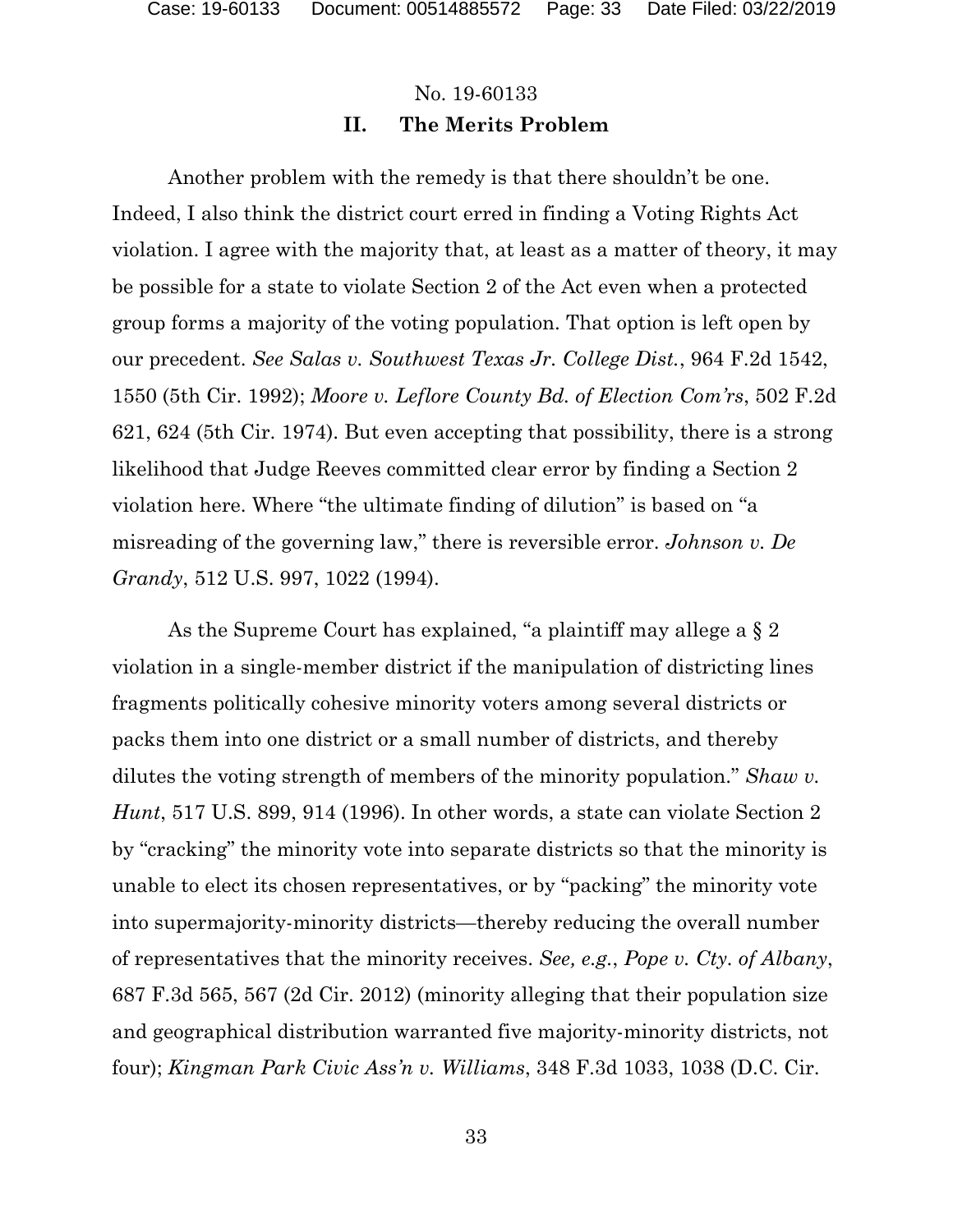2003) (minority alleging that redistricting diluted the minority vote overall by packing it into some districts and cracking it in others).

It is crucial to understand this context. No court has ever found that a majority-minority single-member district violates Section 2 by itself. The idea that a majority-minority district violates Section 2 only makes sense if the allegation is that packing or cracking has occurred. *See Thornburg v. Gingles*, 478 U.S. 30, 46 n.11 (1986) ("Dilution of racial minority group voting strength may be caused by the dispersal of blacks into districts in which they constitute an ineffective minority of voters or from the concentration of blacks into districts where they constitute an excessive majority."). Both kinds of violations span district lines. A plaintiff cannot prove packing or cracking without analyzing minority population and voter statistics for multiple districts. *See, e.g.*, *Perez v. Abbott*, 253 F. Supp. 3d 864, 879 (W.D. Tex. 2017) (analyzing statistics for numerous districts and concluding that "while Plaintiffs may not have submitted sufficient proof that they are entitled to eight [Hispanic citizen voting age population]-majority districts in South/West Texas, they have shown that they are entitled to seven such districts, and they may assert claims under . . . § 2 against the districts in [the current plan]").

There was no such evidence in this case. Indeed, the complaint nowhere mentions "packing" or "cracking," and the evidence focused on District 22 alone. I do not understand how a majority-minority district could violate Section 2 unless the district is the result of packing or cracking the minority vote among a geographical area that is larger than the district itself. The allegation that the minority's majority is not large enough to overcome white bloc voting would only become actionable if the minority's majority is being artificially lowered to dilute the minority vote.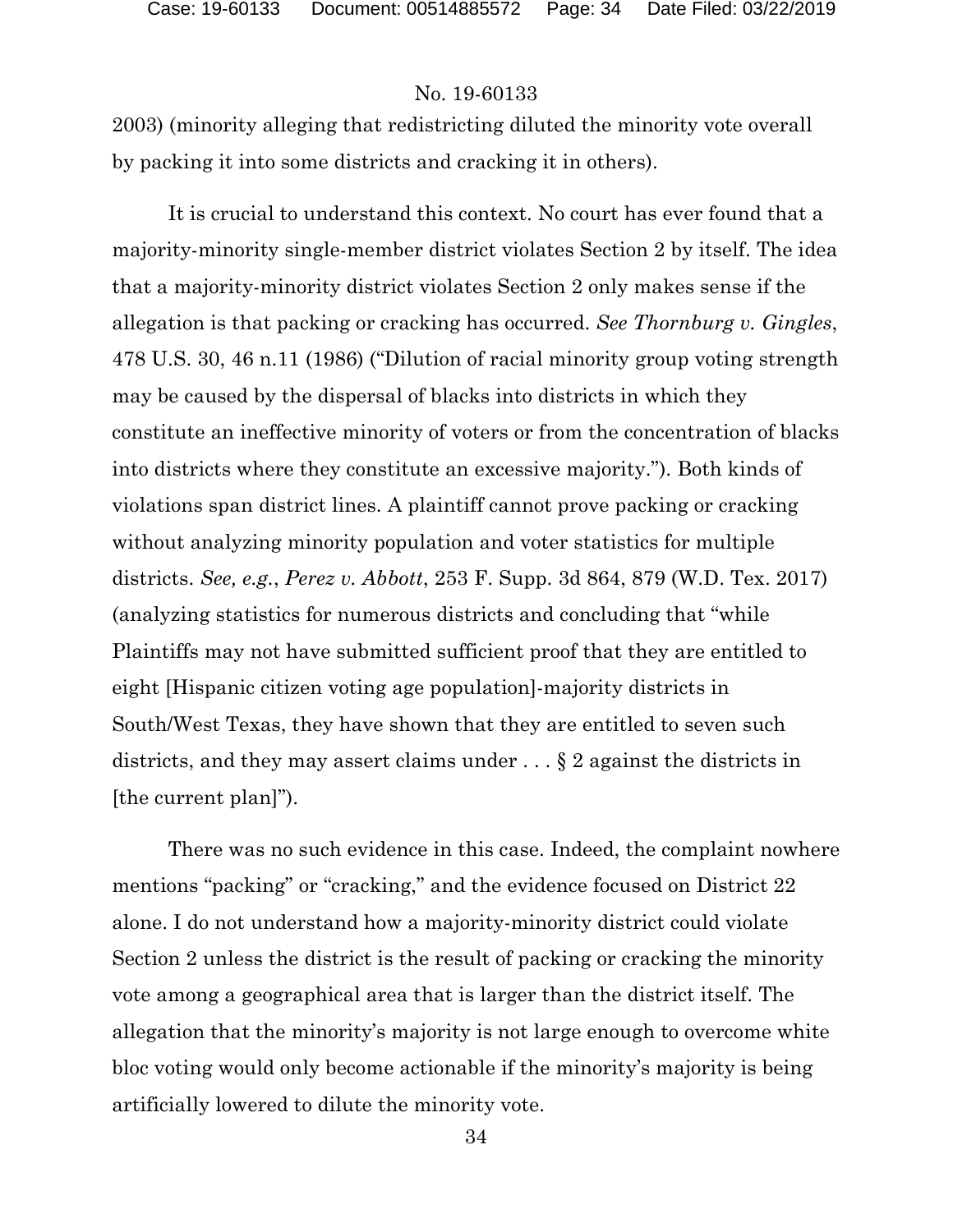### No. 19-60133

The majority opinion suggests that Section 2 vote dilution requires that a minority group be deprived of a district in which it has electoral strength to elect a representative of its choice when such a district is possible. But nothing in Section 2 "establishes a right to have members of a protected class elected in numbers equal to their proportion in the population." 52 U.S.C. § 10301(b). "[T]he ultimate right of § 2 is equality of opportunity, not a guarantee of electoral success for minority-preferred candidates of whatever race." *De Grandy*, 512 U.S. at 1014 n.11; *see also Gingles*, 478 U.S. at96 (O'Connor, J., concurring in the judgment).

The district court and the majority seem to think that simply because a district *can be* drawn in a way that will guarantee a minority an election win, the Voting Rights Act *compels* that such a district be drawn. Not so. Section 2 does not grant the plaintiffs a right to a 62% majority to overcome low black turnout or white bloc voting in the abstract. It is only when the drawing of district lines along traditional methods *should have* resulted in a different electoral scheme that Section 2 is violated. There must be evidence that packing or cracking has taken place (whether or not it is expressly referred to as such).[2](#page-34-0) That is the difference between guaranteeing equal opportunity and guaranteeing electoral success.

The majority would avoid this reality by saying the defendants do not raise the issue. But challenging the viability of Voting Rights Act claims in majority-minority single-member districts and also challenging the plaintiffs'

<span id="page-34-0"></span><sup>2</sup> Putting these fundamental concerns to the side, I also believe the plaintiffs did not offer sufficient evidence to support their claim. I am particularly troubled by Judge Reeves's decision to disregard Census Bureau statistics concluding that black voter turnout generally exceeds white voter turnout. Even the cases relied on by the plaintiffs acknowledge that Census Bureau statistics are usually dispositive. *See Mo. St. Conf. of the NAACP v. Ferguson-Florissant Sch. Dist.*, 894 F.3d 924, 932–33 (8th Cir. 2018).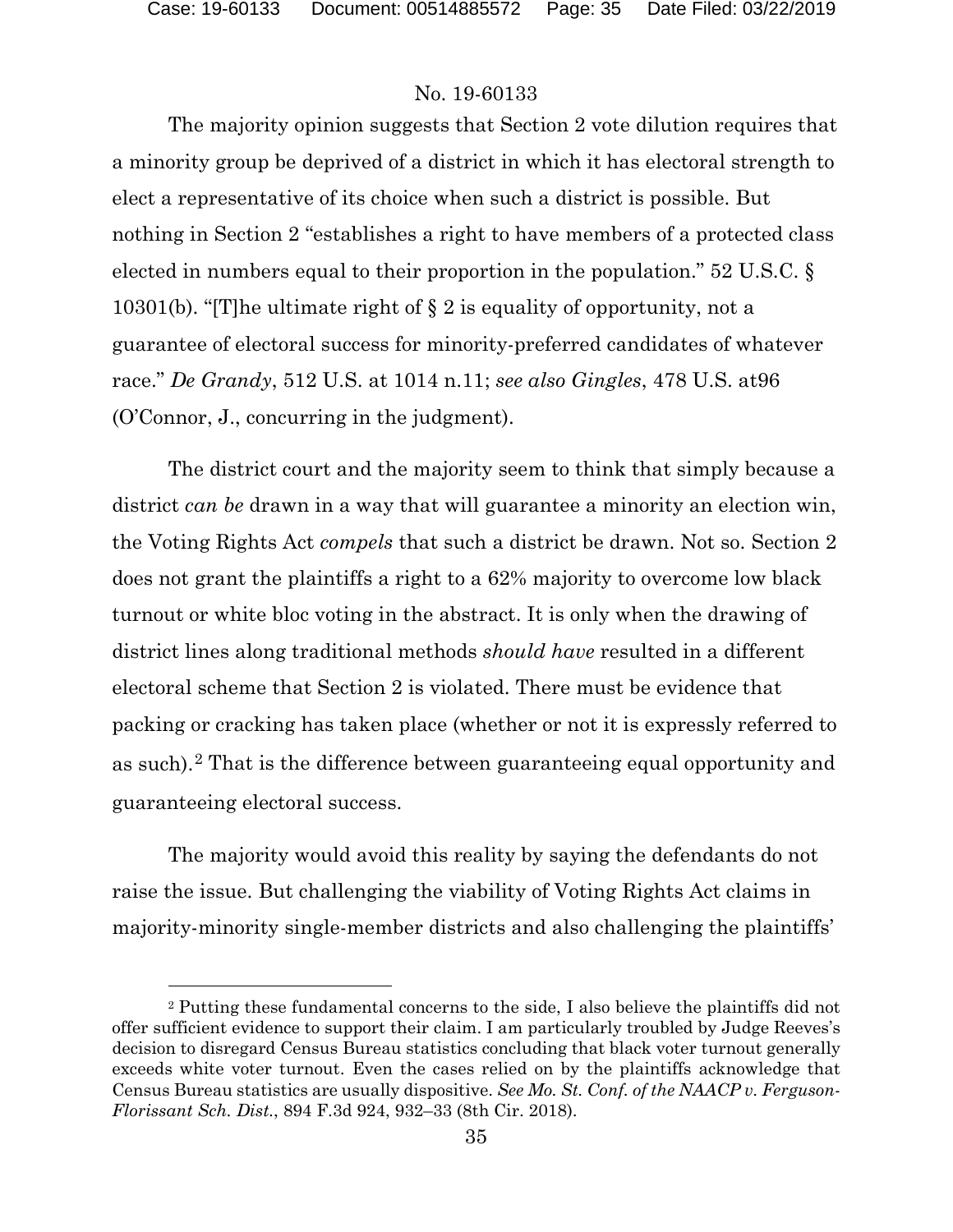evidence in this case—both of which defendants do—places the district court's merits ruling in contention. It is telling that the majority, apparently recognizing the conceptual difficulty of finding vote dilution in the absence of packing or cracking, ultimately attempts to recast the district court's finding in that vein. But because there was no such evidence—indeed, neither packing nor cracking was even alleged—the plaintiffs have not shown a Section 2 violation.

#### **III. The Laches Problem**

The plaintiffs are entirely to blame for the haste with which we must resolve this case. The challenged redistricting occurred seven years ago. Disliking what he saw from the start, Thomas contacted the Department of Justice in 2012 and asked them to "look hard" at newly drawn Senate Districts 21, 22, and 34. He questioned whether the new redistricting plan as a whole reduced black voting strength in Mississippi. Rejecting Thomas's concerns, the DOJ precleared the plan in September 2012.

Thomas waited. He did not file a Voting Rights Act challenge in 2012, 2013, or 2014. He chose instead to run in the 2015 election, losing 54% to 46% to the incumbent chairman of the State Senate Appropriations Committee. Thomas was "real disappointed" that despite his efforts to appeal to white voters in the 2015 election, he garnered little of the white vote. *See Thomas v. Bryant*, 2019 WL 654314, at \*1 (S.D. Miss. Feb. 16, 2019).

Still, Thomas did nothing. He did not file a Voting Rights Act challenge in 2015, 2016, or 2017. Thomas has explained that he was unaware that an individual could file a Voting Rights Act challenge until his lawyer told him in 2018. But "laches does not depend on subjective awareness of the legal basis on which a claim can be made." *Envtl. Def. Fund, Inc. v. Alexander*, 614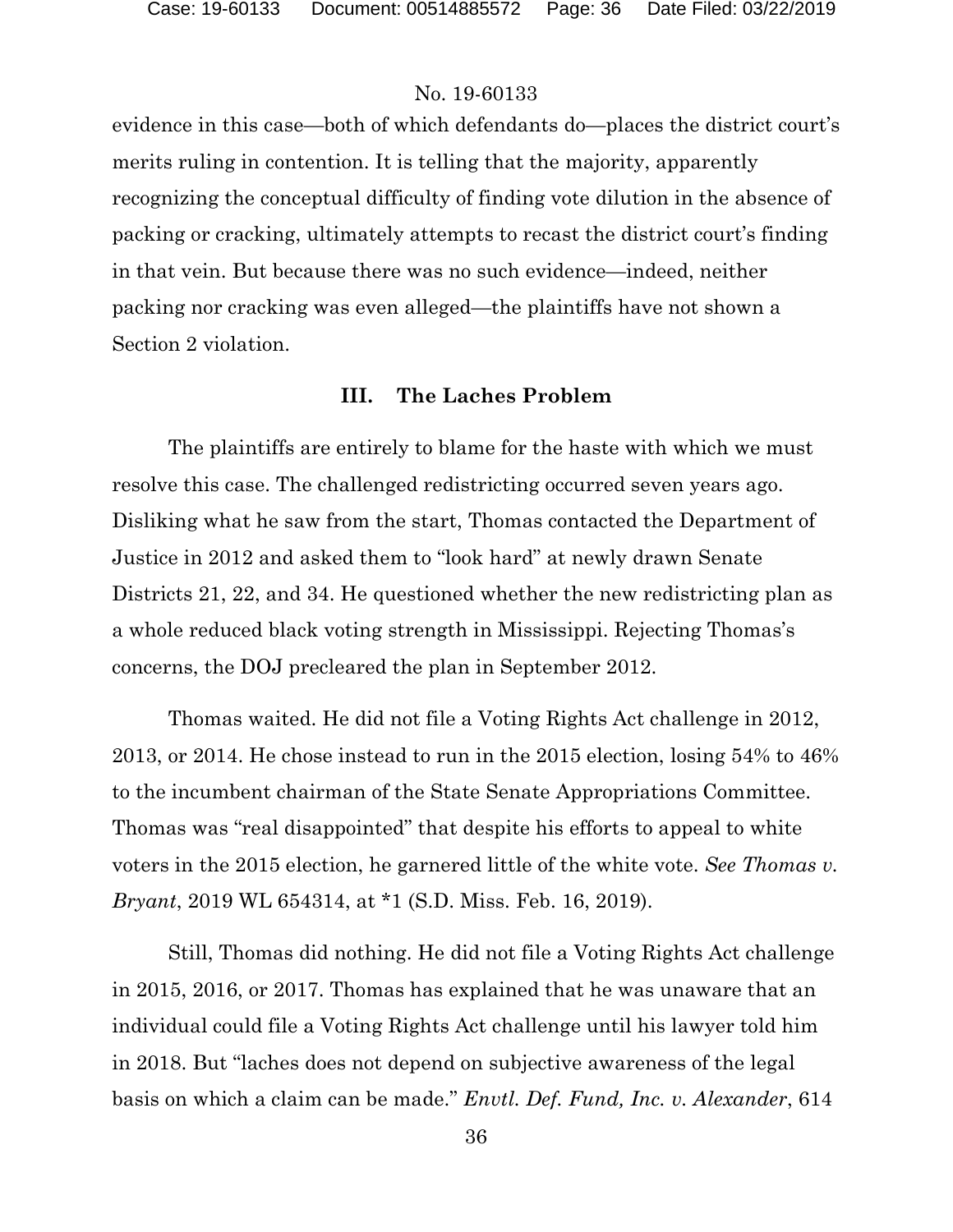### No. 19-60133

F.2d 474, 479 (5th Cir. 1980). The letter to the DOJ shows that Thomas had concerns about District 22 as early as 2012, yet he waited until halfway through 2018 to act.

That delay prejudiced the defendants and the public. Laches is an inexcusable delay on the part of the plaintiff that results in prejudice to the defendant. *Conan Props., Inc. v. Conans Pizza, Inc.*, 752 F.2d 145, 153 (5th Cir. 1985). It has been applied by the Supreme Court to bar untimely Voting Rights Act challenges. *Lopez v. Hale Cty., Tex.*, 506 U.S. 1042 (1993) (affirming *Lopez v. Hale Cty., Tex.*, 797 F. Supp. 547, 550 (N.D. Tex. 1992)); *Cf. White v. Daniel*, 909 F.2d 99, 102 (4th Cir. 1990). By waiting until now to challenge the district, Thomas has injected needless uncertainty into the November 2019 election. Mere months before Election Day, Mississippi voters went to bed in one district and woke up in another. Candidates suddenly find themselves running for office in a district they do not know, appealing to a public that does not know them. And the Republican Party finds itself without a horse in the race, moments before the starting gun is fired.

The delay has inured to the benefit only of Thomas, whose prospects have brightened noticeably since the district court redrew the political landscape. His postponement of legal action has—unless the stay is granted—all but ensured that there will be no time for reconsideration of the district court's opinion before the election. Judge Reeves's decision, made on an accelerated timeline following expedited discovery, is likely to be the end of the matter. The balance of the equities, in my view, is not on Thomas's side.<sup>[3](#page-36-0)</sup>

<span id="page-36-0"></span><sup>3</sup> The other plaintiffs, Vernon Ayers and Melvin Lawson, do not undermine this view. Lawson is a District 22 voter who worked on Thomas's Senate campaign and then joined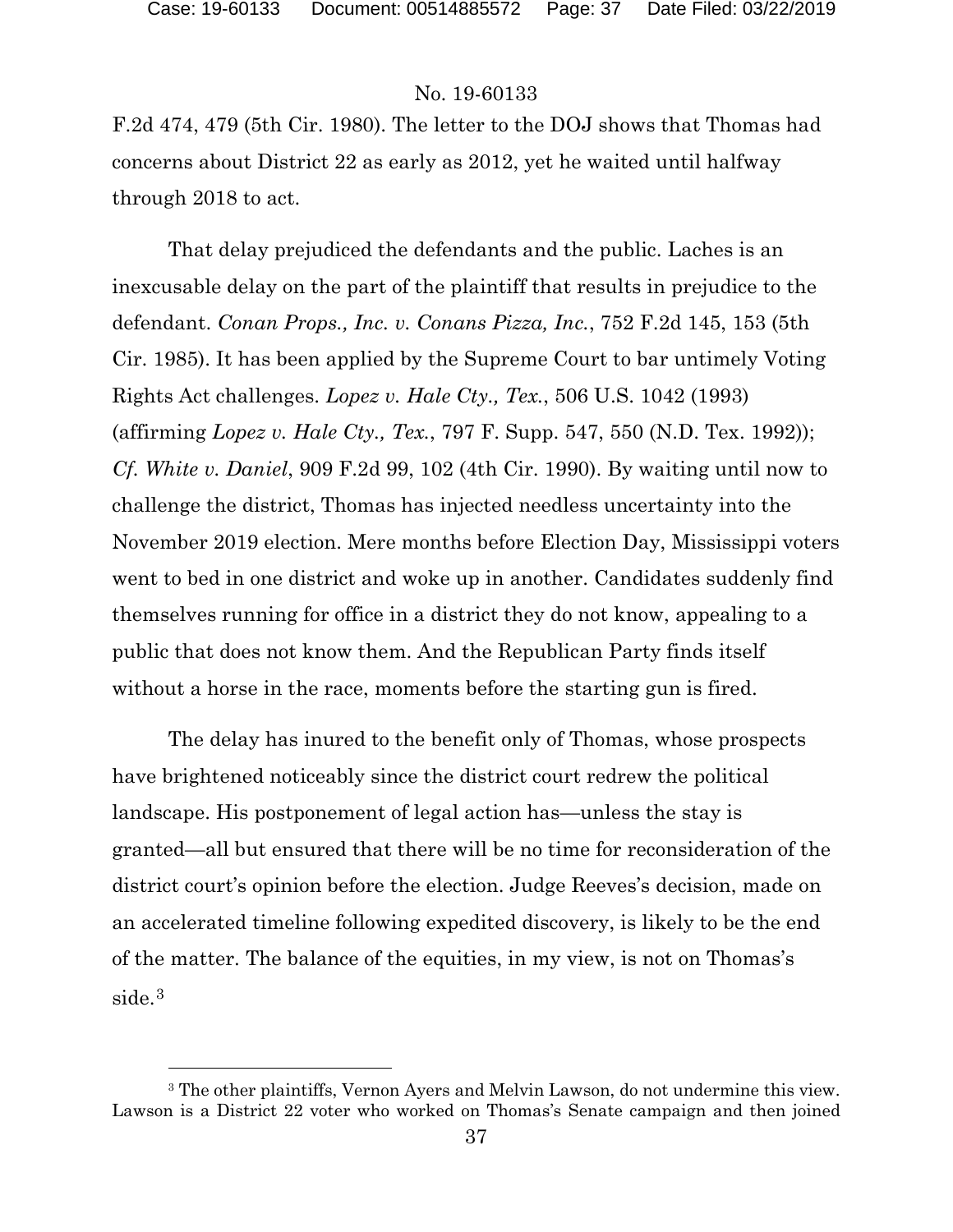# No. 19-60133 **IV. The Jurisdiction Problem**

Assuming Thomas did not unduly delay, however, was it permissible for the district court to decide this Voting Rights Act case without convening a three-judge panel? As the majority notes, there is no need to get into this unless 28 U.S.C. § 2284(a) is jurisdictional. That statute provides: "A district court of three judges shall be convened when otherwise required by Act of Congress, or when an action is filed challenging the constitutionality of the apportionment of congressional districts or the apportionment of any statewide legislative body."

The majority is right that the statute certainly "sounds jurisdictional." Maybe that is why every court to consider the question has said that it is. *See Kalson v. Patterson*, 542 F.3d 281, 287 (2nd Cir. 2008); *Armour v. State of Ohio*, 925 F.2d 987, 988–89 (6th Cir. 1991) (en banc); *LULAC of Texas v. Texas*, 318 F. App'x 261, 264 (5th Cir. 2009) (per curiam). I think so too. And since the majority ultimately concedes that forfeiture is an obstacle the defendants "will likely be able to overcome on appeal," I will get straight to the heart of the question.

This lawsuit is indisputably an action challenging the apportionment of a statewide legislative body. The only question is whether the "constitutional" modifier in § 2284(a) applies to the second phrase in the sentence. The district court ruled that it does, giving three reasons. *Thomas v. Bryant*, No. 0190219C, 2019 WL 454598, at \*2–3 (S.D. Miss. Feb. 5, 2019). First, that

Thomas's lawsuit. No one seems to know anything about Ayers besides the fact that he is a registered voter in District 22. Thomas is the main plaintiff (even the district court's opinion focused almost exclusively on Thomas). In any event, all the plaintiffs are challenging district lines which were implemented seven years ago. It is that unnecessary delay, common to all the plaintiffs, which should bar the suit.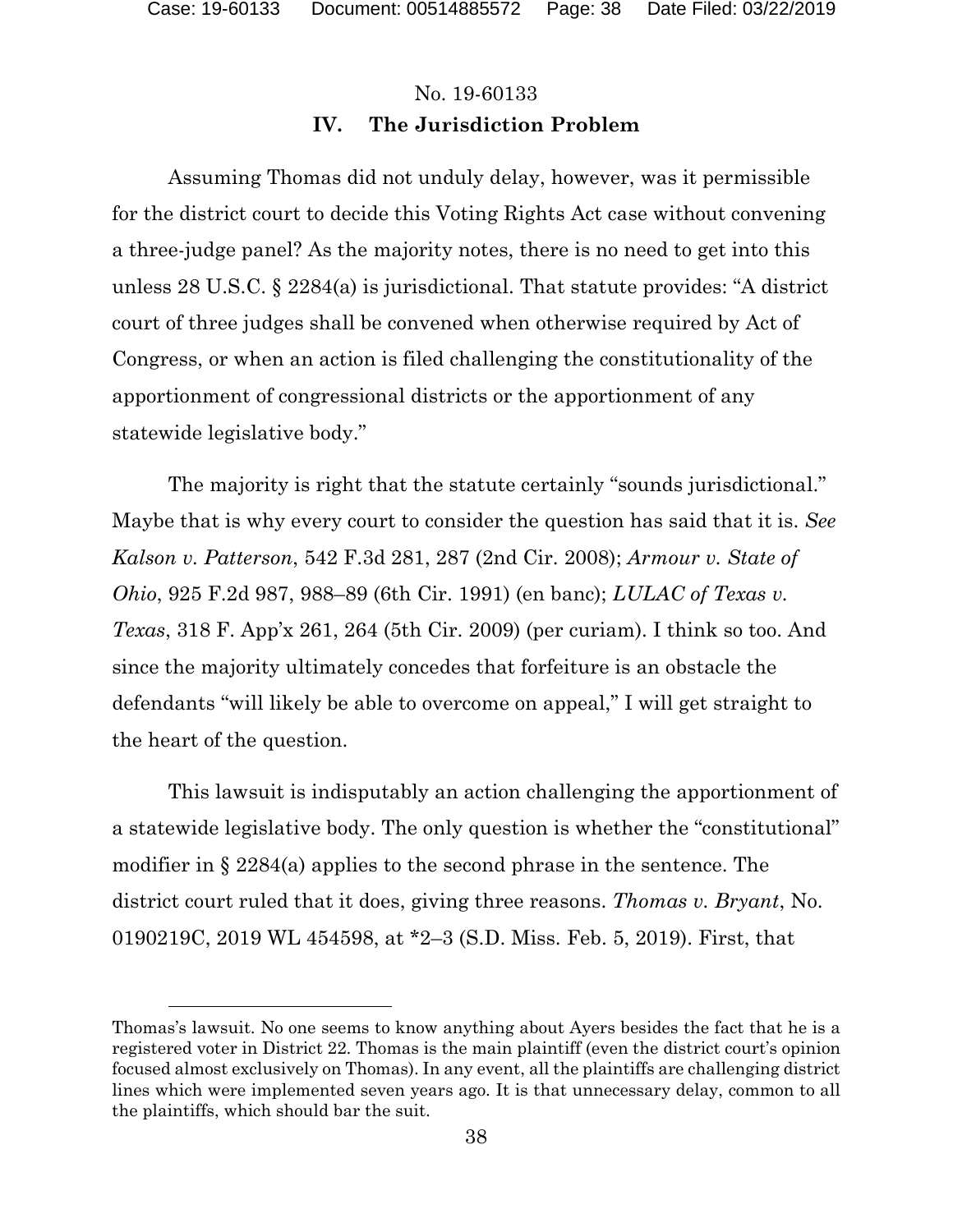there was no reason to treat Voting Rights Act claims and constitutional claims as identical in the statewide context. Second, that the plain language of the text and statutory canons of construction compelled the court's interpretation. Third, that the court's decision was buttressed by other persuasive decisions. The first two reasons are totally incorrect, and the third is weak.

"The task of statutory interpretation begins and, if possible, ends with the language of the statute." *United States v. Lauderdale Cty., Mississippi*, 914 F.3d 960, 964 (5th Cir. 2019). The district court said that the "seriesqualifier" canon compelled its conclusion that the constitutionality modifier applied to both phrases. *Thomas*, 2019 WL 454598 at \*2–3. The book "Reading Law" explains the canon as follows: "When there is a straightforward, parallel construction that involves all nouns or verbs in a series, a prepositive or postpositive modifier normally applies to the entire series." ANTONIN SCALIA & BRYAN A. GARNER, READING LAW: THE INTERPRETATION OF LEGAL TEXTS 147 (2012). A typical example is the phrase "*Forcibly assaults, resists, opposes, impedes, intimidates, or interferes with*," in which the modifier "*forcibly* modifies each verb in the list." *Id.* at 148. Crucially for our purposes, however, the authors also explain when the modifier does not apply:

The typical way in which syntax would suggest no carryover modification is that a determiner (*a, the, some*, etc.) will be repeated before the second element: [for example,] *The charitable institutions or the societies* (the presence of the second *the* suggests that the societies need not be charitable).

*Id.*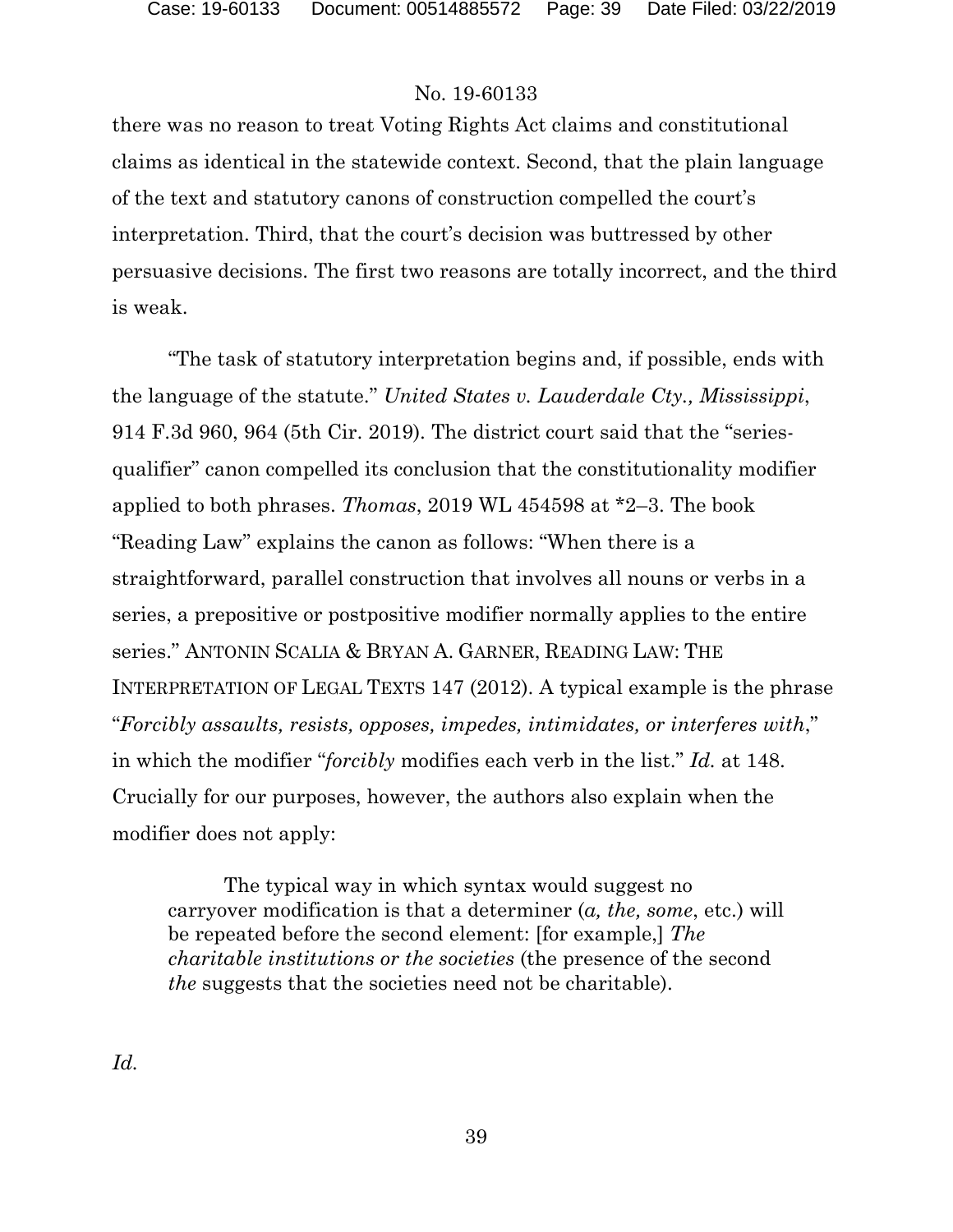That is exactly the situation we have here. The statute provides for a three-judge court "when an action is filed challenging the constitutionality of the apportionment of congressional districts or *the* apportionment of any statewide legislative body." 28 U.S.C. § 2284(a) (emphasis added). The determiner "the" (or the determining phrase "the apportionment") cuts off the continued application of the word "constitutionality" to the second phrase. That the sentence has a parallel structure, as the majority harps on, is not dispositive. After all, if the statute did not have a parallel structure, we would not be discussing the series-qualifier canon in the first place. The whole point of the canon is to describe when a modifier applies to a parallel series, and when it does not. The canon and the context both answer that question in the negative.

If Congress intended the majority's interpretation, there would have been much clearer ways to say so. Here are just three examples:

- A district court of three judges shall be convened . . . when an action is filed challenging the constitutionality of the apportionment of congressional districts or [the apportionment] of any statewide legislative body.
- A district court of three judges shall be convened . . . when an action is filed challenging the constitutionality of [either] the apportionment of congressional districts or the apportionment of any statewide legislative body.
- A district court of three judges shall be convened . . . when an action is filed challenging the constitutionality of the apportionment of congressional districts or [of] the apportionment of any statewide legislative body.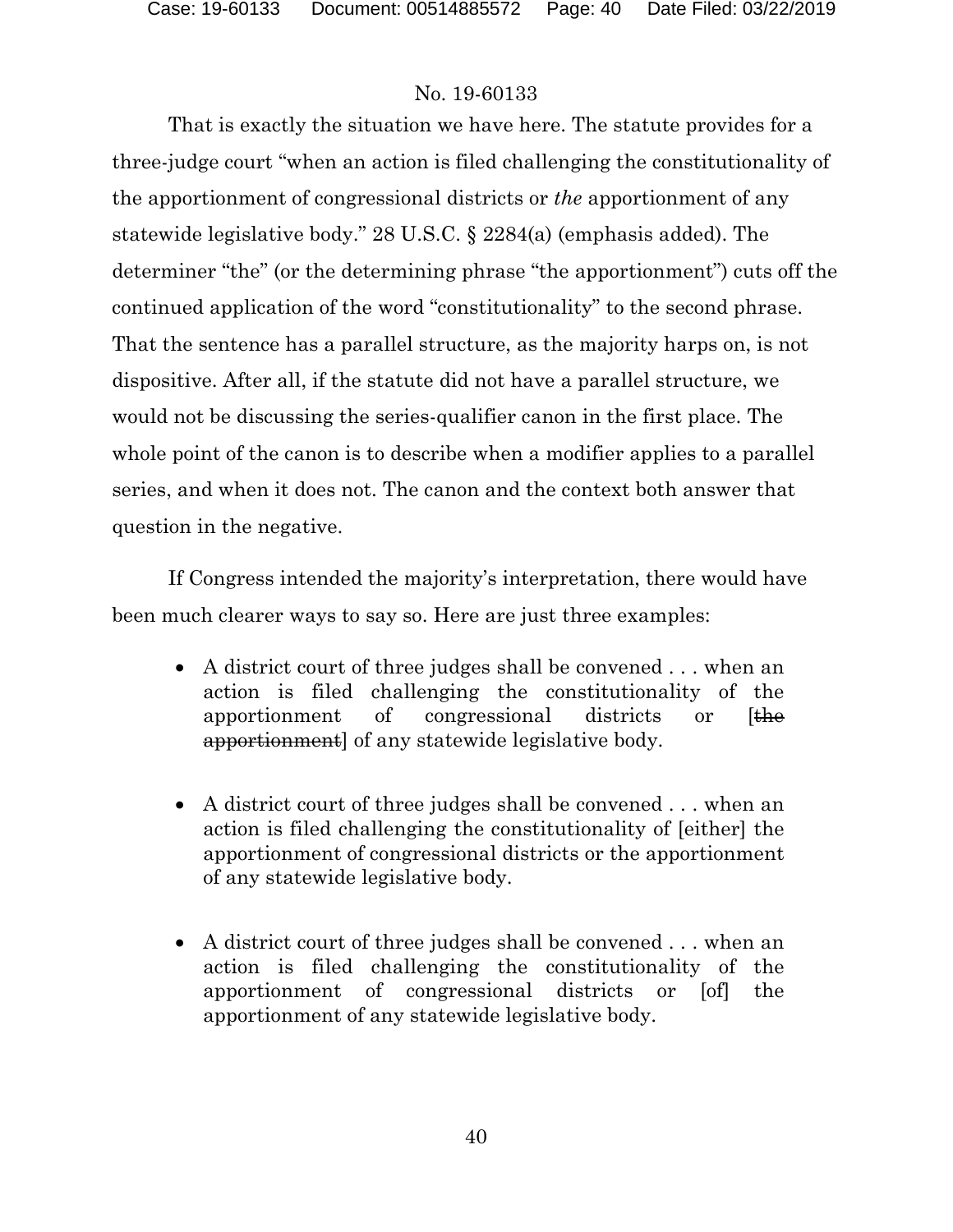Notably, Congress said none of those things. At the risk of quoting someone other than the late Justice Scalia, the Supreme Court has observed time and again that we "must presume that a legislature says in a statute what it means and means in a statute what it says." *Connecticut Nat. Bank v. Germain*, 503 U.S. 249, 253–54 (1992); *see also, e.g.*, *Arlington Cent. Sch. Dist. Bd. of Educ. v. Murphy*, 548 U.S. 291, 296 (2006); *In re Camp*, 631 F.3d 757, 759 (5th Cir. 2011).

This may seem overly technical. But the district court explicitly noted that "[d]espite its 'fancy name,' the series-qualifier canon 'reflects the completely ordinary way that people speak and listen, write and read.'" *Thomas*, 2019 WL 454598 at \*2 n.5 (quoting *Lockhart v. United States*, 136 S. Ct. 958, 970 (2016) (Kagan, J., dissenting)). And the canon supports the opposite interpretation from the one adopted by the district court. It is this reading, and not the majority's reading, which reflects the plain meaning of the statute. Further, the district court admitted the defendants had a "fair point" that the court's interpretation resulted in the statute containing needless words. *Id.* at \*2. "If 'the constitutionality of' is indeed carried over to all following phrases, the second use of 'the apportionment of' is rendered unnecessary." *Id.* The correct application of the series-qualifier canon has the added benefit of avoiding that contradiction and giving meaning to every word in the statute. This is consistent with yet another canon: the surplusage canon. *See* SCALIA & GARNER, at 174–79.

The district court could not understand why Congress would treat Voting Rights Act and constitutional claims as identical, focusing on the fact that they have different evidentiary requirements and that a plaintiff is master of his complaint. *Thomas*, 2019 WL 454598 at \*2. But the differing burdens of proof and the plaintiff's undenied ability to select the claims he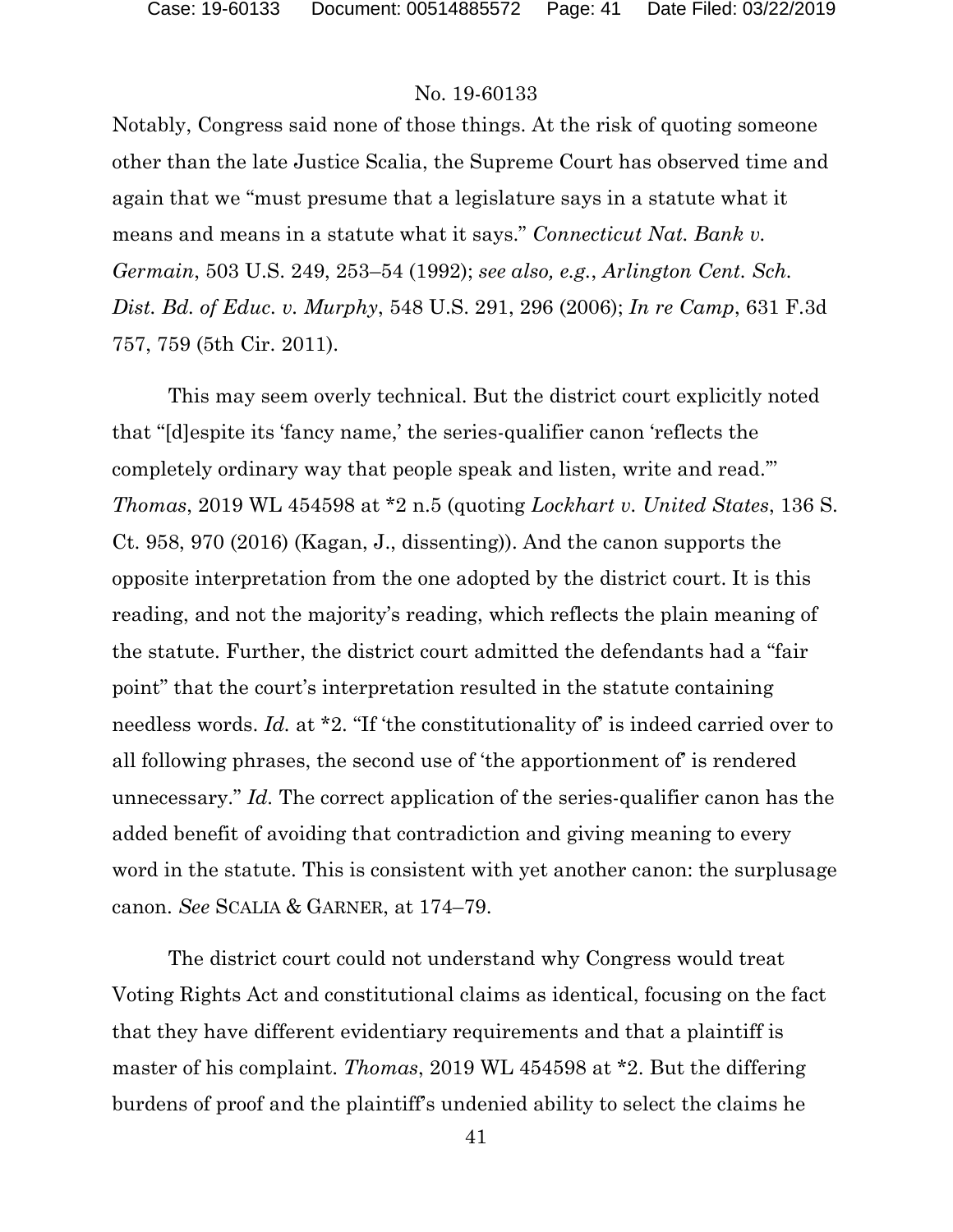wishes to bring do not undermine the rationale for treating all challenges to statewide legislative apportionment the same. Both constitutional and statutory attacks on legislative redistricting implicate the same fundamental concern: balancing judicial respect for a state's decision regarding the best manner of selecting its representatives with the need to ensure equal opportunity within the electorate. Whether court-ordered redistricting is based on the Constitution or the Voting Rights Act makes little difference to the state whose actions have been curtailed.

Indeed, a more relevant question than the one asked by the district court is why the statute would treat challenges to congressional redistricting differently from challenges to statewide legislative redistricting. The answer to that challenge may well lie in federalism. It is entirely plausible that Congress wanted federal courts to show more deference to state reapportionment plans that only affect state interests than to state reapportionment plans which affect national interests. The majority suggests that federalism would actually support the opposite inference, considering that a state's power to select its congressional representatives stems directly from Article I, Section II of the Constitution. But that line of reasoning is undermined by Supreme Court precedent, which has allowed the states greater latitude in creating state legislative districts than in creating congressional districts. *See Gaffney v. Cummings*, 412 U.S. 735, 742–44 (1973).

In any event, I am not arguing that federalism *compels* the statutory interpretation for which I advocate. I simply offer a plausible explanation for why the plain text says what it does. The truth is that most of the time, the opposing interpretations of § 2284(a) will not matter, as Voting Rights Act claims and constitutional claims are usually asserted together. That is why—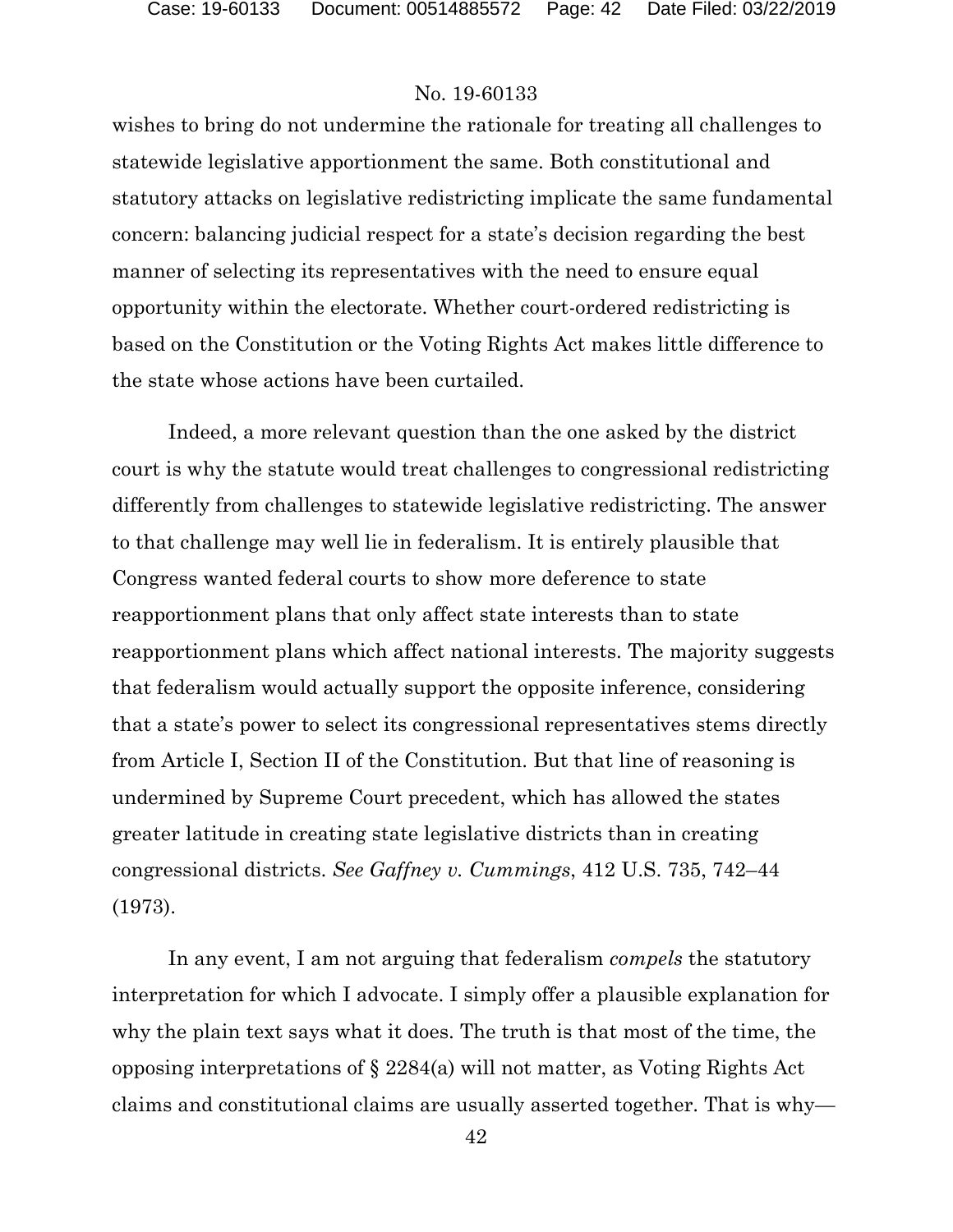far from hiding an elephant in a mousehole—the correct interpretation merely ensures equal treatment for stand-alone Voting Rights Act claims whose implications can be quite as severe as constitutional ones. My view has the additional benefit of avoiding the forum-shopping concerns implicit in the majority's reading.

Finally, the district court's conclusion that non-binding cases "buttress[]" its decision is weak. *See Thomas*, 2019 WL 454598 at \*3. The district court cited a Sixth Circuit decision, a Third Circuit decision, and a decision from the Northern District of Georgia. *Id.* The majority adds a citation from the Northern District of Alabama, the District of South Dakota, and the District of Montana. The sum of persuasive authority on this point is two circuit court opinions and four district court opinions. And as the majority admits, these cases really aren't on point to begin with. The Sixth Circuit opinion does not mention  $\S 2284(a)$ —it simply affirmed a single-judge decision. *Rural West Tennessee African-American Affairs Council v. Sundquist*, 209 F.3d 835 (6th Cir. 2000). Of the district court opinions, only the Northern District of Alabama addresses the question head-on, and it fails to mention the series-qualifier canon or the superfluous language that all parties admit results from the district court's reading. *See Chestnut v. Merrill*, 2019 WL 338909 (N.D. Ala. 2019).

Most significantly, the Third Circuit decision supports the opposite conclusion from that reached by the district court. In *Page*, the court was considering whether a single judge may decide a Voting Rights Act claim when statutory and constitutional claims are brought together. *See Page v. Bartels*, 248 F.3d 175, 186–94 (3d Cir. 2001). While the opinion says that § 2284(a) "only requires a three-judge district court for certain constitutionallybased apportionment challenges," the court further stated that Congress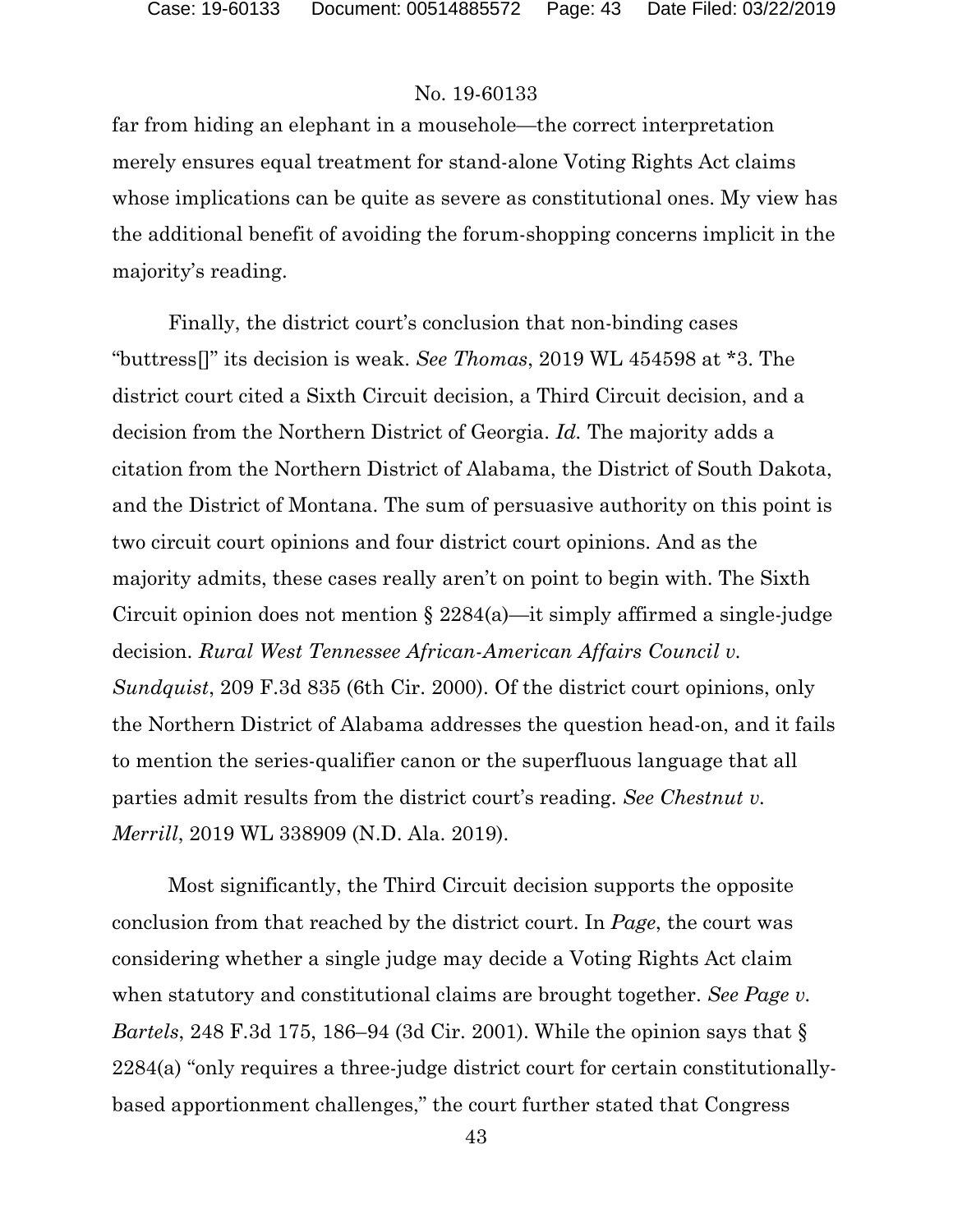### No. 19-60133

likely did not make a "deliberate choice to distinguish between constitutional apportionment challenges and apportionment challenges brought under § 2 of the Voting Rights Act." *Id.* at 189.

Indeed, most redistricting challenges at the time of the 1976 amendment were constitutional, meaning the distinction carried less importance in 1976 than it does today. And "the legislative history of the 1976 revisions to 28 U.S.C. § 2284 clearly demonstrates that Congress was concerned less with the *source* of the law on which an apportionment challenge was based than on the unique importance of apportionment cases generally." *Id.* at 190. Because all cases attacking "the legitimacy of the state legislative apportionment" are "highly sensitive matters," the Third Circuit concluded that practical and policy considerations weighed in favor of threejudge review irrespective of the nature of the claims asserted. *Id.* So in its survey of the caselaw, the majority seems to have missed that the only circuit court opinion to address the issue in any depth goes the other way.[4](#page-43-0)

Of course, none of these opinions (and there are not very many of them) are binding on this court. As noted earlier, the issue does not come up often since plaintiffs normally bring suit using all the potential weapons in their arsenal. To the extent that the opinions that have considered this question cut in any direction, however, I'd submit they cut in favor of the three-judge panel for Voting Rights Act claims. The district court was wrong to read § 2284(a) in the manner it did. A three-judge panel should have decided this case.

<span id="page-43-0"></span><sup>4</sup> The majority acknowledges *Page* in a footnote, noting that it "does not adopt the textual argument" I am advocating here. That is unsurprising, considering that no one advocated for such an interpretation in *Page*. It is the reasoning from the opinion which supports my view—not the opinion's different answer to a different question.